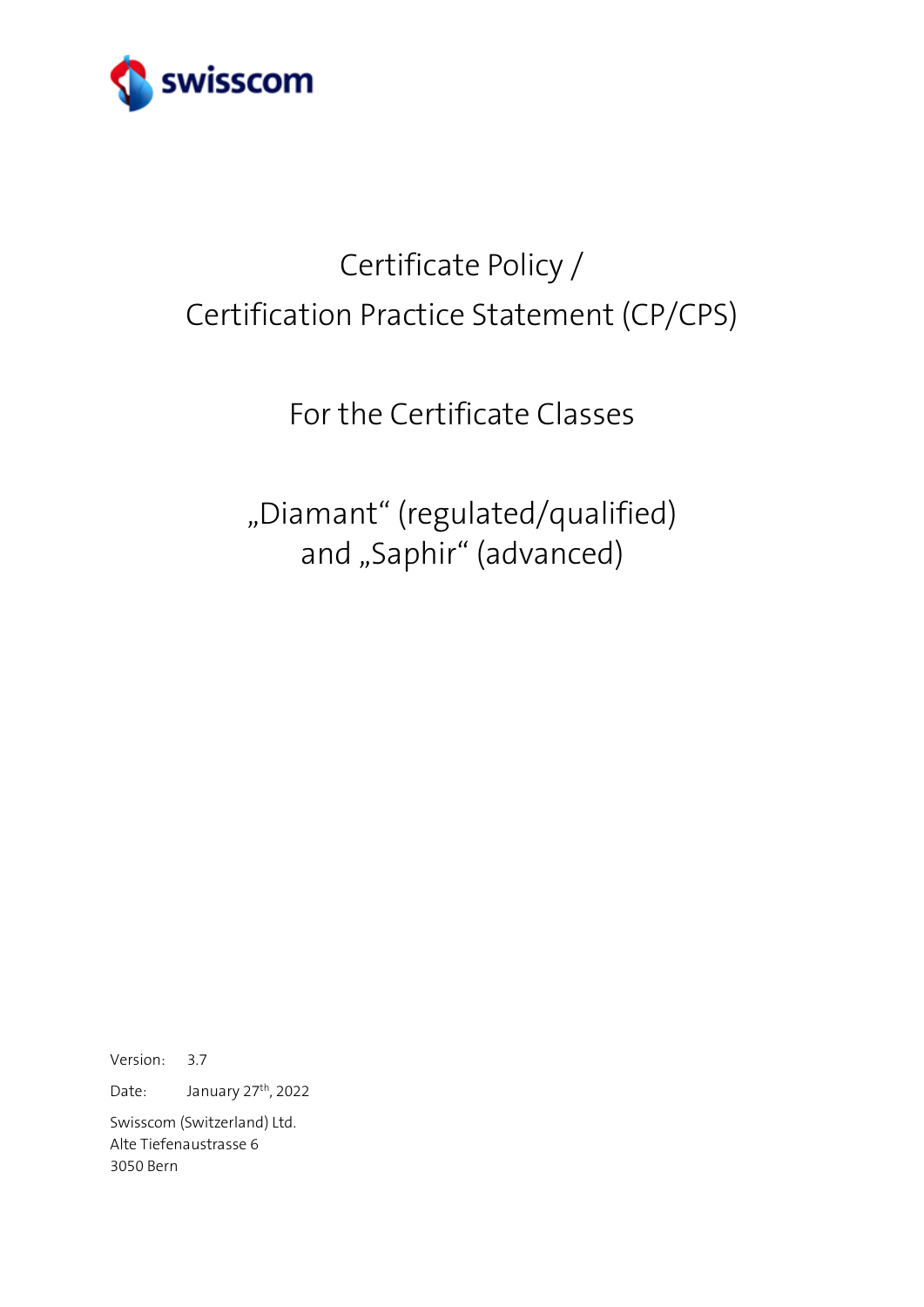

## **Document history**

| Version | Date       | <b>Changed by</b>                                     | Comments/nature of the change                                                                                                                                                   |
|---------|------------|-------------------------------------------------------|---------------------------------------------------------------------------------------------------------------------------------------------------------------------------------|
| 3.2     | 18.04.2018 | Kerstin Wagner                                        | Synchronized with German version 3.2                                                                                                                                            |
| 3.2     | 18.04.2018 | Governance Board                                      | Approval                                                                                                                                                                        |
| 3.0     | 30.06.2017 | Kerstin Wagner,<br>H-P Waldegger;<br>Stéphane Vaucher | Creation of the CP/CPS according to ZertES and the new<br>ETSI standards.                                                                                                       |
| 3.0     | 15.08.2017 | Governance Board                                      | Approval                                                                                                                                                                        |
| 3.1     | 30.01.2018 | Kerstin Wagner,<br>H-P Waldegger;<br>Stéphane Vaucher | Various refinements and corrections;                                                                                                                                            |
| 3.1     | 29.01.2018 | Governance Board                                      | Approval                                                                                                                                                                        |
| 3.2     | 08.03.2018 | H-P Waldegger                                         | Conformity check and addition of sealing processes<br>when customers use their own HSMs                                                                                         |
| 3.2     | 18.04.2018 | Governance Board                                      | Approval                                                                                                                                                                        |
| 3.3     | 13.06.2018 | Kerstin Wagner<br>H-P Waldegger                       | Various refinements,<br>definition of the retention period for "Saphir" added to<br>chapter 5.5.2, CA 4                                                                         |
| 3.3     | 19.11.2018 | Governance Board                                      | Approval                                                                                                                                                                        |
| 3.4     | 15.03.2019 | Kerstin Wagner<br>H-P Waldegger                       | Addition of "regulated certificates", additions to the<br>root CA 4 hierarchy, removal of references to the<br>certificate class "Smaragd"; new time-stamping<br>infrastructure |
| 3.4     | 22.01.2020 | QTSP Board                                            | Approval                                                                                                                                                                        |
| 3.5     | 15.06.2020 | H-P Waldegger                                         | Liability limitations inserted (chap. 9.7.1);                                                                                                                                   |
|         |            | Kerstin Wagner                                        | new CA hierarchies (chap. 1.3.1)                                                                                                                                                |
| 3.5     | 01.07.2020 | OTSP Board                                            | Approval                                                                                                                                                                        |
| 3.6     | 18.01.2021 | H-P Waldegger<br>Kerstin Wagner                       | Certificate use and publication added.                                                                                                                                          |
| 3.6     | 18.01.2021 | QTSP Board                                            | Approval                                                                                                                                                                        |
| 3.7     | 03.06.2021 | Kerstin Wagner                                        | Correction of OID of root CA2, locations for backup<br>adjusted, new CA hierarchy, update CRL and OCSP<br>service, update and addition of the regulations.                      |
| 3.7     | 27.01.2022 | QTSP Board                                            | Approval                                                                                                                                                                        |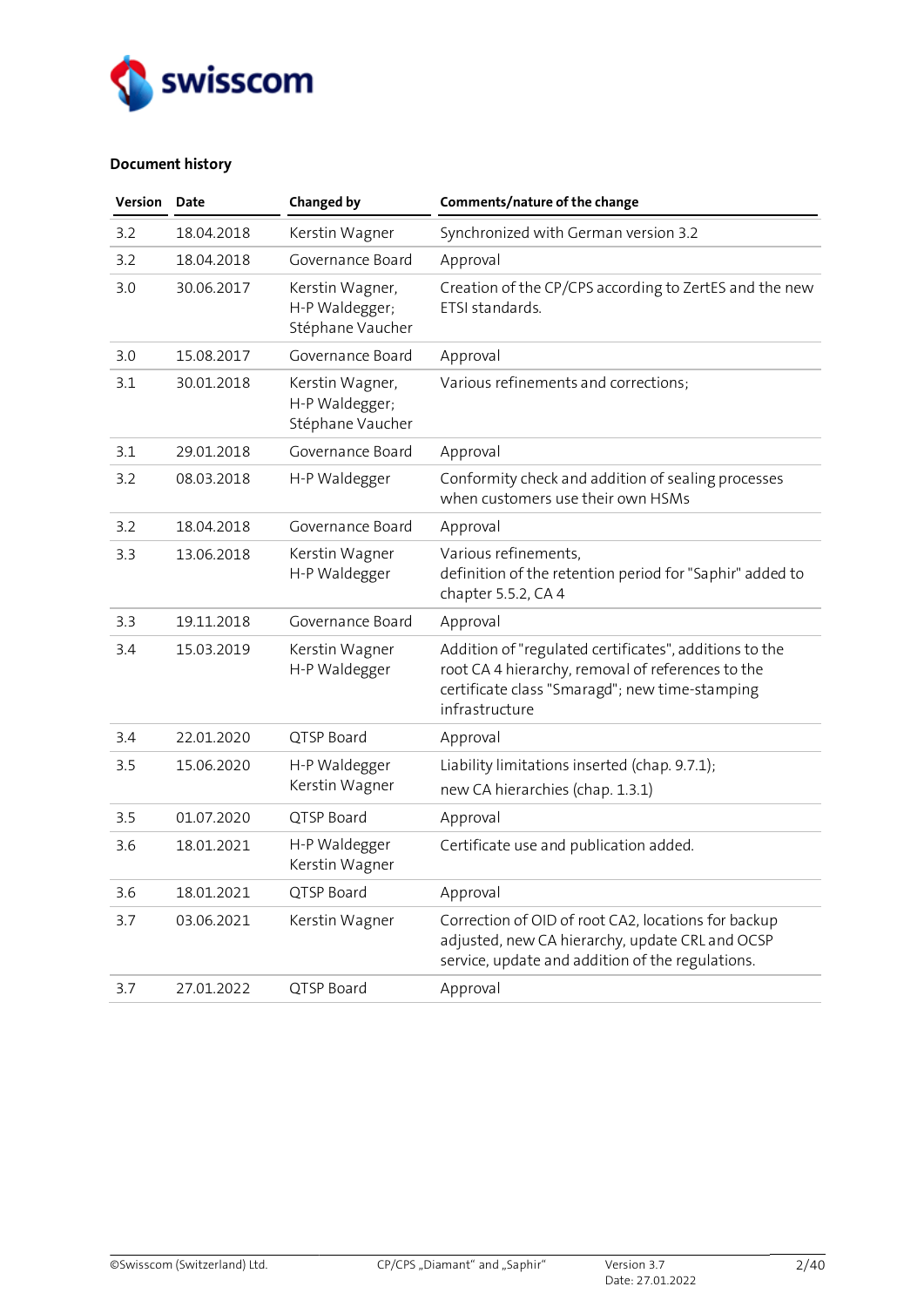

## **Referenced Documents**

<span id="page-2-14"></span><span id="page-2-13"></span><span id="page-2-12"></span><span id="page-2-11"></span><span id="page-2-10"></span><span id="page-2-9"></span><span id="page-2-8"></span><span id="page-2-7"></span><span id="page-2-6"></span><span id="page-2-5"></span><span id="page-2-4"></span><span id="page-2-3"></span><span id="page-2-2"></span><span id="page-2-1"></span><span id="page-2-0"></span>

| [ZertES]                                   | SR 943.03: Federal Act on Electronic Signatures, ZertES                                                                          |
|--------------------------------------------|----------------------------------------------------------------------------------------------------------------------------------|
| [VZertES]                                  | SR 943.032: Ordinance on Certification Services in the area of Electronic<br>Signatures, VZertES                                 |
| [TAV]                                      | SR 943.032.1, TAV: Technical and administrative provisions for certification<br>services in the field of electronic signatures   |
| [UIDG]                                     | Federal Act on the Company Identification Number, UIDG                                                                           |
| [RFC 3647]                                 | IETF RFC 3647: "Internet X.509 Public Key Infrastructure - Certificate Policy and<br><b>Certification Practices Framework"</b>   |
| [RFC 5280]                                 | IETF RFC 5280: "Internet X.509 Public Key Infrastructure Certificate and Certificate<br>Revocation List (CRL) Profile"           |
| [RFC 6960]                                 | IETF RFC 6960: "Internet X.509 Public Key Infrastructure - Online Certificate Status<br>Protocol - OCSP"                         |
| [CEN EN 419 241-1]                         | Trustworthy Systems supporting Server Signing;<br>Part 1: General Security Requirements                                          |
| [ETSI TS 119 312]                          | Electronic Signatures and Infrastructures (ESI); Cryptographic Suites                                                            |
| [ETSI EN 319 401]                          | General Policy Requirements for Trust Service Providers                                                                          |
| [ETSI EN 319 411-1]                        | Policy and security requirements for Trust Service Providers issuing certificates;<br>Part 1: General requirements               |
| [ETSI EN 319 411-2]                        | Policy and security requirements for TSPs; Part 2: Requirements for trust service<br>providers issuing EU qualified certificates |
| [ETSI EN 319 421]                          | Policy and Security Requirements for Trust Service Providers issuing Time-Stamps                                                 |
| [ETSI EN 319 412-1-5] Certificate Profiles |                                                                                                                                  |
| [Addendum]                                 | Addendum to the CP/CPS: profiles of the certificates, certificate revocation lists<br>(CRL) and online status requests (OCSP)    |
| [TOU]                                      | Terms and Conditions of Usage                                                                                                    |
| [Role Concept]                             | Role Concept SDCS                                                                                                                |
| [Security Concept]                         | Security Concept SDCS                                                                                                            |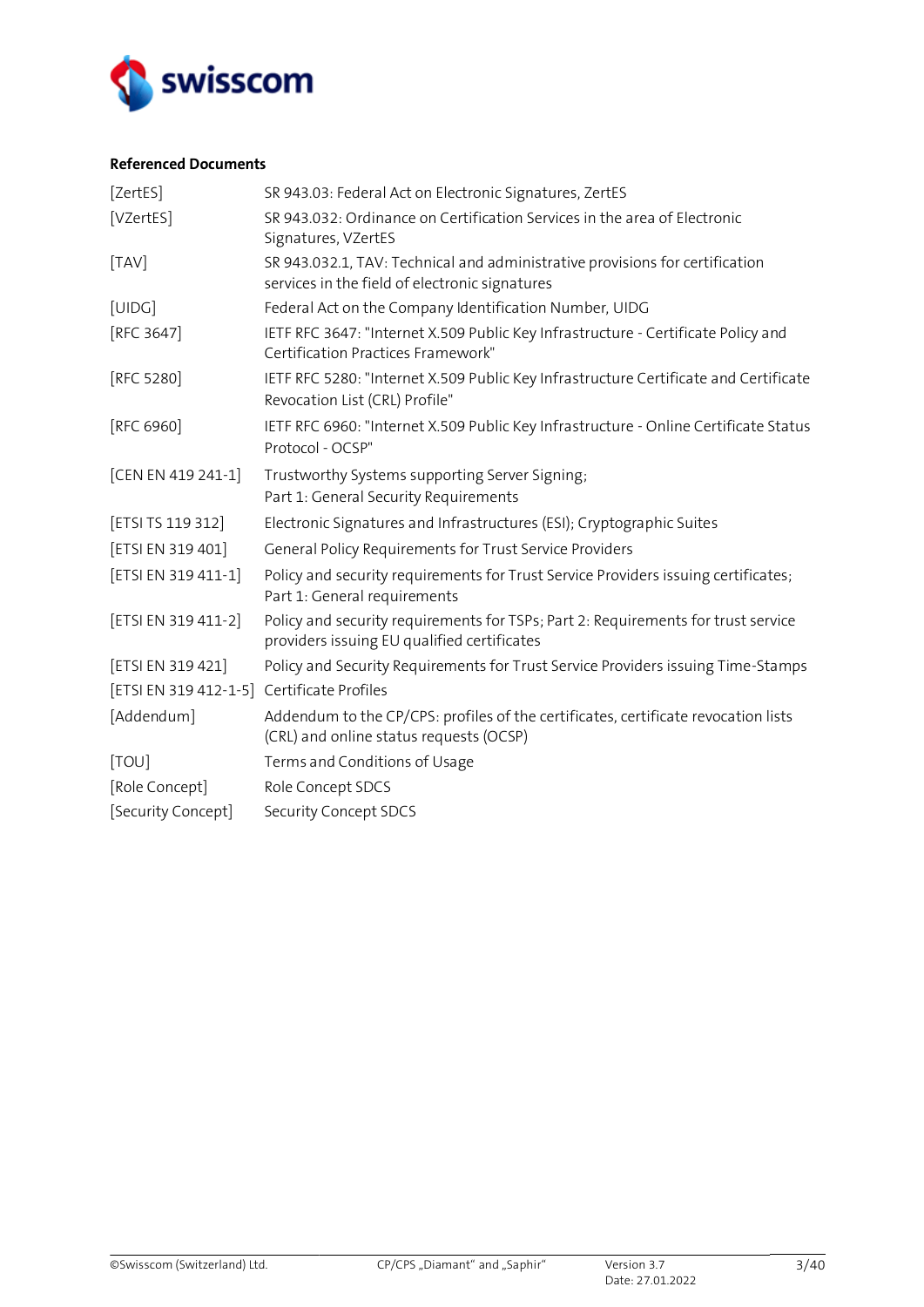

## **Table of Contents**

| $\mathbf{1}$            |       |  |
|-------------------------|-------|--|
|                         | 1.1   |  |
|                         | 1.2   |  |
|                         | 1.3   |  |
|                         | 1.3.1 |  |
|                         | 1.3.2 |  |
|                         | 1.3.3 |  |
|                         | 1.3.4 |  |
|                         | 1.3.5 |  |
|                         | 1.4   |  |
|                         | 1.4.1 |  |
|                         | 1.4.2 |  |
|                         | 1.5   |  |
|                         | 1.6   |  |
|                         | 1.7   |  |
| $\overline{2}$          |       |  |
|                         | 2.1   |  |
|                         | 2.2   |  |
|                         | 2.3   |  |
|                         | 2.4   |  |
| $\overline{\mathbf{3}}$ |       |  |
|                         | 3.1   |  |
|                         | 3.1.1 |  |
|                         | 3.1.2 |  |
|                         | 3.1.3 |  |
|                         | 3.1.4 |  |
|                         | 3.2   |  |
|                         | 3.2.1 |  |
|                         | 3.2.2 |  |
|                         | 3.2.3 |  |
|                         | 3.2.4 |  |
|                         | 3.2.5 |  |
|                         | 3.3   |  |
|                         | 3.3.1 |  |
|                         | 3.3.2 |  |
|                         | 3.4   |  |
| 4                       |       |  |
|                         | 4.1   |  |
|                         | 4.2   |  |
|                         | 4.3   |  |
|                         | 4.3.1 |  |
|                         | 4.3.2 |  |
|                         | 4.4   |  |
|                         | 4.5   |  |
|                         | 4.5.1 |  |
|                         | 4.5.2 |  |
|                         | 4.6   |  |
|                         | 4.7   |  |
|                         | 4.8   |  |
|                         | 4.9   |  |
|                         |       |  |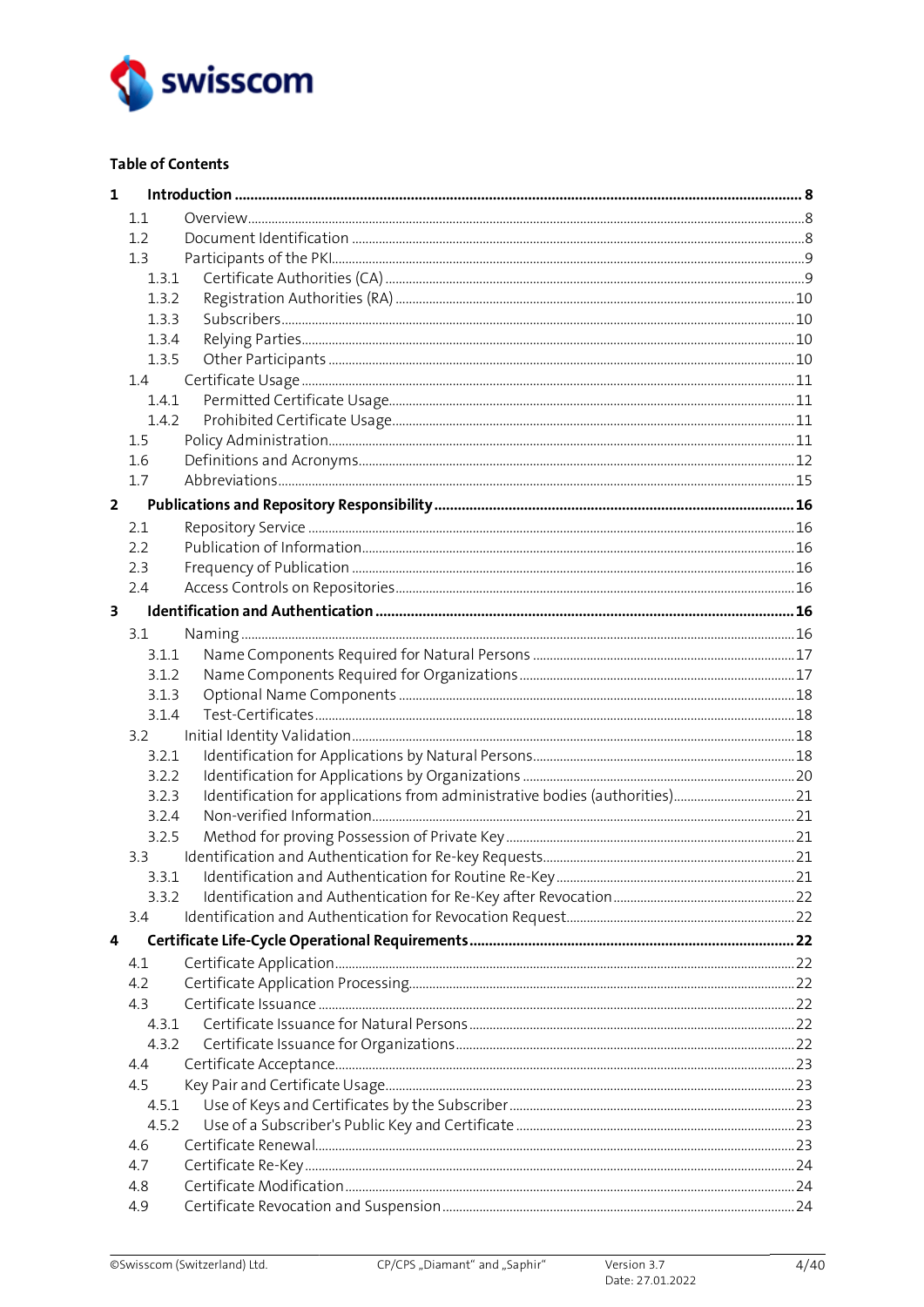

|   | 4.9.1 |  |
|---|-------|--|
|   | 4.9.2 |  |
|   | 4.9.3 |  |
|   | 4.9.4 |  |
|   | 4.9.5 |  |
|   | 4.9.6 |  |
|   | 4.9.7 |  |
|   | 4.10  |  |
|   | 4.11  |  |
|   | 4.12  |  |
| 5 |       |  |
|   | 5.1   |  |
|   | 5.1.1 |  |
|   | 5.1.2 |  |
|   | 5.1.3 |  |
|   | 5.1.4 |  |
|   | 5.1.5 |  |
|   | 5.1.6 |  |
|   | 5.1.7 |  |
|   | 5.1.8 |  |
|   | 5.2   |  |
|   | 5.2.1 |  |
|   | 5.2.2 |  |
|   | 5.2.3 |  |
|   | 5.2.4 |  |
|   | 5.3   |  |
|   | 5.3.1 |  |
|   | 5.3.2 |  |
|   | 5.3.3 |  |
|   | 5.3.4 |  |
|   | 5.3.5 |  |
|   | 5.4   |  |
|   | 5.4.1 |  |
|   | 5.4.2 |  |
|   | 5.5   |  |
|   | 5.5.1 |  |
|   | 5.5.2 |  |
|   | 5.5.3 |  |
|   | 5.6   |  |
|   | 5.7   |  |
|   | 5.7.1 |  |
|   | 5.7.2 |  |
|   | 5.7.3 |  |
|   | 5.7.4 |  |
|   | 5.8   |  |
| 6 |       |  |
|   | 6.1   |  |
|   | 6.1.1 |  |
|   | 6.1.2 |  |
|   | 6.1.3 |  |
|   | 6.1.4 |  |
|   | 6.1.5 |  |
|   |       |  |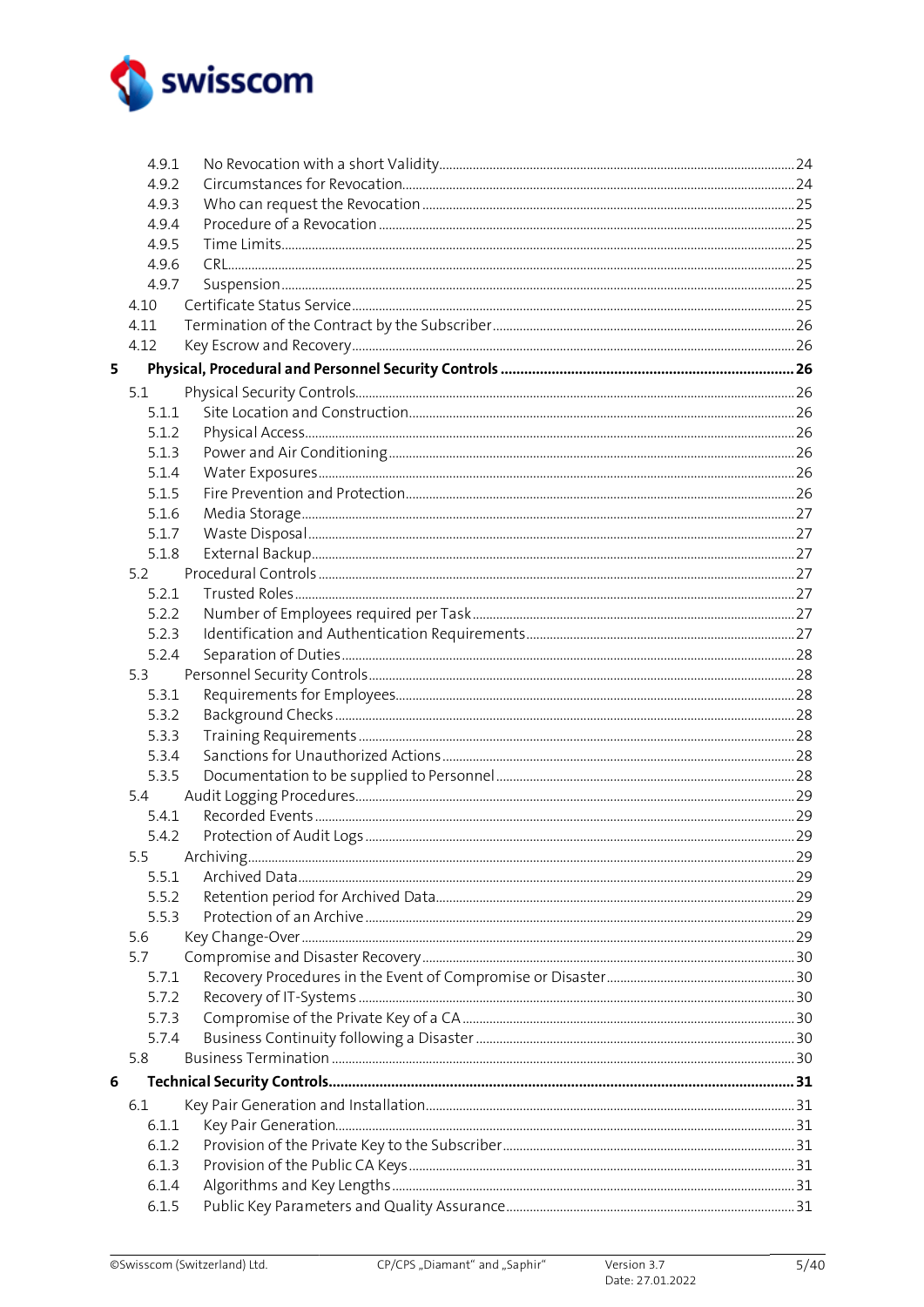

|   | 6.1.6  |                                                                                              |  |
|---|--------|----------------------------------------------------------------------------------------------|--|
|   | 6.2    |                                                                                              |  |
|   | 6.2.1  |                                                                                              |  |
|   | 6.2.2  |                                                                                              |  |
|   | 6.2.3  |                                                                                              |  |
|   | 6.2.4  |                                                                                              |  |
|   | 6.2.5  |                                                                                              |  |
|   | 6.2.6  |                                                                                              |  |
|   |        |                                                                                              |  |
|   | 6.2.7  |                                                                                              |  |
|   | 6.2.8  |                                                                                              |  |
|   | 6.2.9  |                                                                                              |  |
|   | 6.2.10 |                                                                                              |  |
|   | 6.3    |                                                                                              |  |
|   | 6.3.1  |                                                                                              |  |
|   | 6.3.2  |                                                                                              |  |
|   | 6.4    |                                                                                              |  |
|   | 6.4.1  |                                                                                              |  |
|   | 6.4.2  |                                                                                              |  |
|   | 6.4.3  |                                                                                              |  |
|   | 6.5    |                                                                                              |  |
|   | 6.5.1  |                                                                                              |  |
|   | 6.5.2  |                                                                                              |  |
|   | 6.6    |                                                                                              |  |
|   | 6.6.1  |                                                                                              |  |
|   | 6.6.2  |                                                                                              |  |
|   | 6.7    |                                                                                              |  |
|   |        |                                                                                              |  |
|   | 6.8    |                                                                                              |  |
| 7 |        | Profiles for certificates, Certificate Revocations Lists (CRL), and Online Status Queries 35 |  |
|   |        |                                                                                              |  |
|   |        |                                                                                              |  |
| 8 | 8.1    |                                                                                              |  |
|   | 8.2    |                                                                                              |  |
|   | 8.3    |                                                                                              |  |
|   | 8.4    |                                                                                              |  |
|   | 8.5    |                                                                                              |  |
| 9 |        |                                                                                              |  |
|   | 9.1    |                                                                                              |  |
|   | 9.2    |                                                                                              |  |
|   | 9.3    |                                                                                              |  |
|   | 9.3.1  |                                                                                              |  |
|   | 9.3.2  |                                                                                              |  |
|   | 9.3.3  |                                                                                              |  |
|   | 9.4    |                                                                                              |  |
|   | 9.4.1  |                                                                                              |  |
|   | 9.4.2  |                                                                                              |  |
|   | 9.4.3  |                                                                                              |  |
|   | 9.4.4  |                                                                                              |  |
|   | 9.5    |                                                                                              |  |
|   | 9.6    |                                                                                              |  |
|   | 9.6.1  |                                                                                              |  |
|   | 9.6.2  |                                                                                              |  |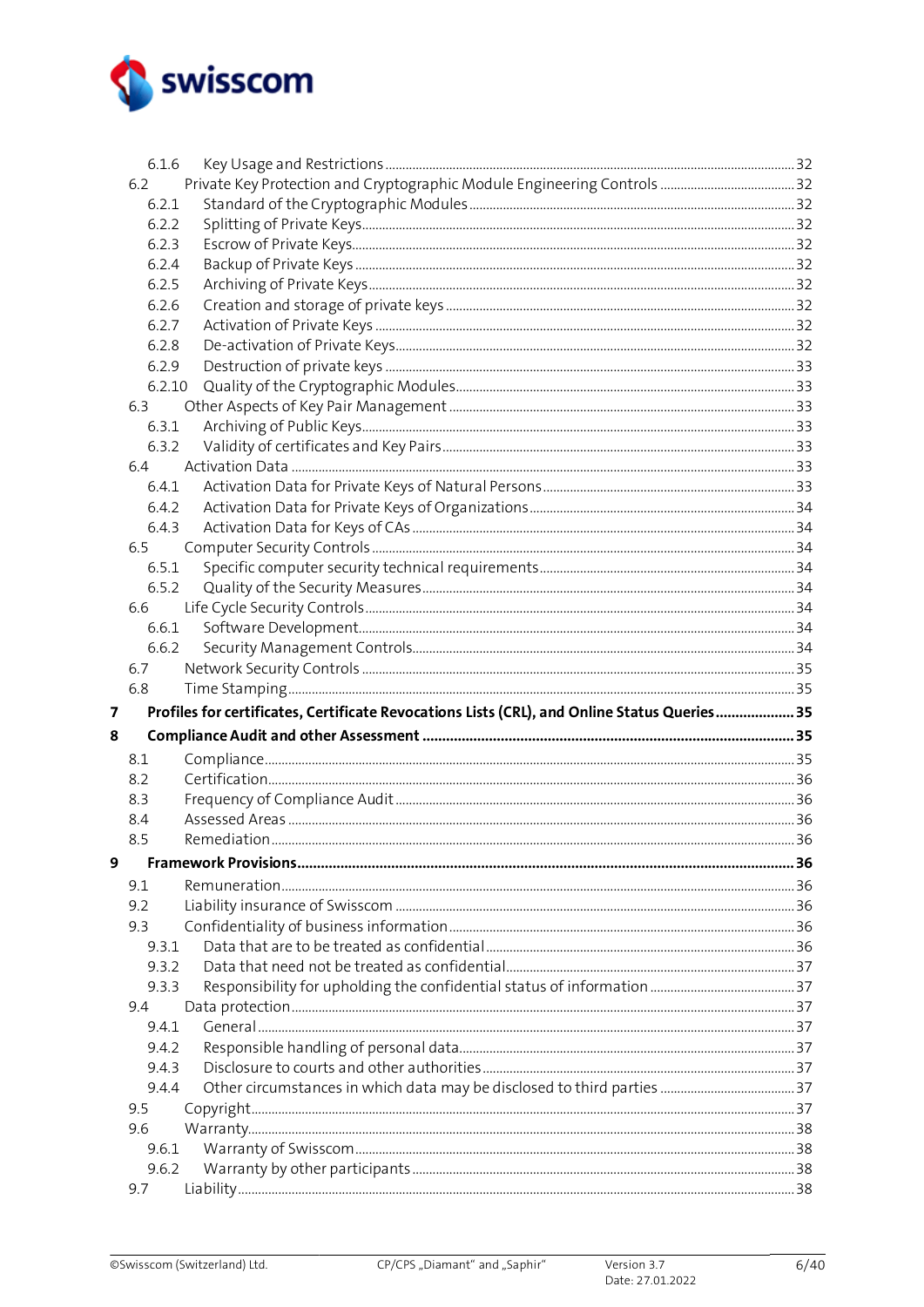

| 98    |  |
|-------|--|
| 981   |  |
| 982   |  |
| 9.8.3 |  |
| 984   |  |
| 9.9   |  |
| 9.10  |  |
| 9.11  |  |
| 9.12  |  |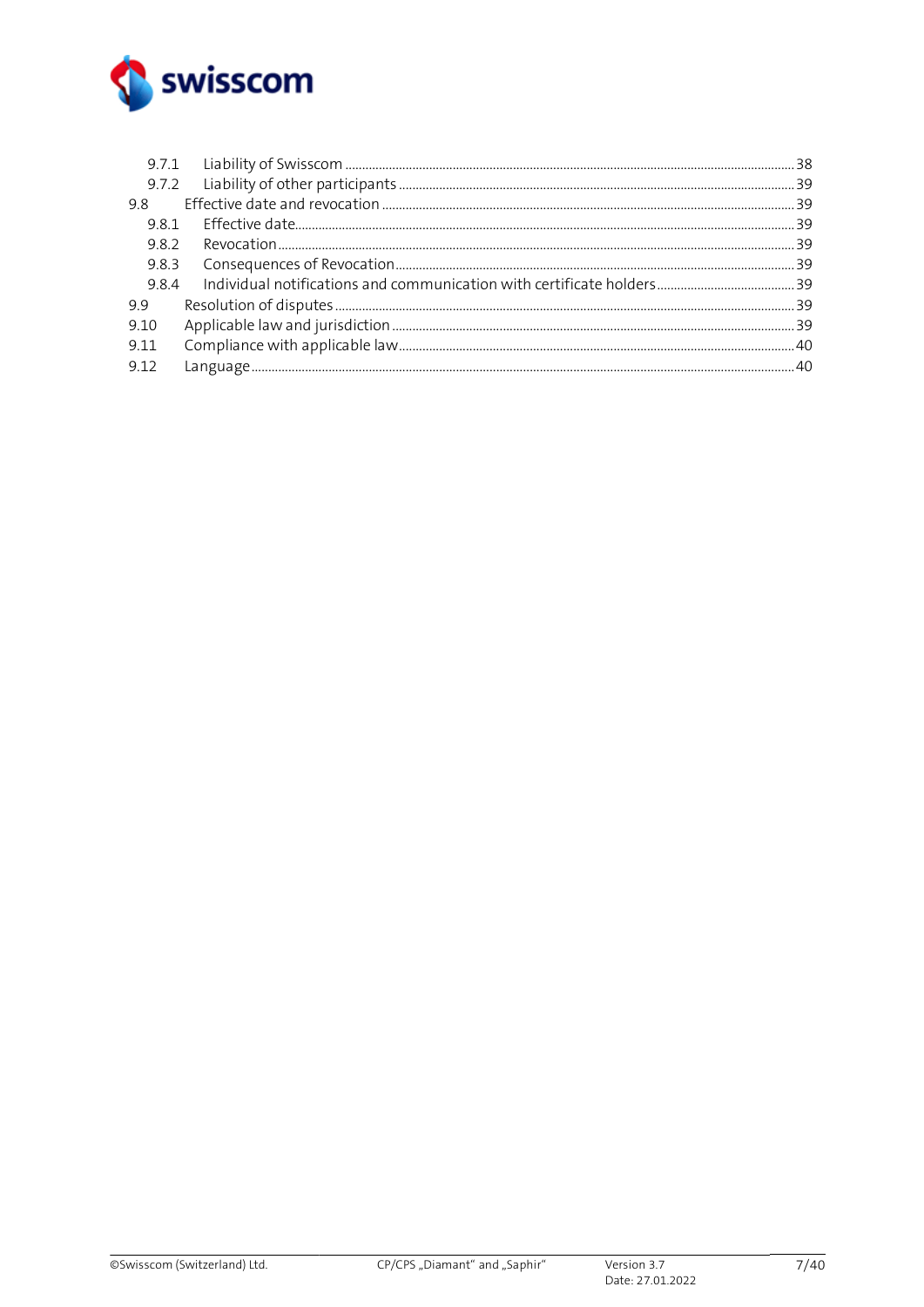

## <span id="page-7-0"></span>**1 Introduction**

This document (hereinafter "CP/CPS") sets out the Certificate Policy (CP) and the Certification Practice Statement (CPS) of Swisscom (Switzerland) Ltd. (hereinafter "Swisscom") for issuing certificates complying with the Swiss Federal Act on Electronic Signatures, [\[ZertES\]](#page-2-0) and the related Ordinance on Certification Services in the area of Electronic Signatures[, \[VZertES\].](#page-2-1)

As a Trust Service Provider (TSP) Swisscom operates a trust service issuing advanced, regulated and qualified certificates for use for advanced and qualified electronic signatures and advanced and regulated electronic seals as well the issuing of qualified time-stamps.

The present CP/CPS refers to different certificate classes, "Diamant" for regulated and qualified certificates and "Saphir" for advanced certificates and in addition to two different CA generations. The CAs of the second-generation under the root CA 2 have reached the end of their lifecycles, while the CAs under the root CA 4 with current algorithms and key lengths will meet the requirements of the next few years.

If not otherwise indicated all specifications in this document apply to both certificate classes and to both CA generations.

## <span id="page-7-1"></span>**1.1 Overview**

The structure of this CP/CPS is based on the guidelines set out in [\[RFC 3647\].](#page-2-2)

This CP/CPS complies with the following standards of the European Institute for Telecommunications Standards for Trust Service Providers:

- ETSI EN 319 411-1: Electronic Signatures and Infrastructures (ESI); Policy and security requirements for Trust Service Providers issuing certificates; Part 1: General requirements; [\[ETSI EN 319 411-1\]](#page-2-3)
- ETSI EN 319 411-2: Electronic Signatures and Infrastructures (ESI); Policy and security requirements for Trust Service Providers issuing certificates; Part 2: Requirements for trust service providers issuing EU qualified certificates; [\[ETSI EN 319](#page-2-4)  [411-2\]](#page-2-4)
- ETSI EN 319 421 (2016-03): Policy and Security Requirements for Trust Service Providers issuing Time-Stamps; [\[ETSI EN 319 421\]](#page-2-5)

This English translation of the CP/CPS has been prepared to facilitate international cooperation with other trust service providers; however, the most recent German version always takes precedence.

#### <span id="page-7-2"></span>**1.2 Document Identification**

| Title:             | Swisscom Digital Certificate Services - Certificate Policy / Certification Practice<br>Statement for the Certificate Classes "Diamant" (qualified/regulated) and "Saphir"<br>(advanced) |                            |  |
|--------------------|-----------------------------------------------------------------------------------------------------------------------------------------------------------------------------------------|----------------------------|--|
| Version:           | 3.7                                                                                                                                                                                     |                            |  |
| Object Identifier: | 2.16.756.1.83.2.1                                                                                                                                                                       | Root CA of generation 2    |  |
|                    | 2.16.756.1.83.30.4.0                                                                                                                                                                    | Root CA of generation 4    |  |
|                    | 2.16.756.1.83.11.0                                                                                                                                                                      | Diamant CA of generation 2 |  |
|                    | 2.16.756.1.83.30.4.1                                                                                                                                                                    | Diamant CA of generation 4 |  |
|                    | 2.16.756.1.83.23.0                                                                                                                                                                      | Saphir CA of generation 2  |  |
|                    | 2.16.756.1.83.30.4.2                                                                                                                                                                    | Saphir CA of generation 4  |  |

If certificates contain additional digits in the OID, these refer to the version number of this document valid at the time of issue.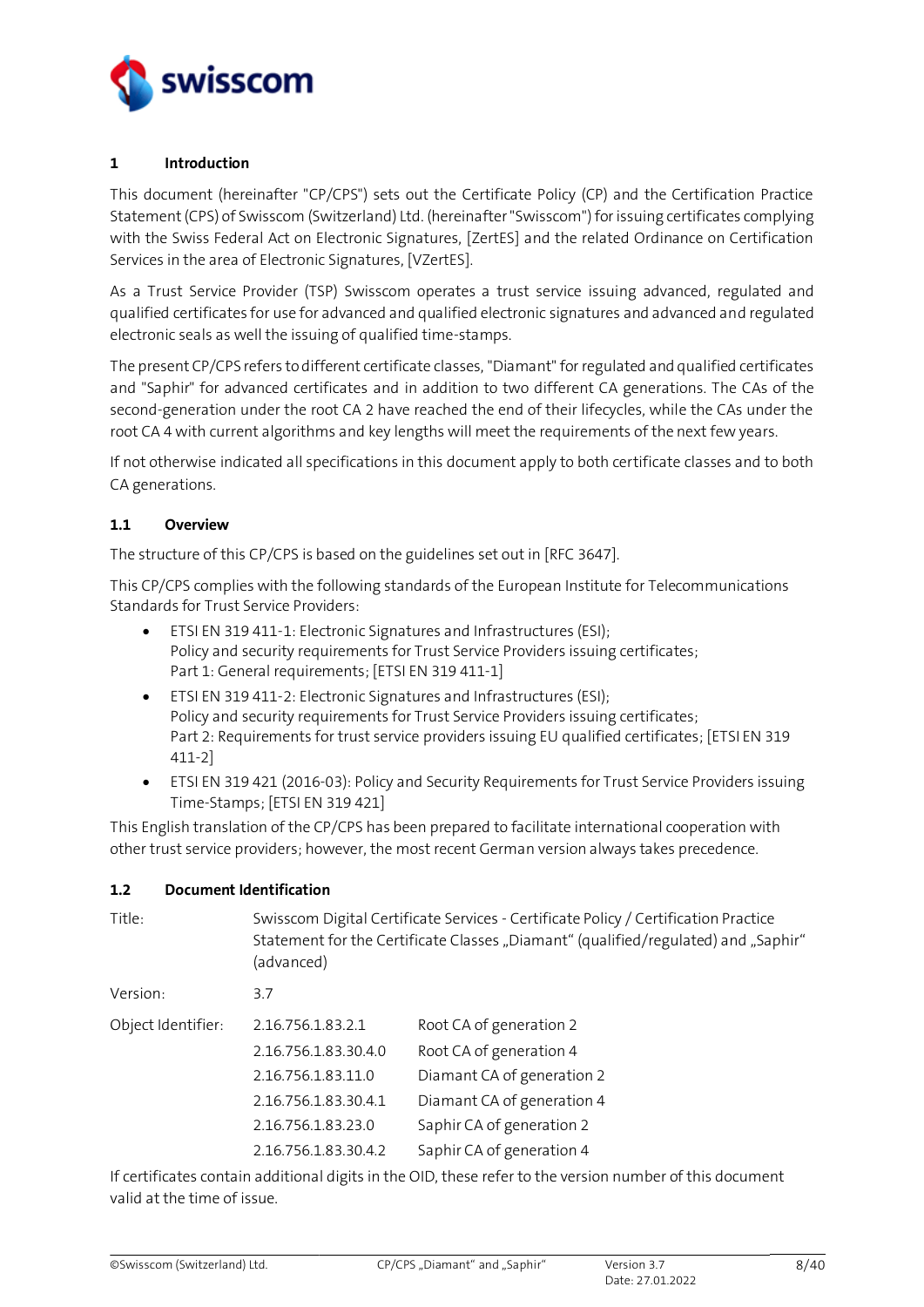

The OID of Swisscom Digital Certificate Services is based on the RDN assigned by the Swiss Federal Office of Communications (OFCOM).

## <span id="page-8-0"></span>**1.3 Participants of the PKI**

## <span id="page-8-1"></span>**1.3.1 Certificate Authorities (CA)**

The Public Key Infrastructure (PKI) of Swisscom is structured hierarchically:





The PKI shown here is operated exclusively by Swisscom (Switzerland) Ltd. All systems are located in Switzerland.

Swisscom IT Services Finance S.E., headquartered in Vienna, is responsible for the CAs labeled "EU". These CAs meet the very similar requirements to the CA of the same name without the suffix "EU", but comply with European and Austrian legislation and are subject to their own certificate directive.

#### **Root-CA**

The Swisscom Root-CA is not connected to any network and is only started when required. The Root-CA only issues certificates for subordinate Certificate Authorities (CA) of Swisscom.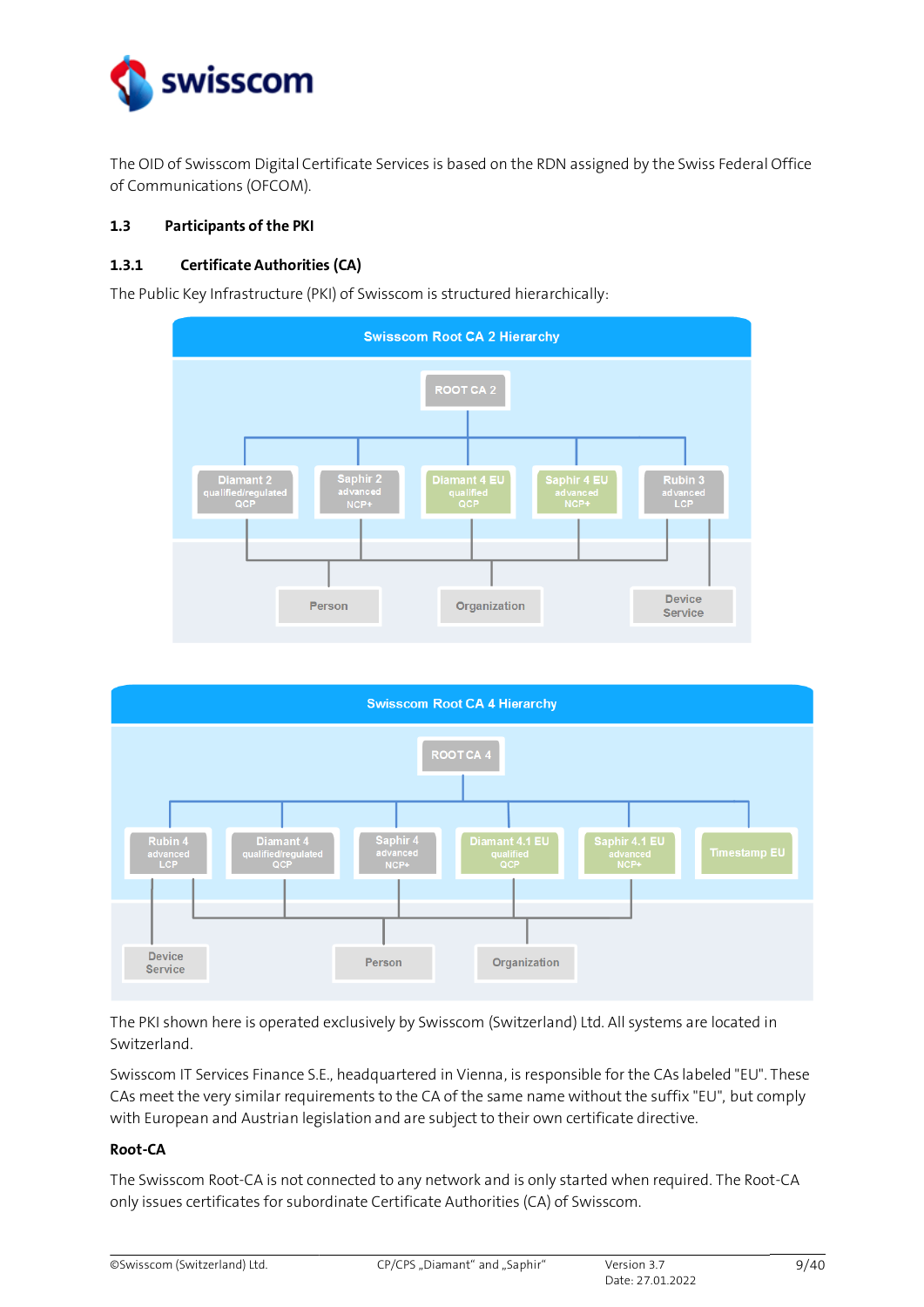

The following CAs of Swisscom are operated below the root CA:

## **Diamant CA (legally regulated)**

To issue certificates of the class "Diamant" to natural persons and organizations. Meets the requirements of qualified certificates for electronic signatures for natural persons as set out in Art. 8 [\[ZertES\]](#page-2-0) and for regulated electronic seals for legal entities as set out in art Art. 7 [\[ZertES\]](#page-2-0) and uses a secure cryptographic device (QSCD).

## **Saphir CA (advanced – NCP+)**

To issue certificates of the class "Saphir" to natural persons and organizations. Meets the requirements of certificates for advanced electronic signatures for natural persons and for electronic seals for legal entities and uses a secure cryptographic device (QSCD) as per [\[ETSI EN 319 411-1\].](#page-2-3)

## **Rubin CA (advanced – LCP)**

To issue certificates of the class "Rubin" to natural persons and organizations. Meets the definitions for electronic certificates of the category "Lightweight Certificate Policy" (LCP) as per [\[ETSI EN 319 411-1\].](#page-2-3)

## **Time-Stamping Service CA (qualified)**

To issue the certificates of the time-stamping units (TSU). Complies with the definition for qualified electronic timestamps as set out in Art. 2(j) [\[ZertES\]](#page-2-0) and [\[ETSI EN 319 421\].](#page-2-5)

## <span id="page-9-0"></span>**1.3.2 Registration Authorities (RA)**

The registration authorities identify and authenticate applicants, record and review applications for various certification services, archive the application documentation (inspected documents, authorizations, etc.) and forward the data to the certification authority. Swisscom may delegate the task of registration to third parties (hereinafter "RA partners"). RA partners are obliged by contract to comply with the processes defined in this document for registration, certificate issuance, revocation and archiving.

## <span id="page-9-1"></span>**1.3.3 Subscribers**

Subscribers are natural persons or organizations that can be uniquely identified by the name defined in the certificate. The subscriber is the person or organizations who owns the private key of the certificate and is the subject of an electronic signature or electronic seal based on this certificate.

Swisscom can issue certificates for itself and act as subscriber. The same requirements apply to Swisscom as to all other subscribers.

## <span id="page-9-2"></span>**1.3.4 Relying Parties**

Relying parties are natural persons or organizations (such as legal entities and authorities) that use the certificates of this PKI (e.g. verification the validity of a signature) and have access to Swisscom's certification services.

## <span id="page-9-3"></span>**1.3.5 Other Participants**

Other participants can be natural persons or organizations (such as legal entities and authorities) who are involved in the certification or registration process as service providers.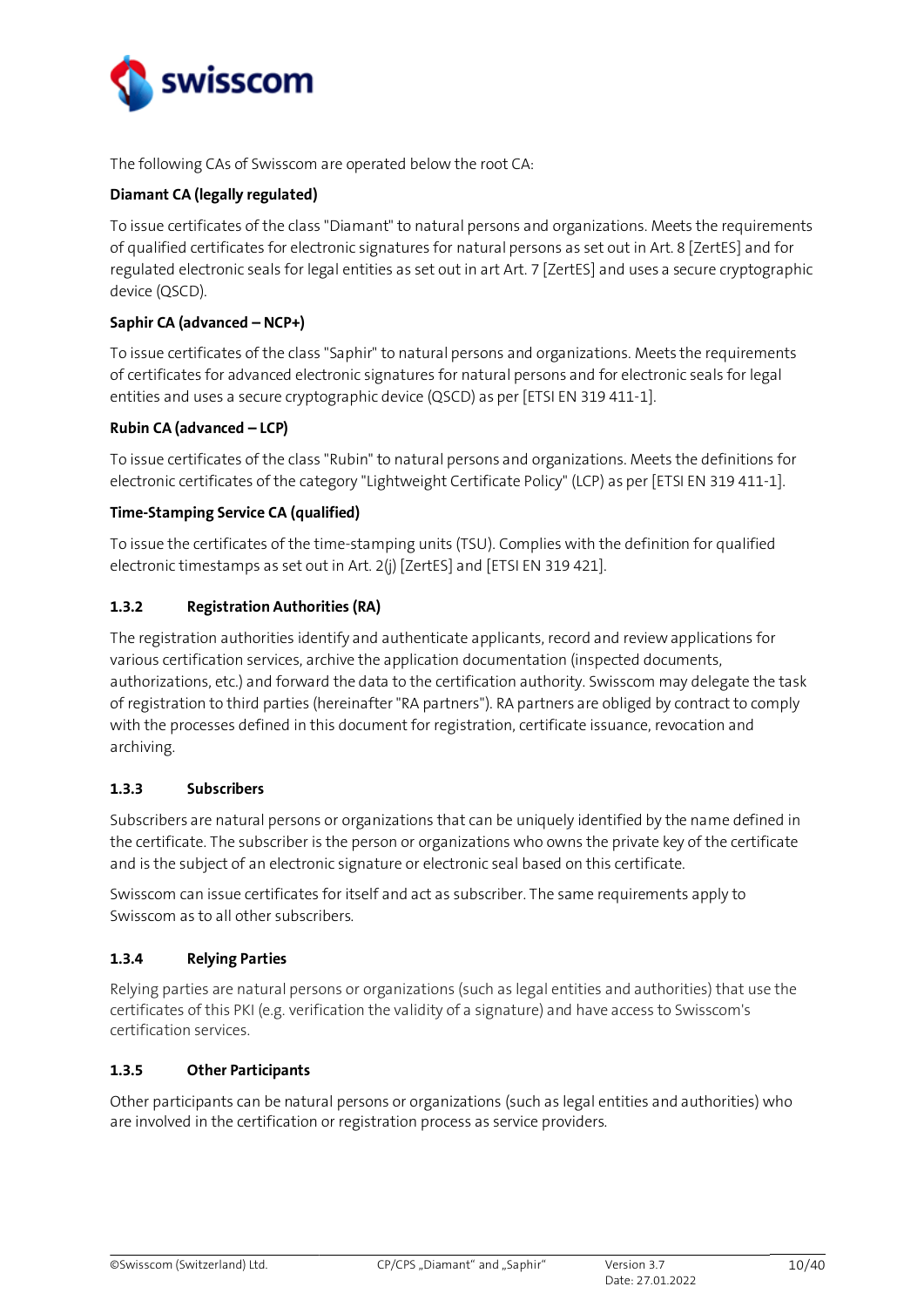

## <span id="page-10-0"></span>**1.4 Certificate Usage**

## <span id="page-10-1"></span>**1.4.1 Permitted Certificate Usage**

The certificates shall only be used for the applications which are in accordance with the usage specified in the certificate (keyUsage)  $^{\rm 1}.$ 

The advanced "Saphir" certificates issued under this CP/CPS can be used to create advanced electronic signatures by natural persons or advanced electronic seals by organizations.

The "Diamant" certificates issued under this CP/CPS can only be used as follows:

- Qualified certificates: for the creation of qualified electronic signatures by natural persons. If the certificates in the name of the certificate holder contain (see chapter [3.1\)](#page-15-6)
	- o the designation "Swisscom Digital Identification and Signing", or
	- o the designation "Video Identification", or
	- o a serial number starting with "DIS" or with "VID",

then they may only be used in the environment that is closely related to the activity of the identifying financial intermediary. These certificates may not be used in other areas of application.

Regulated certificates: for creating regulated electronic seals by UID entities

The keys of the root CA are used exclusively for signing certificates and revocation lists of the issuing CAs.

The private keys of issuing CAs are used to sign the associated end user certificates and OCSP signer certificates.

## <span id="page-10-2"></span>**1.4.2 Prohibited Certificate Usage**

Types of use that do not correspond to the use specified in the certificate (keyUsage) are not permitted. Swisscom shall not be liable for damages resulting from the use of the services beyond these restrictions.

The use of the certificates of other Trust Service Providers for the creation of a qualified electronic signature in an application for the issuance of a regulated certificate from Swisscom according to [\[VZertES\]](#page-2-1) Art. 7 Para. 3, is prohibited.

#### <span id="page-10-3"></span>**1.5 Policy Administration**

Publisher of this document:

Swisscom (Switzerland) Ltd. Digital Certificate Services P.O. Box CH-8021 Zurich

Changes to this CP/CPS are approved by the QTSP Board of Swisscom Digital Certificate Services.

<sup>&</sup>lt;sup>1</sup> The highlighted frames are subsequently used to assign rules for a specific certificate class - orange for "Diamant" and blue for "Saphir".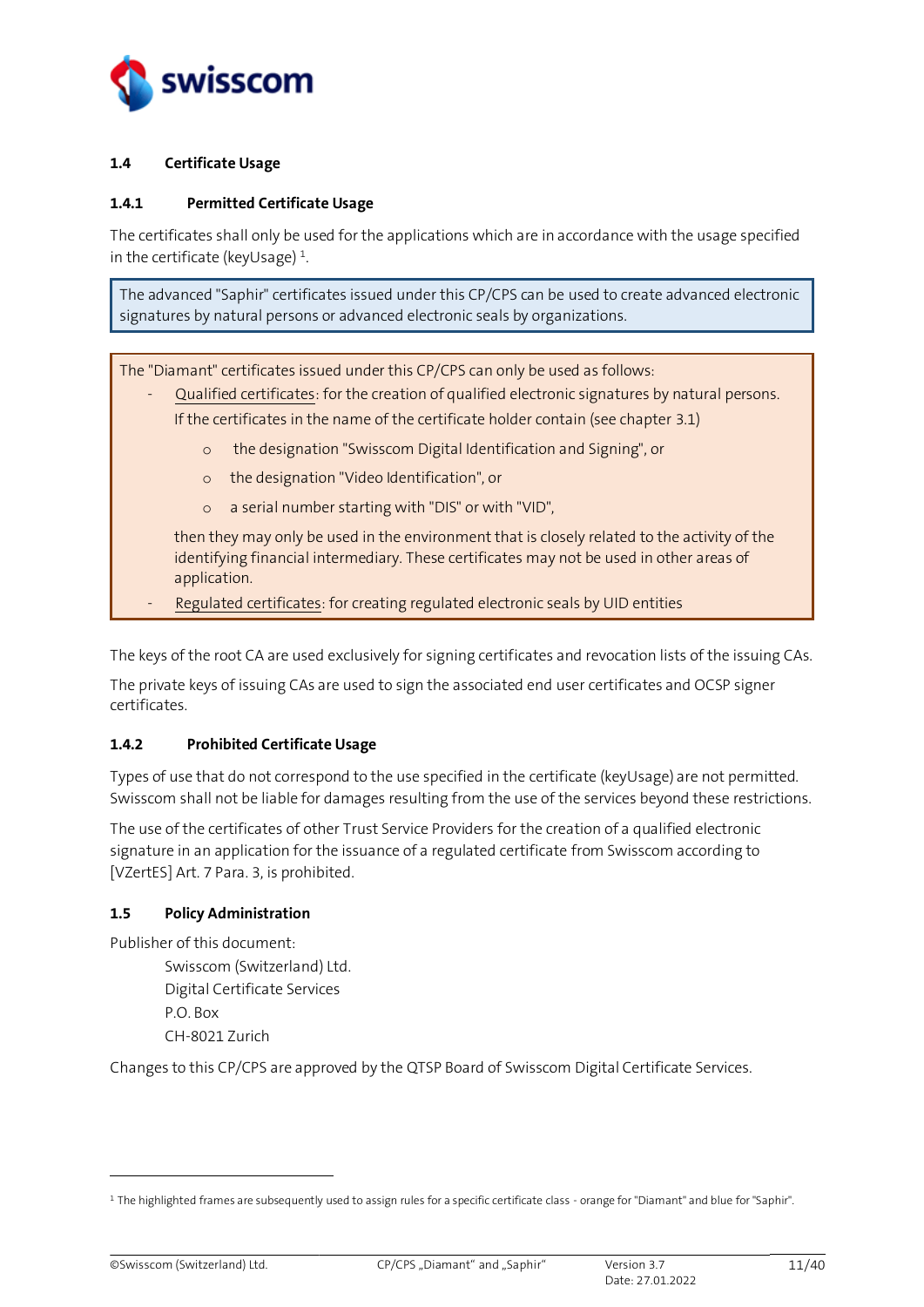

## <span id="page-11-0"></span>**1.6 Definitions and Acronyms**

| <b>Term</b>                                                              | <b>Explanation</b>                                                                                                                                                                                                                                                                                                                                                                                                                                     |
|--------------------------------------------------------------------------|--------------------------------------------------------------------------------------------------------------------------------------------------------------------------------------------------------------------------------------------------------------------------------------------------------------------------------------------------------------------------------------------------------------------------------------------------------|
| Advanced electronic seal                                                 | The advanced electronic seal is an advanced electronic signature based on<br>an advanced certificate issued on an organization (such as a legal entity<br>and authority).                                                                                                                                                                                                                                                                              |
| Advanced electronic signature                                            | The advanced electronic signature is an electronic signature that meets<br>the following requirements:<br>1. it is exclusively assigned to the owner,<br>2. it enables the identification of the holder,<br>3. it is produced by means which the holder can keep under his or her<br>sole control,<br>4. it is linked to the data to which it relates in such a way that any<br>subsequent change in the data can be detected;<br>(Art. 2(b) [ZertES]) |
| Certificate Authority (CA),<br>Issuing CA                                | Instance that issues digital certificates;<br>this document refers to the device that issues and signs certificates; it is<br>the central element of a PKI infrastructure.                                                                                                                                                                                                                                                                             |
| Certificate Policy (CP)                                                  | Set of rules that prescribe the applicability of a certificate to a specific<br>group of persons and/or a class of special applications with common<br>security requirements.                                                                                                                                                                                                                                                                          |
| Certificate status management                                            | Service of the ← Trust Service Provider (TSP) which enables users of a<br>certificate to check whether it has been declared invalid.                                                                                                                                                                                                                                                                                                                   |
| Certification Practice Statement<br>(CPS)                                | Information on the rules and guidelines effectively implemented by the<br>TSP for issuing certificates. The CPS defines the equipment, methods and<br>procedures used by the ← Trust Service Providers (TSP) in accordance with<br>its chosen certification guidelines.                                                                                                                                                                                |
| Conformity Assessment Body                                               | Body accredited under federal legislation for the certification and<br>supervision of ← Trust Service Providers (TSP). The Conformity Assessment<br>Body is accredited by the Swiss ← Supervisory Body                                                                                                                                                                                                                                                 |
| Digital Certificate                                                      | electronic certificate that links a signature verification key (private key) to<br>the name of a person, organization or system.                                                                                                                                                                                                                                                                                                                       |
| Distribution of certificates                                             | Service of the ← Trust Service Provider (TSP), which consists of making the<br>certificate available to the holder after it has been generated and - with<br>the consent of the holder - to the users of the certificate.                                                                                                                                                                                                                              |
| Electronic signature creation device,<br>Electronic seal creation device | Software/firmware or hardware configured to implement the signature<br>key that the holder of the certificate uses to create an electronic signature<br>or seal, e.g. a SmartCard or HSM.                                                                                                                                                                                                                                                              |
| Electronic signature/seal                                                | Technical procedure for verifying the integrity of a document, an electronic<br>message or the identity of the sender.                                                                                                                                                                                                                                                                                                                                 |
| Hash                                                                     | The hash function is a cryptographic checksum for a text to ensure its<br>integrity. This procedure is used to reduce the computing effort involved in<br>encrypting data using the public-key procedure. On the message that has a<br>variable length, a hash function is applied that generates a checksum of<br>fixed length, the hash value. This allows the integrity of a message to be<br>determined beyond any doubt.                          |
| Holder of the certificate (Subscriber)                                   | Natural person or organization who is the owner of the signature key<br>assigned to the signature verification key listed in the certificate.                                                                                                                                                                                                                                                                                                          |
| HSM (Hardware Security Module)                                           | Device for the efficient and secure execution of cryptographic operations<br>or applications. HSMs offer extensive functions for secure management of<br>the device and the keys.<br>As a rule, HSM are certified according to safety standards such as FIPS 140-<br>2 or Common Criteria (CC).                                                                                                                                                        |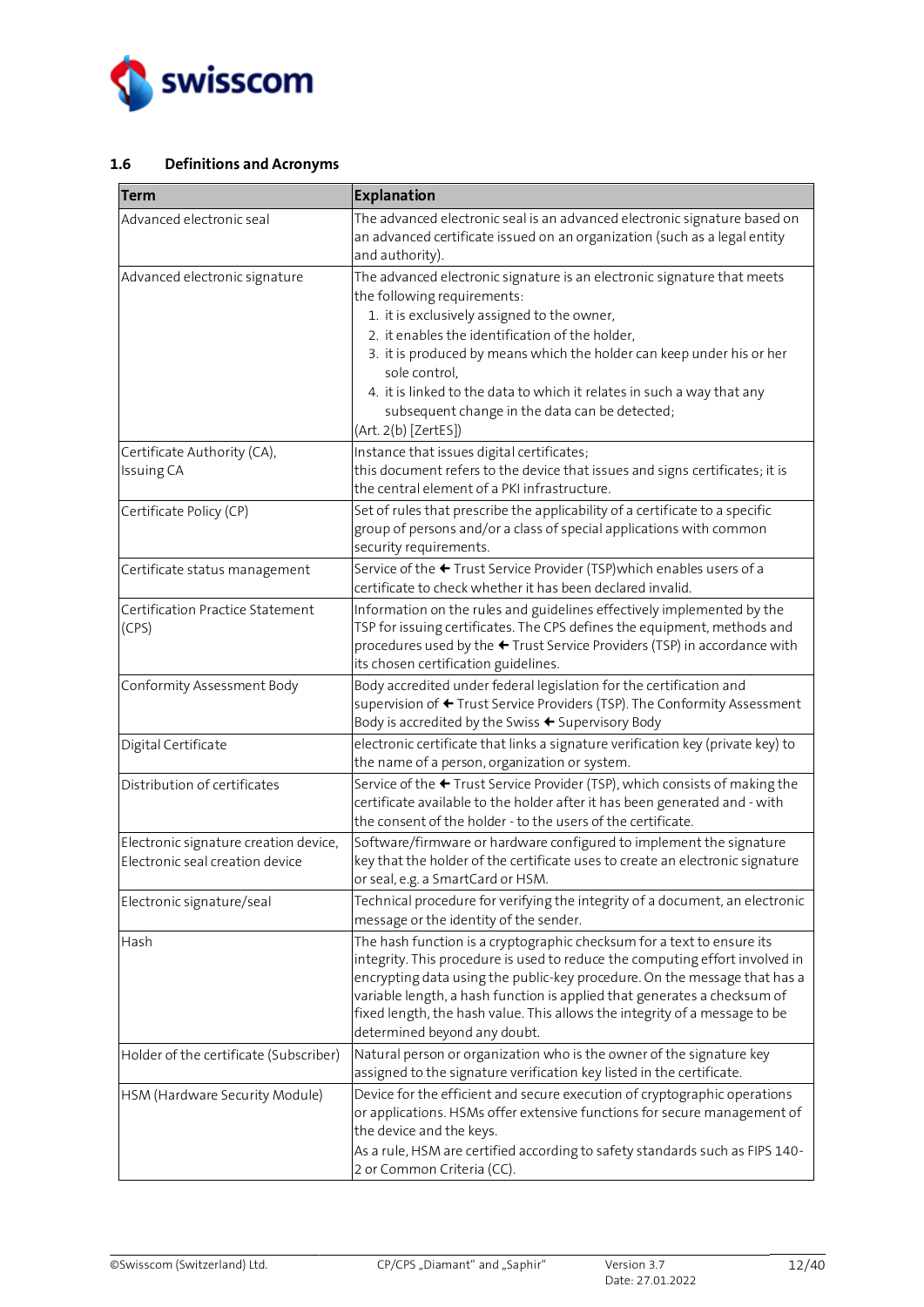

| <b>Term</b>                                     | <b>Explanation</b>                                                                                                                                                                                                                                                                                                                                                                                                                                                                                                                              |
|-------------------------------------------------|-------------------------------------------------------------------------------------------------------------------------------------------------------------------------------------------------------------------------------------------------------------------------------------------------------------------------------------------------------------------------------------------------------------------------------------------------------------------------------------------------------------------------------------------------|
| Issuing of certificates                         | Service of the ← Trust Service Providers (TSP); generation of a digital<br>certificate on the basis of the name of the applicant for a certificate and<br>any other attributes that are checked during registration.                                                                                                                                                                                                                                                                                                                            |
| Key pair                                        | Signature keys and associated signature verification keys that are<br>mathematically linked together by an asymmetric signature algorithm.                                                                                                                                                                                                                                                                                                                                                                                                      |
| List of revoked certificates (CRL)              | List signed by the CA that contains the serial numbers of all certificates<br>that were declared invalid before they expired.                                                                                                                                                                                                                                                                                                                                                                                                                   |
| "On Demand" creation and use of<br>key material | "On demand" creation and use of key material (private and public keys and<br>certificates) used for electronic signatures. The key pairs are generated and<br>used in the secure environment of the ← Trust Service Provider (TSP). The<br>private key is deleted immediately after the signature is generated.                                                                                                                                                                                                                                 |
| Qualified certificate                           | Digital certificate meeting the requirements of Art. 8 [ZertES].                                                                                                                                                                                                                                                                                                                                                                                                                                                                                |
| Qualified electronic signature                  | The "qualified electronic signature" is an advanced electronic signature of<br>a natural person created by $a \leftarrow$ secure signature creation device and<br>based on a qualified certificate for electronic signatures. (Art. 2(e) [ZertES])                                                                                                                                                                                                                                                                                              |
| RDN-names, Relative Distinguished<br>Name       | Names of directory entries whose uniqueness refers to a particular entry<br>and are the components of a directory name (Distinguished Name).                                                                                                                                                                                                                                                                                                                                                                                                    |
| Registration                                    | Service of the ← Registration Authority, which consists of checking the<br>identity and, if necessary, the attributes of each applicant of a certificate<br>before their certificate is generated or the activation data (or password) is<br>assigned to activate the use of the signature key.                                                                                                                                                                                                                                                 |
| Registration Authority                          | The Registration Authority is responsible for the proper $\triangle$ Registration of<br>applicants. The validated applications are either forwarded to the<br>certification authority (for creating + advanced or regulated electronic<br>seals) or the applicant is activated in the signing application of the<br>registration authority (+"OnDemand" creation and use of key material).                                                                                                                                                      |
| Regulated electronic seal                       | The regulated electronic seal is an advanced electronic signature created<br>using a secure seal creation unit and based on a regulated certificate<br>issued on an organization Art. 2(d) [ZertES]                                                                                                                                                                                                                                                                                                                                             |
| Revocation of the certificate                   | Service of the ← Trust Service Provider (TSP), which cancels the validity of a<br>certificate before its expiry.                                                                                                                                                                                                                                                                                                                                                                                                                                |
| Secure signature creation device                | Signature creation device meeting the requirements of Art. 6 [ZertES].                                                                                                                                                                                                                                                                                                                                                                                                                                                                          |
| Security Policy (SP)                            | A set of rules and guidelines developed on the basis of a risk assessment to<br>reduce the likelihood of possible incidents (preventive measures) and to<br>remedy the effects of such incidents (corrective measures) in order to<br>protect the resources identified as worthy of protection by the $\leftarrow$ Trust<br>Service Provider (TSP). The security strategy and policy can clearly define<br>the overall security level to be achieved for an information system and<br>especially for each element of the security architecture. |
| Signature key (private key)                     | Unique data such as codes or private cryptographic keys used by the owner<br>to create an electronic signature or seal.                                                                                                                                                                                                                                                                                                                                                                                                                         |
| Signature verification key<br>(public key)      | Data such as codes or public cryptographic keys used to verify an electronic<br>signature or seal.                                                                                                                                                                                                                                                                                                                                                                                                                                              |
| Supervisory Body                                | An area of the State Secretariat for Economic Affairs (SECO), which<br>performs supervisory tasks in Switzerland, including the accreditation of<br>+ Conformity Assessment Bodies.                                                                                                                                                                                                                                                                                                                                                             |
| Timestamp object recipient<br>(Relying Party)   | Recipient of a timestamp object that trusts this timestamp object.                                                                                                                                                                                                                                                                                                                                                                                                                                                                              |
| Timestamp Service User<br>(Subscriber)          | Natural person who timestamps his own data or data of a legal person or<br>organization using a timestamp service.                                                                                                                                                                                                                                                                                                                                                                                                                              |
| Time-stamping                                   | Service of the ← Trust Service Provider (TSP) which issues a certificate<br>bearing the date, time and a qualified signature stating that certain digital<br>data existed at a given time.                                                                                                                                                                                                                                                                                                                                                      |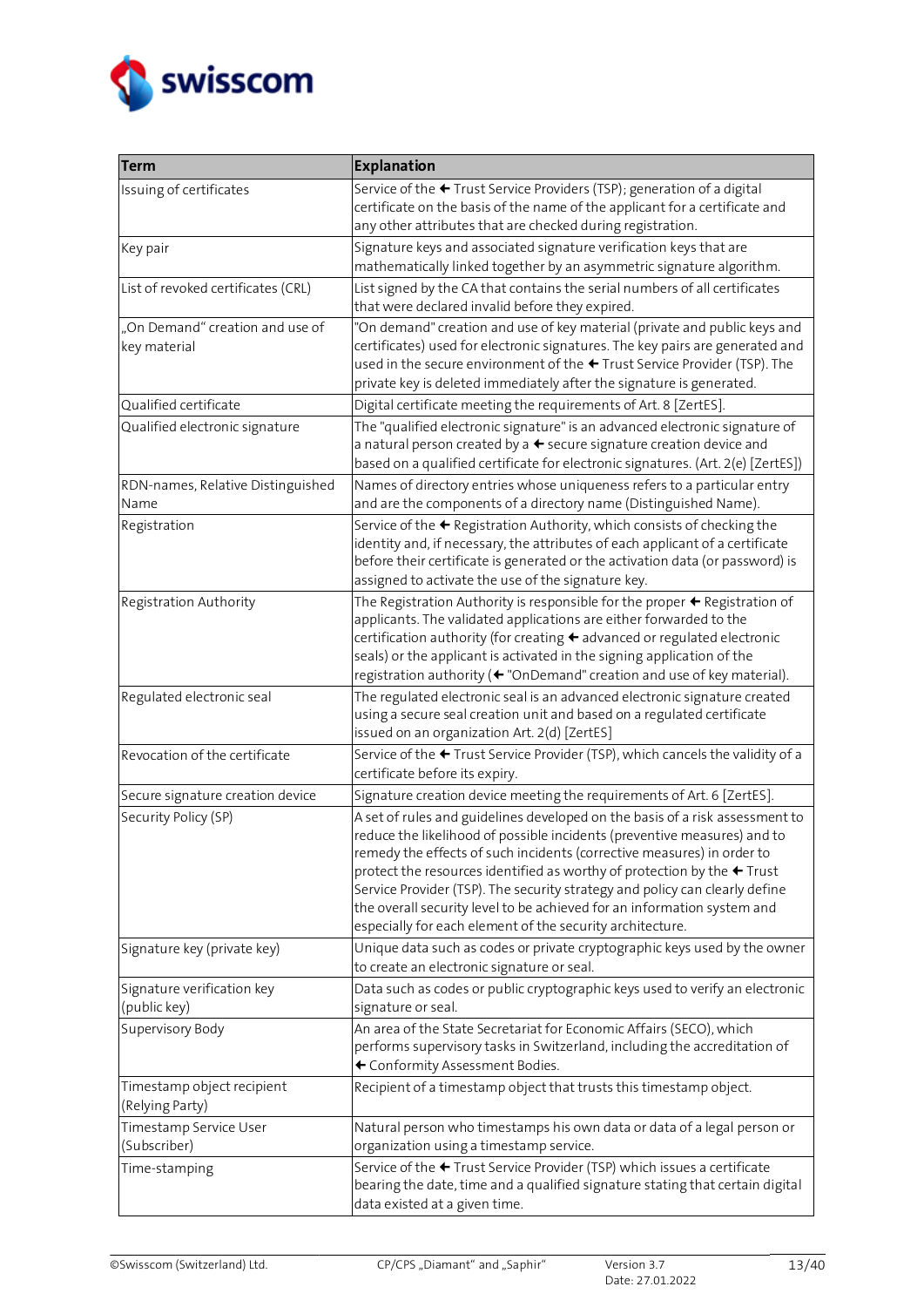

| <b>Term</b>                                | <b>Explanation</b>                                                                                                                                                                                                                                                                                                                            |  |  |
|--------------------------------------------|-----------------------------------------------------------------------------------------------------------------------------------------------------------------------------------------------------------------------------------------------------------------------------------------------------------------------------------------------|--|--|
| Time-stamping Authority (TSA)              | Instance that creates timestamp objects.                                                                                                                                                                                                                                                                                                      |  |  |
| Time-stamping Policy (TP)                  | Specification of general processes used by the timestamp service during<br>the creation of signed timestamps.                                                                                                                                                                                                                                 |  |  |
| Time-stamping token                        | Data object that links the representation of a fact with a certain point in<br>time and thus provides proof that the fact existed before the point in time.                                                                                                                                                                                   |  |  |
| Time-stamping Unit                         | The IT infrastructure with which time stamp objects can be created. Only<br>one private key exists on this unit for issuing timestamp objects.                                                                                                                                                                                                |  |  |
| Trust Centre                               | Specially protected room in which the infrastructure of the ← Trust Service<br>Provider (TSP) is operated.                                                                                                                                                                                                                                    |  |  |
| Trust Service Provider (TSP)               | An organization that issues digital certificates and/or provides other<br>signature and certification services.                                                                                                                                                                                                                               |  |  |
| TSA Practice Statement (TPS)               | Information on the rules and guidelines effectively implemented by the<br>time stamp service for issuing time stamp objects. The ← Trust Service<br>Provider (TSP) defines the equipment, methods, and procedures used by<br>the timestamp provider to issue and manage timestamp objects.                                                    |  |  |
| UID unit                                   | UID unit according to Art. 3 paragraph 1 (c) of the Federal Act of 18 June<br>2010 on the Company Identification Number (UIDG). Mostly:<br>legal persons<br>groups of persons without legal capacity (e.g. ordinary partnerships)<br>individual companies<br>certain administrative units of the Confederation, cantons and<br>municipalities |  |  |
| User of the certificate<br>(Relying Party) | Person or process who relies on the verified electronic signatures or seals<br>when using this certificate.                                                                                                                                                                                                                                   |  |  |
| UTC, coordinated Universal Time            | Universal time scale based on seconds. UTC is defined in ITU-R<br>recommendation TF.460.                                                                                                                                                                                                                                                      |  |  |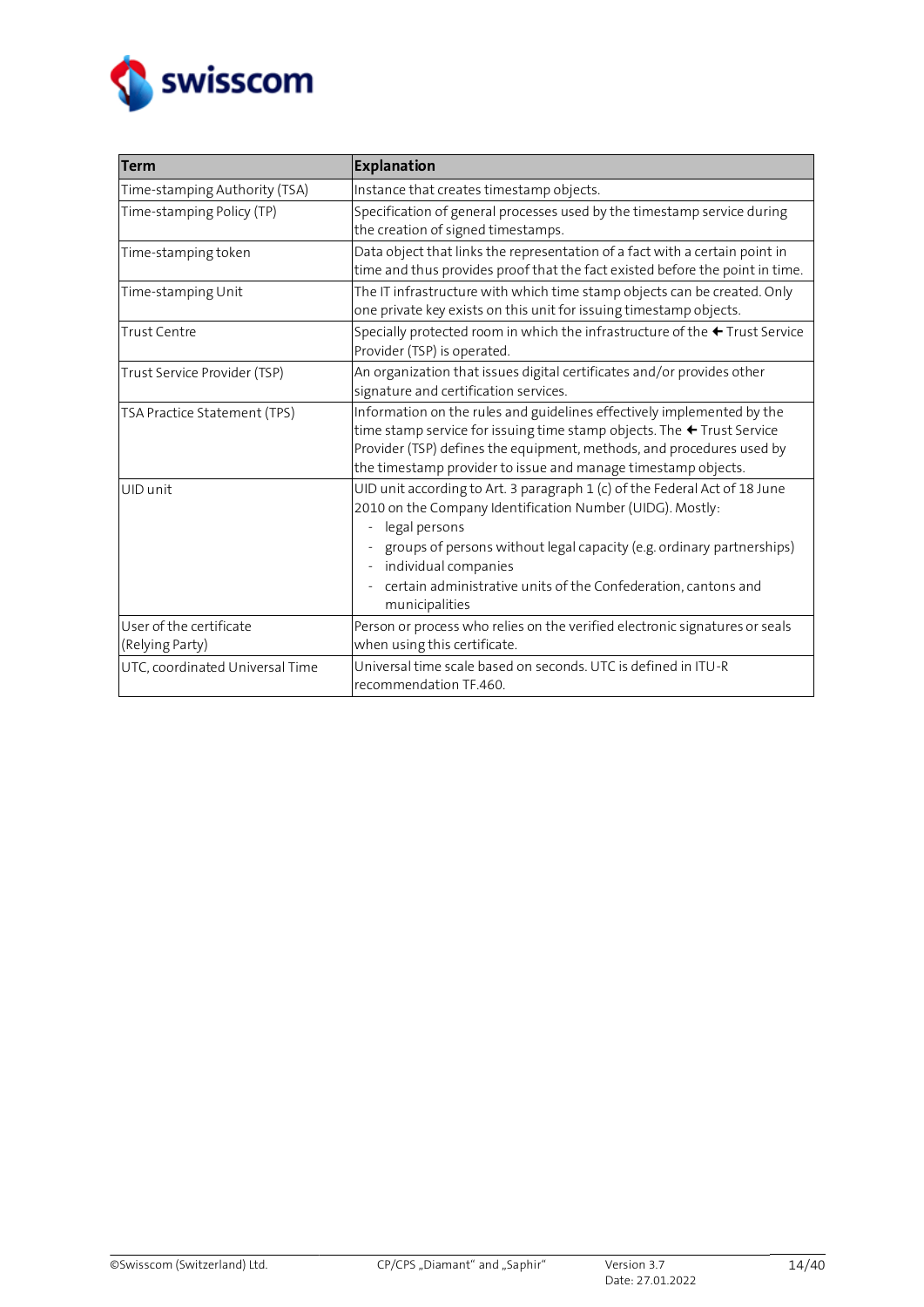

## <span id="page-14-0"></span>**1.7 Abbreviations**

| CA           | Certification Authority                                                                                                                                                       |
|--------------|-------------------------------------------------------------------------------------------------------------------------------------------------------------------------------|
| <b>CSIRT</b> | Computer Security Incident Response Team                                                                                                                                      |
| <b>CN</b>    | Common Name, as part of the DN                                                                                                                                                |
| CP           | Certificate Policy                                                                                                                                                            |
| CPS          | Certification Practice Statement                                                                                                                                              |
| CRL          | Certificate Revocation List                                                                                                                                                   |
| DN           | Distinguished Name as per RFC 3739                                                                                                                                            |
| EAL          | Level of trustworthiness (Evaluation Assurance Level) according to Common Criteria                                                                                            |
| EAL4+        | Requirements according to test level EAL 4 of the standard ISO/IEC 15408-3:2008, extended<br>by the insurance element AVA VAN.5 (Advanced methodical vulnerability analysis). |
| <b>ETSI</b>  | European Telecommunications Standards Institute                                                                                                                               |
| <b>HSM</b>   | Hardware Security Module                                                                                                                                                      |
| <b>ISO</b>   | Information Security Officer                                                                                                                                                  |
| LCP          | Lightweight Certificate Policy                                                                                                                                                |
| NCP+         | Extended Normalized Certificate Policy                                                                                                                                        |
| <b>OCSP</b>  | Online Certificate Status Protocol                                                                                                                                            |
| OID          | Object Identifier                                                                                                                                                             |
| <b>PDS</b>   | PKI Disclosure Statement                                                                                                                                                      |
| PED          | PIN Entry Device                                                                                                                                                              |
| PIN          | Personal Identification Number                                                                                                                                                |
| QTSP         | Qualified Trust Service Provider                                                                                                                                              |
| RA           | Registration Authority                                                                                                                                                        |
| Re-key       | Certificate renewal with new keys                                                                                                                                             |
| SCD          | Secure Electronic Signature/Seal Creation Device according to ISO/IEC 15408                                                                                                   |
| SSL          | Secure Socket Layer, Security protocol                                                                                                                                        |
| <b>TAV</b>   | Technical and administrative regulations on electronic signatures                                                                                                             |
| <b>TLS</b>   | <b>Transport Layer Security</b>                                                                                                                                               |
| <b>TSA</b>   | Time-stamping Authority                                                                                                                                                       |
| <b>TSP</b>   | Trust Service Provider                                                                                                                                                        |
| <b>TSU</b>   | Time-stamping Unit                                                                                                                                                            |
| <b>UIDG</b>  | Federal Act on the Company Identification Number                                                                                                                              |
| VZertES      | Ordinance on Electronic Signatures                                                                                                                                            |
| ZertES       | Federal act on Electronic Signatures                                                                                                                                          |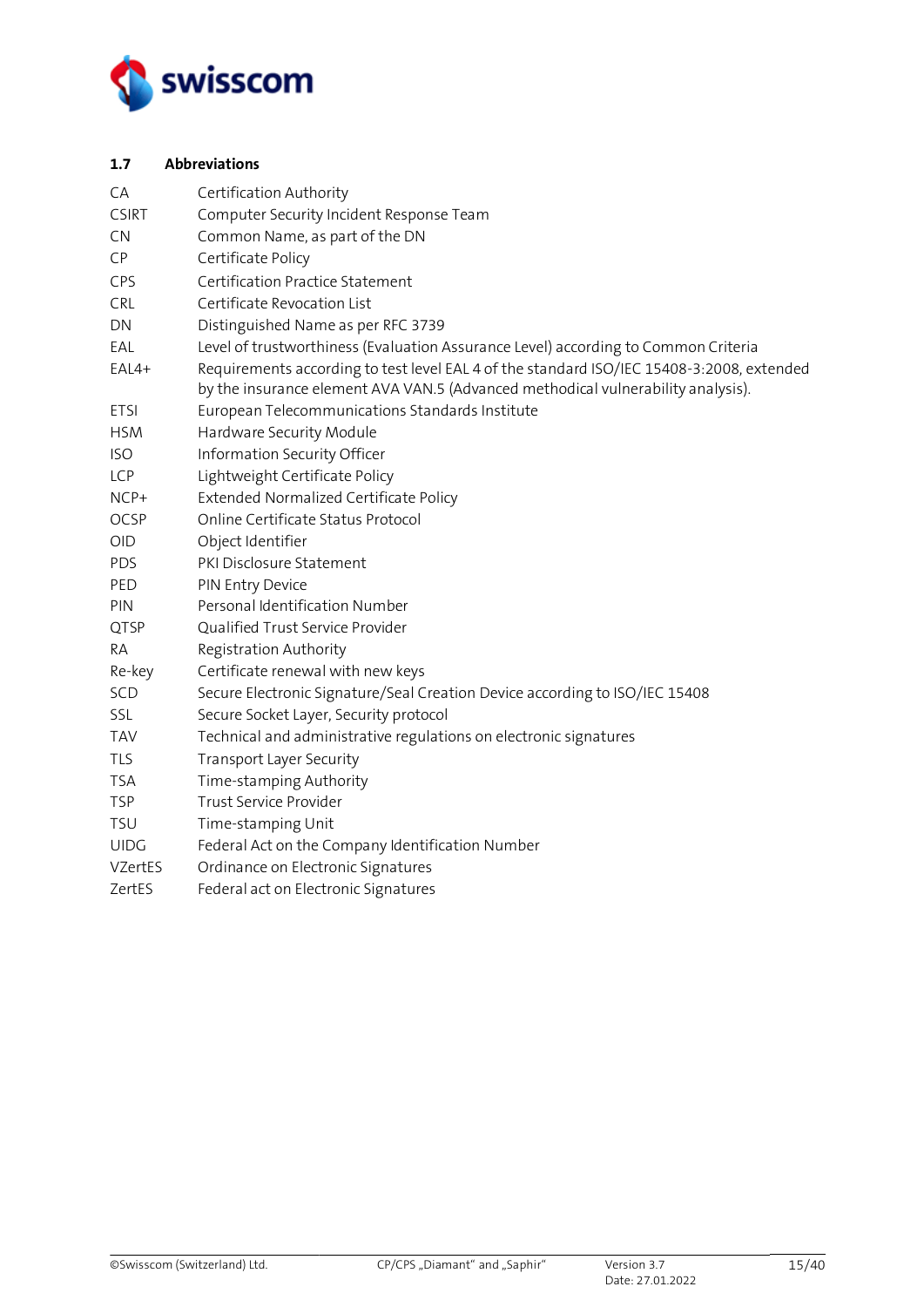

## <span id="page-15-0"></span>**2 Publications and Repository Responsibility**

#### <span id="page-15-1"></span>**2.1 Repository Service**

Swisscom publishes its Root and CA certificates, revocation lists (CRL), CP/CPS documents and Terms and Conditions of Use on the web.

The repository of the Swisscom trust services is located at:

<https://trustservices.swisscom.com/en/repository>

The online services for querying the information listed in chapte[r 2.2](#page-15-2) are available 24x7 with an availability of 99.9%.

## <span id="page-15-2"></span>**2.2 Publication of Information**

The following information is published on Swisscom's website:

- CP/CPS documents
- Terms and conditions of use
- Certificates of the Root-and Issuing CAs as well as the TSS CA and TSUs
- OCSP and revocation information
- Revocation information in case of compromise of a root CA

Adaptations in these documents are communicated according to the specifications in chapter [9.8.4.](#page-38-5) Other certificates (in particular user certificates) are not published publicly.

## <span id="page-15-3"></span>**2.3 Frequency of Publication**

Newly issued revocation information, policies, and other information, as appropriate, will be provided immediately. The following publication frequencies apply:

- Certificate revocation lists (CRL) of the root CAs: as required, but at least once a year
- OCSP: immediately after a change
- CP/CPS documents: following amendments resp. after approval of the document
- Other information: as required

#### <span id="page-15-4"></span>**2.4 Access Controls on Repositories**

The information in chapters 2.1 and 2.2 is available publicly and free of charge.

#### <span id="page-15-5"></span>**3 Identification and Authentication**

#### <span id="page-15-6"></span>**3.1 Naming**

The identity of the certificate holder is described in the certificate by a unique name (Distinguished Name, DN) according to the standard series X.500. A DN consists of several mandatory and optional name elements.

Selectable name elements must not be abusive nor insinuating and should not infringe third party rights (in particular, naming rights) or other legal norms. The registration office is not obliged to check the DN for conformity with third party rights, the certificate holder alone is responsible for such verifications. If Swisscom or the registration authority is informed of an infringement of such rights, Swisscom may declare the certificate invalid.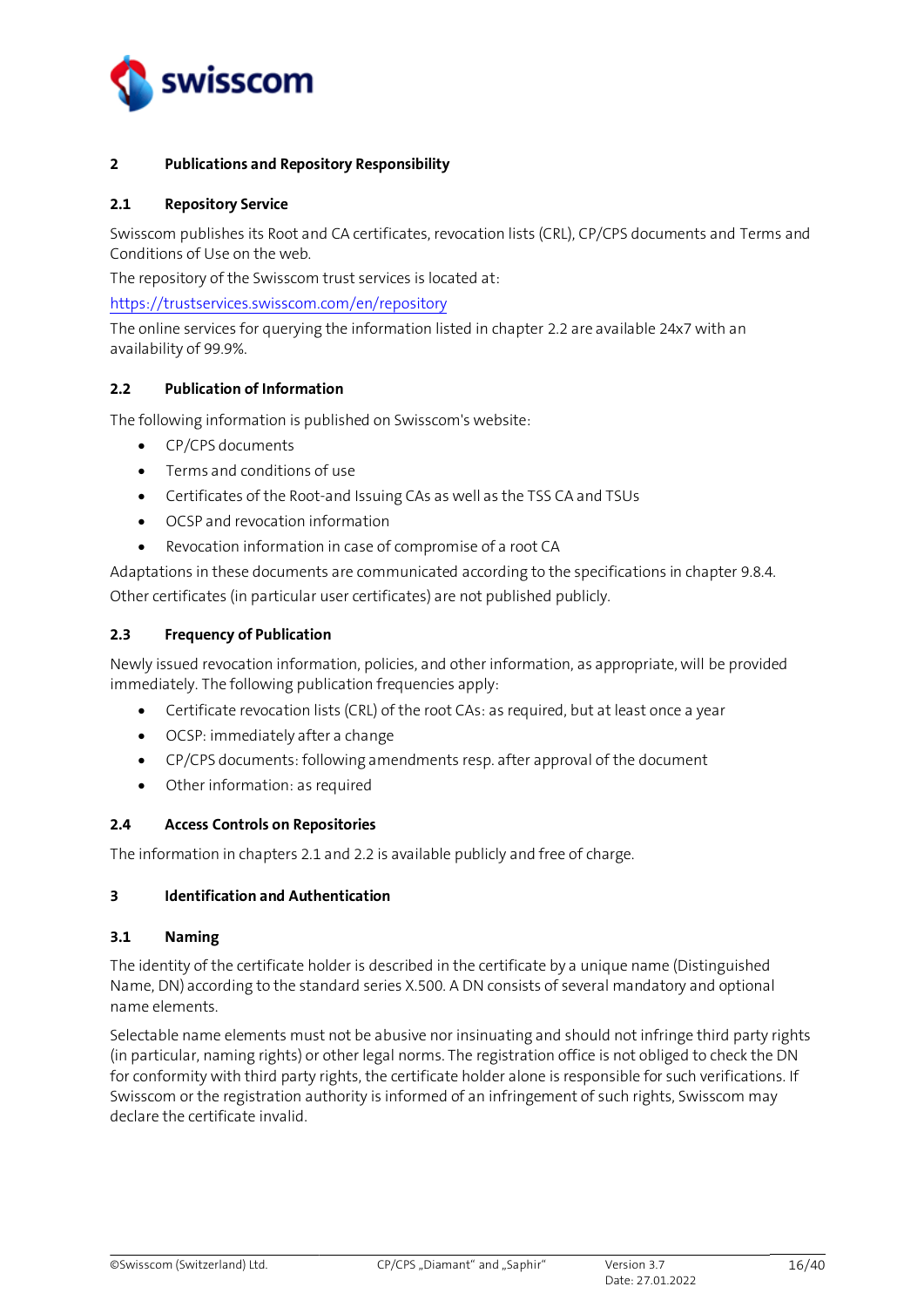

## <span id="page-16-0"></span>**3.1.1 Name Components Required for Natural Persons**

The DN of natural persons must consist of country, display name and either first/last name or pseudonym and may be supplemented with optional elements according to [3.1.3.](#page-17-0)

| <b>Element</b>              | X.520 attribute          | Content                                                         | <b>Description</b>                                                                                                                                                                                                                                                                                                                                                                                                                                                 |
|-----------------------------|--------------------------|-----------------------------------------------------------------|--------------------------------------------------------------------------------------------------------------------------------------------------------------------------------------------------------------------------------------------------------------------------------------------------------------------------------------------------------------------------------------------------------------------------------------------------------------------|
| Country                     | countryName<br>(C)       | Two-digit ISO 3166<br>country code                              | Country in which the subscriber is domiciled or<br>the presented identity document of the<br>subscriber has been issued or maintains an<br>economic relationship (e.g. bank account).                                                                                                                                                                                                                                                                              |
| Display name                | commonName<br>(CN)       | Informal name of the<br>subscriber for general<br>presentation. | A representation of the name, as the subscriber or<br>the TSP considers it appropriate and<br>comprehensible for user- or system-friendly<br>presentation.                                                                                                                                                                                                                                                                                                         |
| Identity<br>either<br>GN/SN | givenName<br>(G oder GN) | Formal first name(s) of<br>the subscriber                       | Exact reproduction of the contents of the<br>corresponding field from the presented identity<br>document.                                                                                                                                                                                                                                                                                                                                                          |
|                             | surname<br>(SN)          | Formal last name of the<br>subscriber                           | Exact copy of the content of the corresponding<br>field from the presented identity document.                                                                                                                                                                                                                                                                                                                                                                      |
| Оľ                          | pseudonym                | Abstract string / alias                                         | Any string that uniquely identifies the certificate<br>holder in the context of the PKI.<br>The identity of the holder does not need to be<br>recognizable without additional information from<br>the certificate.                                                                                                                                                                                                                                                 |
| Uniqueness                  | serialNumber             | Abstract string, which<br>ensures the uniqueness<br>of the DN   | Character string according to one of the following<br>definitions:<br>Serial number assigned by Swisscom<br>$\Box$<br>Serial number assigned by a registration<br>authority with a specific prefix managed by<br>Swisscom.<br>Character string according ETSI EN 319 412-2<br>$\Box$<br>"Natural person semantics identifier"<br>Definition used before Jan 1st, 2018<br>If a pseudonym is used, which ensures the<br>uniqueness, the serialNumber can be omitted. |

## <span id="page-16-1"></span>**3.1.2 Name Components Required for Organizations**

The DN of an organization must consist of country, common name, company (names) according to the entry in the commercial register and an identifier derived from the company identification number (UID or similar) and may be supplemented with optional elements according to [3.1.3.](#page-17-0)

| Element        | X.520 attribute    | Content                                                        | <b>Description</b>                                                                                                                                                                    |
|----------------|--------------------|----------------------------------------------------------------|---------------------------------------------------------------------------------------------------------------------------------------------------------------------------------------|
| Country        | countryName<br>(C) | Two-digit ISO 3166<br>country code                             | Country in which the subscriber is domiciled or<br>the presented identity document of the<br>subscriber has been issued or maintains an<br>economic relationship (e.g. bank account). |
| Common<br>name | commonName<br>(CN) | Informal name of the<br>subscriber for general<br>presentation | A representation of the name, as the subscriber or<br>the TSP considers it appropriate and<br>comprehensible for user- or system-friendly<br>presentation.                            |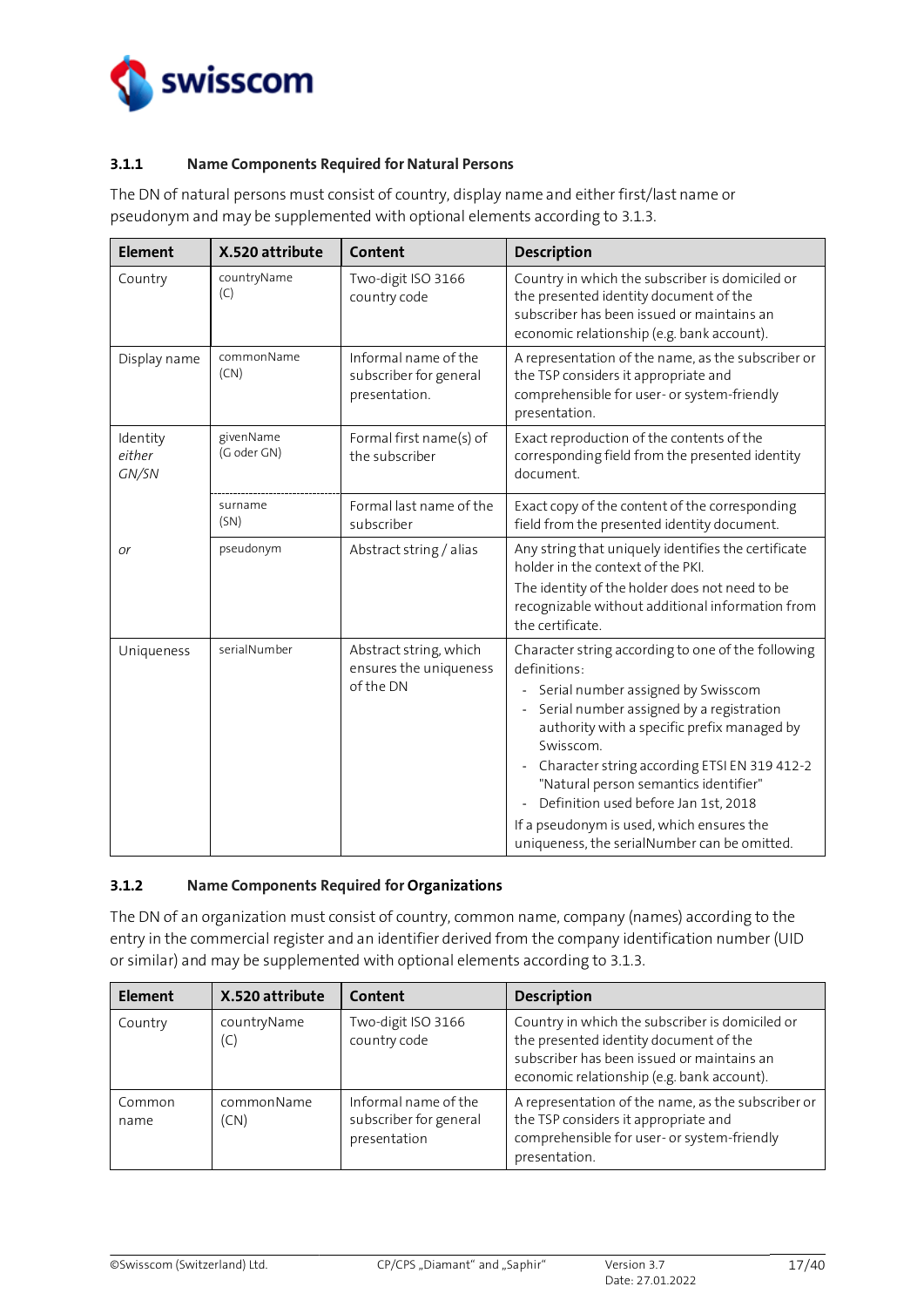

| <b>Element</b> | X.520 attribute             | Content                                                                                                        | <b>Description</b>                                                                            |
|----------------|-----------------------------|----------------------------------------------------------------------------------------------------------------|-----------------------------------------------------------------------------------------------|
| Identity       | organization<br>Name<br>(O) | Formal company (name<br>of the businessperson<br>under which he<br>operates his business)<br>of the subscriber | Exact copy of the content of the corresponding<br>field from the presented identity document. |
| Uniqueness     | organization<br>Identifier  | String derived from the<br>official register number<br>of the organization                                     | Character string according ETSI EN 319 412-3<br>"Legal person semantics identifier"           |

## <span id="page-17-0"></span>**3.1.3 Optional Name Components**

| X.520 attribute                                        | Content                          | <b>Description</b>                                                                                                                                                                                                                         |
|--------------------------------------------------------|----------------------------------|--------------------------------------------------------------------------------------------------------------------------------------------------------------------------------------------------------------------------------------------|
| organization<br>Name<br>(O)                            | Identifying organization         | In the case of natural persons, an organization description can be<br>added which ensures the uniqueness of the name. Further<br>interpretations of the relationship of the certificate holder to the<br>organization are not permissible. |
| organizational<br>Unit<br>(OU)                         | Part within the<br>organization. | If an organization ( $O=$ ) is specified, one or more organizational units<br>can be defined by the designated organization. The role and ratio of<br>the certificate holder to the organizational units is not defined.                   |
| stateOr<br>ProvinceName<br>(ST)                        | Province / State                 | Geographical sub-area of the country $(C =)$ where the subscriber has<br>his / her (residential) seat or the presented identification document<br>of the subscriber has been issued.                                                       |
| localityName<br>(L)                                    | Town                             | The town where the subscriber is domiciled or the presented<br>identity document of the subscriber has been issued.                                                                                                                        |
| emailAddress<br>An e-mail-address of the<br>subscriber |                                  | The e-mail address given by the subscriber and administered by the<br>subscriber at the time of the identification.                                                                                                                        |

## <span id="page-17-1"></span>**3.1.4 Test-Certificates**

Certificates for test purposes are permitted in exceptional cases if their exhibition is necessary for the preparation or the examination of the regular productive use. The number of test certificates is to be kept low. The test certificates must contain the expression "TEST" in the common name (CN) as well as in any organization description.

Pseudonyms are only permitted for test certificates if they contain a generally comprehensible identification element such as mobile phone number or ID card number.

## <span id="page-17-2"></span>**3.2 Initial Identity Validation**

#### <span id="page-17-3"></span>**3.2.1 Identification for Applications by Natural Persons**

For the identity validation of the applicant for advanced certificates, the following procedural steps shall be performed:

- 1. For the identity validation, the applicant must provide either an official photo identification or another equivalent proof of identity. Accepted as equivalent, among others, are
	- a. "Gelbe Identifikation" of the Swiss Post;
	- b. POSTIDENT-proof of the Deutsche Post;
	- c. Confirmation of the identity of an account-based payment service provider subject to the Payment Services Directive 2 (2015/2366) of the European Parliament;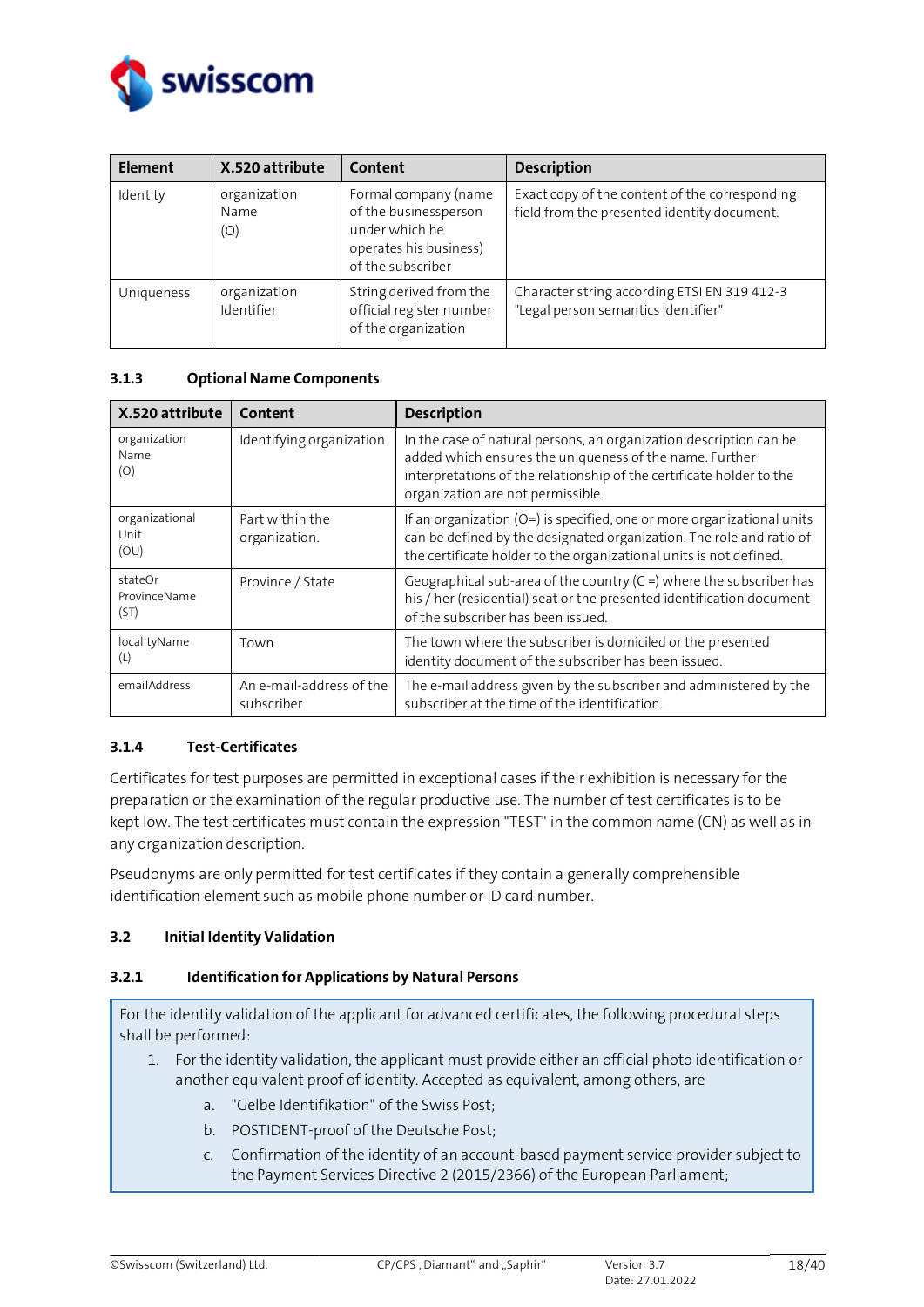

- d. The indication of a mobile telephone connection to be used in relation with the certification services, subject to the following conditions:
	- i. The applicant shall provide proof that he is the holder of the connection or otherwise has access to the connection (in the case of a connection contract with a different name, such as a business telephone);
	- ii. It is a connection of a telecommunication service provider, which is subject to the Swiss Telecommunications Law;
- e. applications signed electronically by a certificate from a Trusted Service Provider.
- 2. The registration authority reviews the documents submitted and validates their compliance with the information contained in the application.
- 3. The registration authority performs the identity check based on the proof of identity provided. The expiration date of the submitted documents, name, first name and all attributes to be entered in the certificate are checked.
- 4. The registration authority checks the existence and correctness of the applicant's mobile phone number and registers the number as a legitimate authentication means for later adjustments of the user data and as a method for the release of remote signatures of Swisscom.

The applicant confirms his acknowledgement of the procedure described above and the acceptance of the Swisscom Terms and Conditions of Usage for the relevant Certificate Class.

For applications for qualified certificates, the following additional requirements apply:

- 1. The applicant must be present in person or another procedure which is certified in accordance with Art. 7 [\[VZertES\].](#page-2-1)
- 2. The applicant must present a passport or an identity card recognized for entry into Switzerland in person;
- 3. If documents are to be presented, they must be valid at the time of the first identification at registration;
- 4. The registration and use of the mobile telephone number must be carried out using a procedure corresponding to Level 2 (Sole Control Assurance Level 2) as described in [\[CEN](#page-2-6) EN [419 241-1\].](#page-2-6) The procedure may only be used with Swisscom remote signatures upon presentation of such a certificate.

The certificate application, the proof of identity and the consent to the Terms and Conditions of Usage are archived according to the information in chapter 5.5.2.

If the application comprises the inclusion of an organization name  $(O =)$  in the DN, the following additional checks are conducted:

- 1. Confirmation of the consent of the organization to use the desired name elements in the certificate;
- 2. Proof of company or name rights of the organization to the requested organization name.

If the applicant already has a valid certificate, the application for further certificates of the same quality can also be made by sending an electronically signed application form. The prerequisite for this type of application is that no more than five years have elapsed since the initial application of the valid certificate, and the identity document (official photo identification) presented during identification is still valid.

Applications for personal certificates may only be made for oneself (no representation).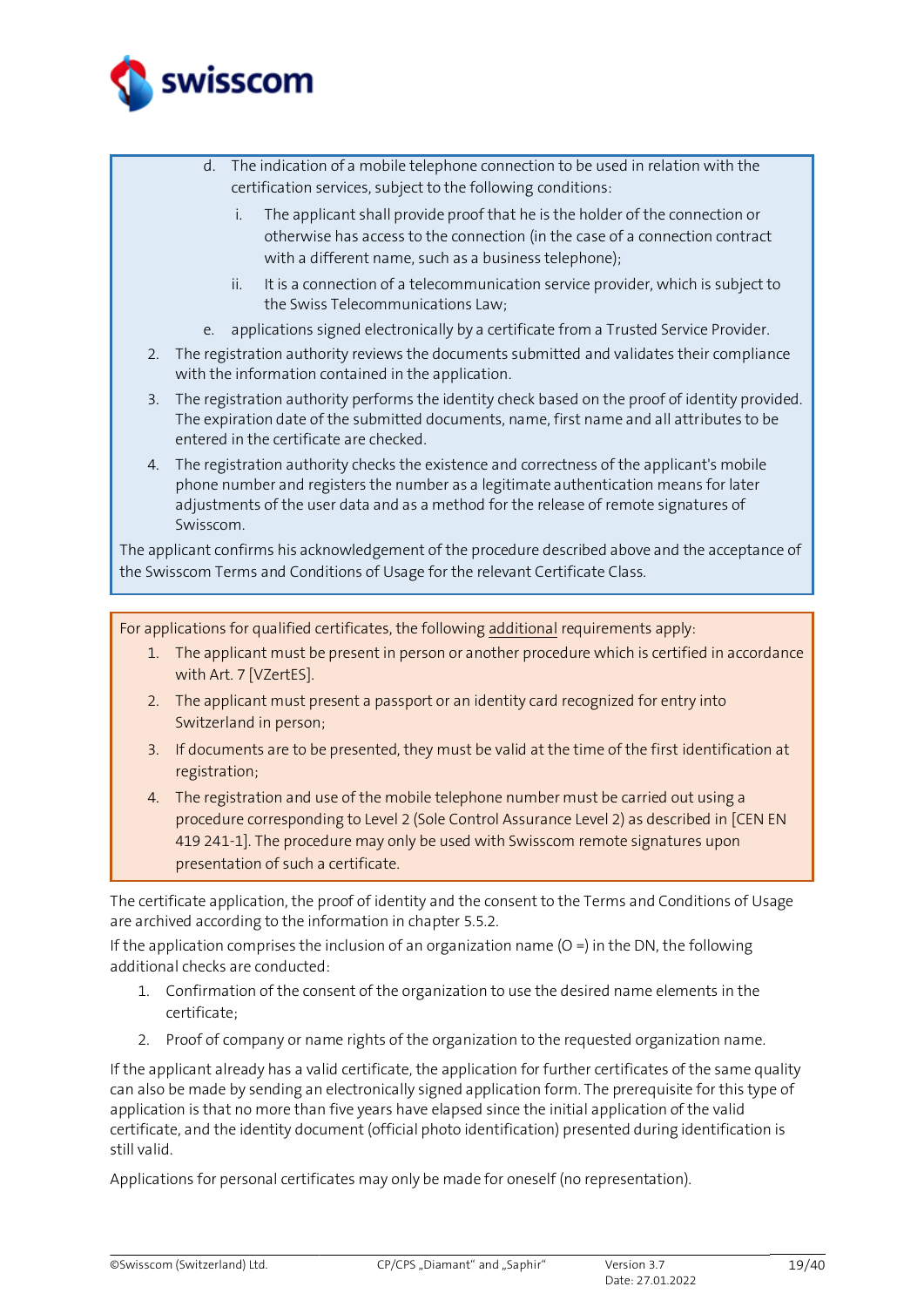

## <span id="page-19-0"></span>**3.2.2 Identification for Applications by Organizations**

The following procedural steps are applicable for the validation of applications by organizations for advanced certificates:

- 1. The representative of the applicant must be a natural person (also several natural persons can jointly exercise the representation, in particular in regards to collective signing):
	- a. In the case of a personal appearance, the identity of the representatives is determined as set out in sectio[n 3.2.1](#page-17-3) in accordance with the requirements of the requested certificate class.
	- b. If the application is electronically signed by the representatives, it is ensured that the certificate class used corresponds at least to the requested certificate class.
- 2. The representative of the applicant shall submit:
	- a. An extract from the UID register (or equivalent commercial register);
	- b. an application signed by a person who is authorised to sign for the applicant.
	- c. If he is not registered in the commercial register as a sole authorized signatory: a power of attorney to issue a certificate application, supplied by the managing body of the applicant (for example, the board of directors or the management), or persons registered as authorized signatory in the commercial register.
- 3. The registration authority reviews the submitted documents and validates their compliance with the information contained in the application (in particular the extract from the commercial register,).
- 4. The registration authority verifies the presence and compliance with the technical minimum requirements of the SSL/TLS client certificate provided by the applicant as a legitimate authentication means as a method for the approval of remote signatures of the Swisscom.
- 5. The applicants confirm their acknowledgement of the described procedure above and the acceptance of the Swisscom Terms and Conditions of Usage for the relevant Certificate Class.

For applications for regulated certificates, the following additional requirements apply:

- 1. The applicant's representative
	- must be present in person or
	- must sign the application form with a qualified electronic signature (Swisscom Diamant)

or a procedure has to be used which has been approved by a conformity assessment body in accordance with Art. [7 \[VZertES\].](#page-2-1)

- 2. The representative of the applicant, which must be a UID entity, shall submit:
	- a. If the applicant is registered in the commercial register (or equivalent register): a current and certified extract from the commercial register (or equivalent register), or
	- b. If the UID unit has not agreed to the publication of its data on the core characteristics in the UID register (Art. 11 para. 3 UIDG): a current and certified extract from the UID register, or
	- c. If applicant's representative himself is not registered in the commercial register as the sole authorised signatory: a written power of attorney to submit an application for a certificate, issued by the managing body of the applicant (e.g. executive board or management) or by two persons registered in the commercial register as authorised signatories. Individual signatures are only accepted if the individual signature authorization is noted in the extract from the commercial register, or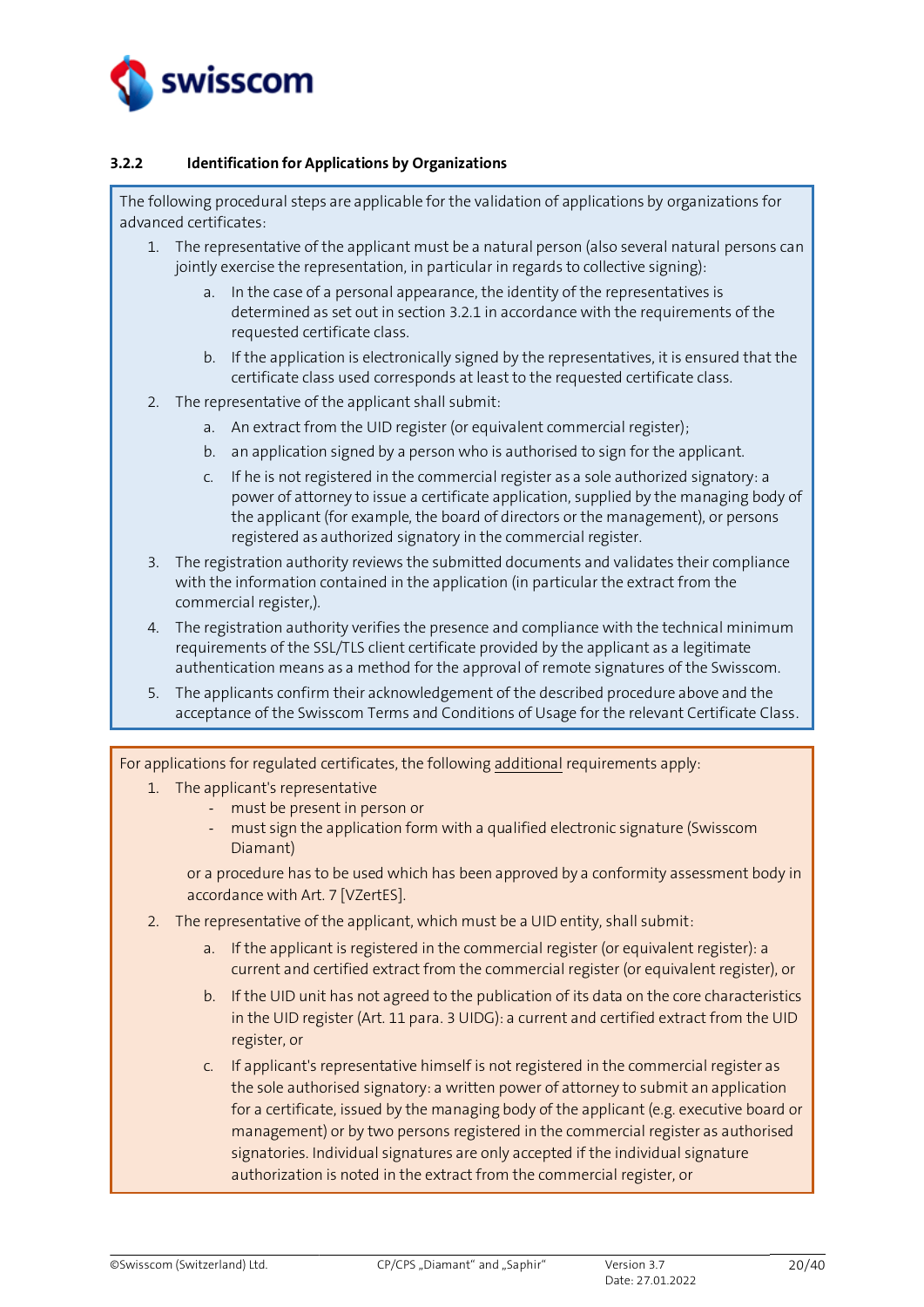

- d. If the applicant is not registered in the commercial register (e.g. simple partnership, partly association): a written power of attorney to submit a certificate application, issued by the applicant's supreme body (e.g. board or managing director).
- e. The registration and use of the means of authentication must be conducted with a procedure described by the applicant, which Swisscom approves of and which corresponds to level 2 (Sole Control Assurance Level 2) described in [CEN EN 419 241- 1].

The certificate application, the proof of representation and identity and the consent to the Terms and Conditions of Usage are kept according to the information in chapter 5.5.2.

If the applicant wishes to remain in possession of the private key himself, the applicant must additionally prove that both the key generation and the storage and use of the private key take place exclusively in a certified system in accordance with the requirements set out by FIPS 140-2 Level 3 or higher. To this end, the applicant must submit an appropriate certificate of the hardware used and a written confirmation from the Recognition Authority or a representative of Swisscom RA that the keys have been generated, stored and used in accordance with the regulations.

## <span id="page-20-0"></span>**3.2.3 Identification for applications from administrative bodies (authorities)**

Administrative bodies are identified in accordance with chapter [3.2.2.](#page-19-0)

## <span id="page-20-1"></span>**3.2.4 Non-verified Information**

All information that is included in the certificate is checked. In addition, no further information is checked.

## <span id="page-20-2"></span>**3.2.5 Method for proving Possession of Private Key**

The private keys are generated within a secure cryptographic device (HSM) on the protected infrastructure of Swisscom. Certificates created in this way do not require a procedure for proving possession of the private key.

If the applicants themselves want to remain in possession of the private key, they must

- submit a certificate request electronically signed with the associated private key, or
- submit a written confirmation from the recognition authority or a representative of Swisscom RA which allows conclusions to be drawn about the private key.

#### <span id="page-20-3"></span>**3.3 Identification and Authentication for Re-key Requests**

#### <span id="page-20-4"></span>**3.3.1 Identification and Authentication for Routine Re-Key**

If all the documents submitted for the identification are still valid and no attributes which have not yet been checked are to be included in the new certificate, no additional measures are necessary for the identification of the applicant of a re-key request. The prerequisite for this type of application is that the registration authority has validated the applicants' identity as described in chapte[r 3.2](#page-17-2) within the last five years.

For all other cases, proceed as for a new application (chapter [3.2\)](#page-17-2).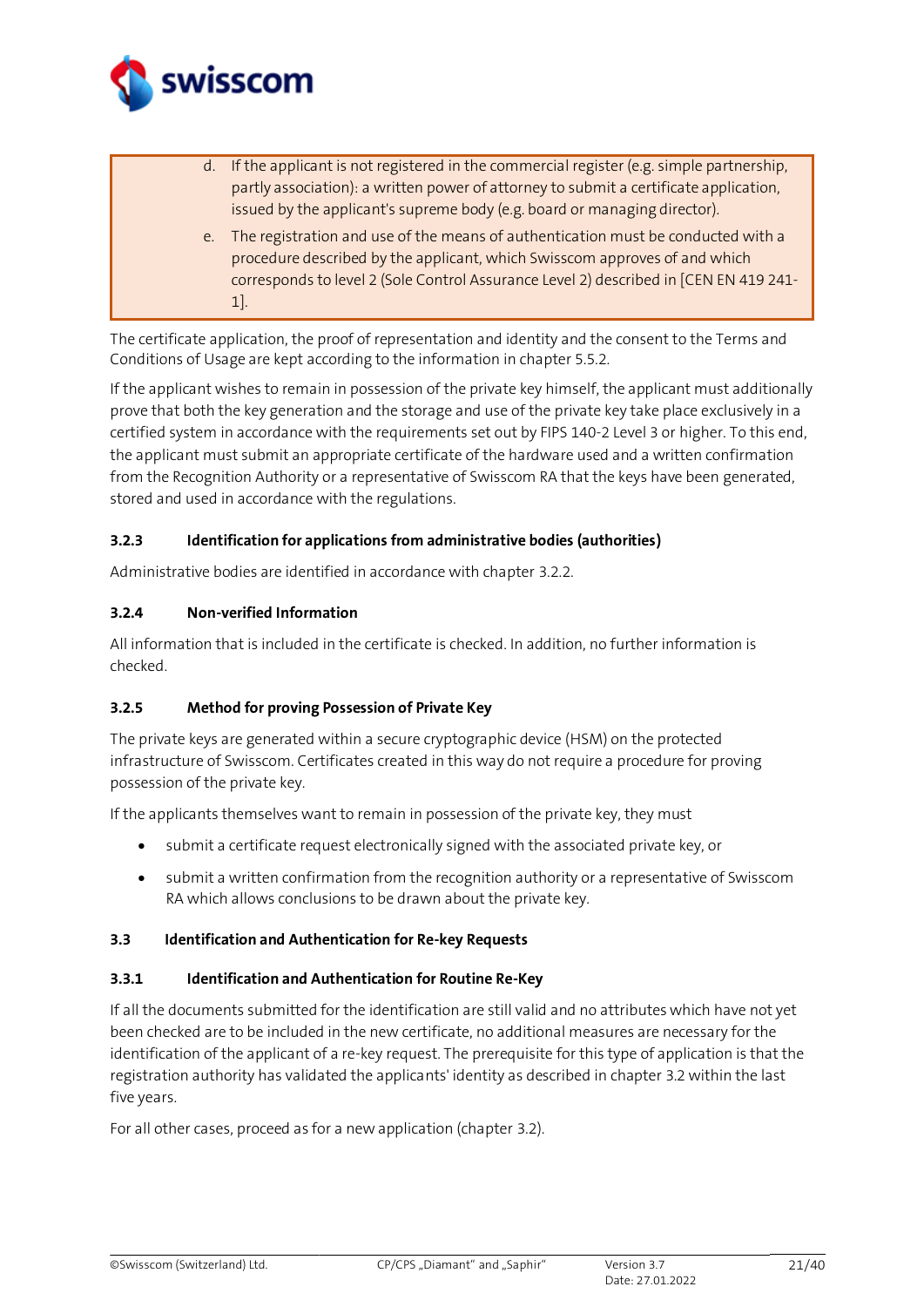

## <span id="page-21-0"></span>**3.3.2 Identification and Authentication for Re-Key after Revocation**

After a certificate has been declared invalid, no new certificate will be issued. A new certificate has to be requested (chapte[r 3.2\)](#page-17-2).

#### <span id="page-21-1"></span>**3.4 Identification and Authentication for Revocation Request**

Requests for revocation are authorized by the authentication means submitted during registration. Invalidation for natural persons:

o Personal means of authentication of the applicant.

Invalidation by UID entities that are not natural persons:

- o Personal mobile phone number of a representative of the applicant.
- o TLS client certificate provided by the applicant as a legitimate means of authentication as a method for releasing remote signatures.

If the certificate holder has lost his means of authentication, he can also submit the revocation by sending a signed revocation request by mail (address see sectio[n 1.5\)](#page-10-3), stating the serial number of the certificate and the reason for revocation. To verify the identity, the subscriber is called back during business hours via the company headquarters, and the revocation is only carried out afterwards.

## <span id="page-21-2"></span>**4 Certificate Life-Cycle Operational Requirements**

## <span id="page-21-3"></span>**4.1 Certificate Application**

Certificate applications can be submitted by natural persons or organizations to Swisscom registration offices (in particular to RA partners). The procedure set out in chapter [3.2](#page-17-2) shall apply.

## <span id="page-21-4"></span>**4.2 Certificate Application Processing**

The registration authority identifies and authenticates an applicant in accordance with the procedures set out in section [3.2](#page-17-2) and then informs the applicant of the date by which his application may be verified. After successful verification by the registration authority, the certificate application is processed further by Swisscom:

- Use by natural persons will be activated immediately after confirmation by the registration office.
- Usage by organizations will be activated within 10 working days after confirmation by the registration authority.

#### <span id="page-21-5"></span>**4.3 Certificate Issuance**

#### <span id="page-21-6"></span>**4.3.1 Certificate Issuance for Natural Persons**

Certificates and cryptographic keys for natural persons are created immediately before use in the Trust Center of Swisscom and are kept there for the creation of the signature. The subscriber can use signatures of the applied certificate class by confirmation on his mobile telephone registered during identification (signature creation data).

#### <span id="page-21-7"></span>**4.3.2 Certificate Issuance for Organizations**

The certificate issuance proceeds as follows:

- It is ensured that an SCD is used,
- a certificate of the requested class is issued by Swisscom,
- the certificate and the associated cryptographic key are stored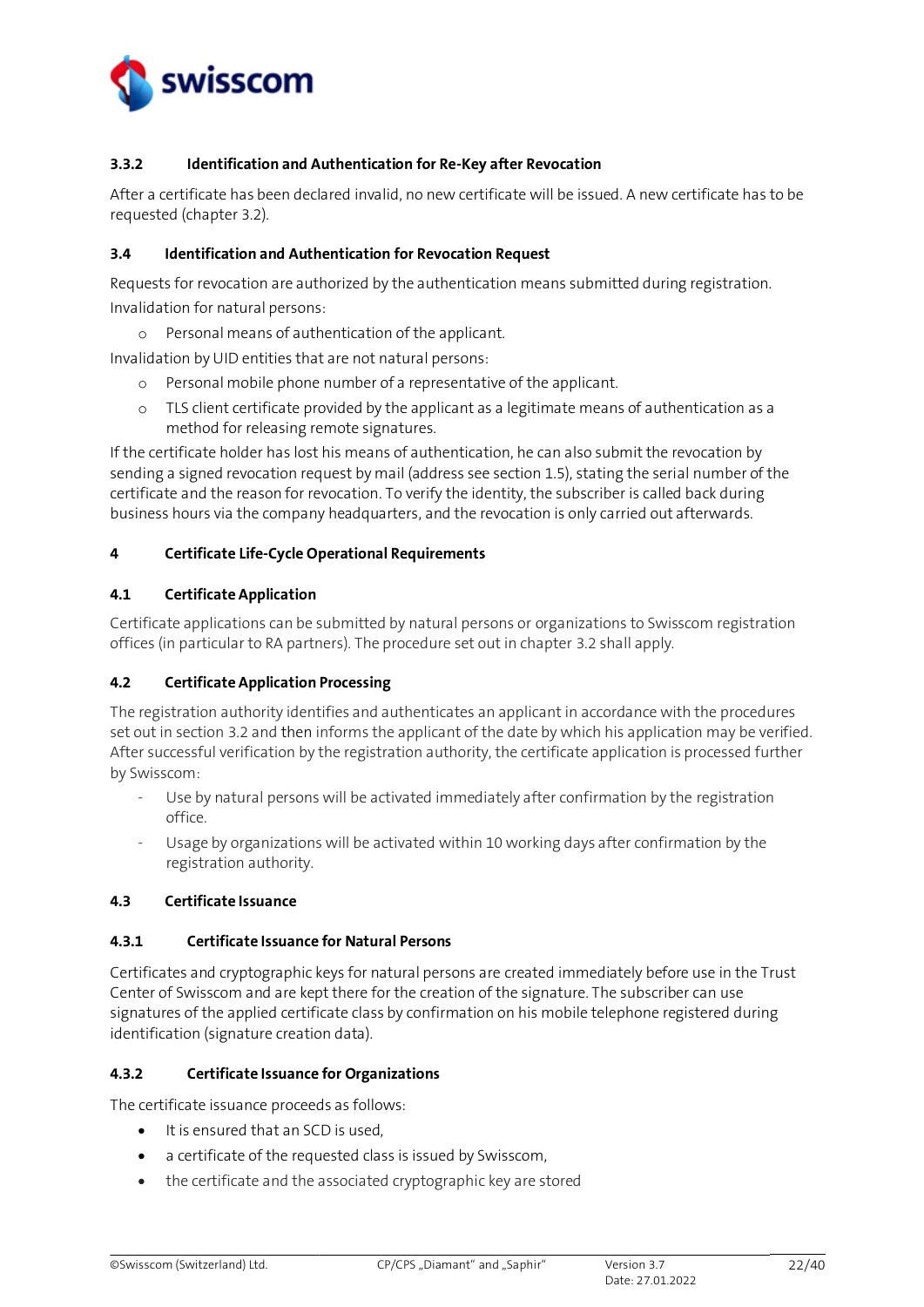

- o in the Trust Center and the SSL/TLS-client-certificate that was supplied during the identification process is linked to the associated user account so that the creation of seals via remote access is only possible through the possession of the associated private key (signature creation data), or
- o in the customer's HSM after Swisscom has assured herself that the customer complies with the required specifications.
- the subscriber is informed of the provision.

## <span id="page-22-0"></span>**4.4 Certificate Acceptance**

By using the certificate or by authorizing the creation of the signature in the case of remote signatures, the subscriber confirms the correctness of the data deposited at the registration office and accepts the certificate linked to the signature.

## <span id="page-22-1"></span>**4.5 Key Pair and Certificate Usage**

## <span id="page-22-2"></span>**4.5.1 Use of Keys and Certificates by the Subscriber**

Through the use of the certificate, the subscriber assures all participants as per chapter [1.3](#page-8-0) that:

- all the details and declarations of the subscriber relating to the information contained in the certificate correspond to the truth,
- the signature creation data (for example, PIN or password) for the release of the signature or seal generation are dealt with in accordance with the Swisscom Terms and Conditions of Usage,
- the certificate is used exclusively in accordance with this CP/CPS.

*The subscriber with his own SCD (e.g., HSM) also assures that*

- there is an appropriate understanding of the application and use of certificates,
- the private key is kept protected,
- no unauthorized person is granted access to the private key,
- he immediately abandons the creation of further signatures if the details of the certificate are no longer correct or the private key is lost, stolen, or otherwise might have come to knowledge of third parties (compromise).

#### <span id="page-22-3"></span>**4.5.2 Use of a Subscriber's Public Key and Certificate**

Any person who, as a relying party (see chapter [1.3\)](#page-8-0), verifies an electronic signature based on a certificate as per this CP/CPS, is required to

- have a basic understanding of the application and usage of certificates;
- use appropriate components and procedures for the signature verification;
- check the appropriate CRL or OCSP response before relying on the information in a certificate.

#### <span id="page-22-4"></span>**4.6 Certificate Renewal**

In reasonable exceptional cases Swisscom may issue a new certificate based on an already used key pair (certificate renewal), provided that the renewed certificate is intended for the same certificate holder, the private key has not been compromised and the algorithms are still secure. The renewed certificate must have a different serial number to distinguish it from the original certificate.

The identification of the certificate holder must meet the requirements of chapter [3.3.1.](#page-20-4)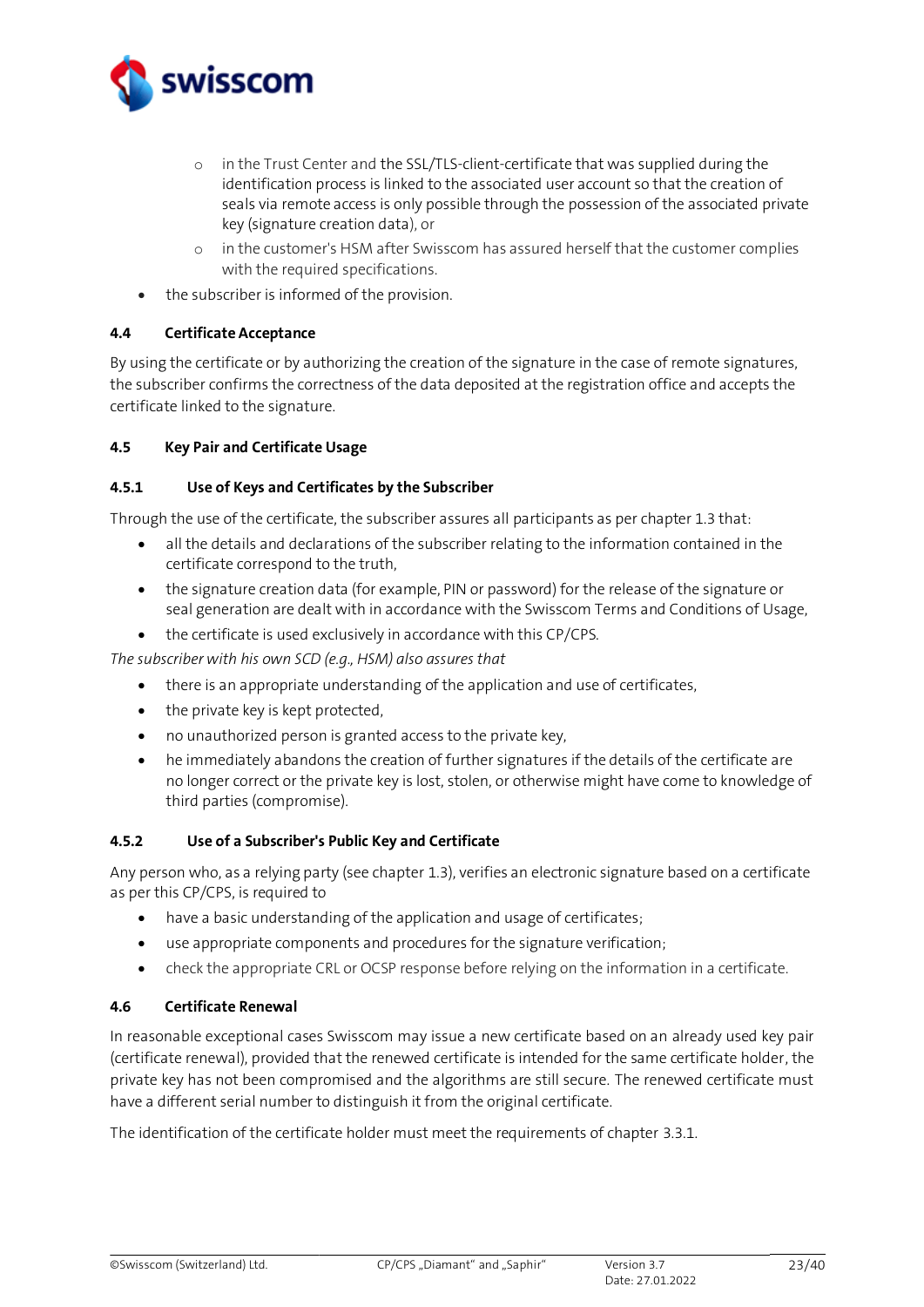

## <span id="page-23-0"></span>**4.7 Certificate Re-Key**

A subscriber may submit a request for a new certificate with a new key pair (re-key) to a registration authority without justification.

After positive authentication of the certificate holder in accordance with chapter 3.3, Swisscom will issue a new certificate using the data already verified, provided that the certificate holder still has the same means of authentication. The certificate holder must confirm that the information recorded during identification (see chapter 3.2) is still valid.

The CP/CPS valid at the time of the certificate re-key applies.

#### <span id="page-23-1"></span>**4.8 Certificate Modification**

Swisscom does not make any changes to already issued certificates.

## <span id="page-23-2"></span>**4.9 Certificate Revocation and Suspension**

#### <span id="page-23-3"></span>**4.9.1 No Revocation with a short Validity**

<span id="page-23-5"></span>Certificates that are valid for less than 1 hour will not be invalidated.

## <span id="page-23-4"></span>**4.9.2 Circumstances for Revocation**

Subscribers have to request revocation of their certificates immediately if

- the private key or other signature creation data for the creation of signatures or seals has been lost, stolen, disclosed or otherwise compromised or abused;
- the affected certificate is no longer required;
- there is a risk of misuse of the certificate;
- the information in the certificate is incorrect.

Certificates must be revoked by Swisscom if:

- the subscriber (natural person or organization) requests its revocation or
- Swisscom becomes aware of at least one of the following reasons:
	- o knowledge of the death of the subscriber or any other change of certified attributes in the certificate;
	- o the private key of the subscriber or that of Swisscom for an issuing CA has been lost, stolen, disclosed or otherwise compromised or abused;
	- o the certificate was obtained based on wrong information;
	- o Swisscom ceases its activities in whole or in part and its directory and revocation services are not taken over by another TSP;
	- o the subscriber does not comply with this CP/CPS;
	- o the responsible registration authority does not comply with this CP/CPS;
	- o the subscriber fails to comply with his obligation to pay the fees even after repeated requests;
	- o the certificate does not or no longer complies with the requirements of the underlying CP/CPS;
	- o Swisscom becomes aware of changes that affect the validity of the certificate;
	- o the crypto-algorithm used or the key lengths are no longer classified as secure;
	- o any reason requiring revocation by the subscriber.

The reasons for revocation are not published without the consent of the certificate holders.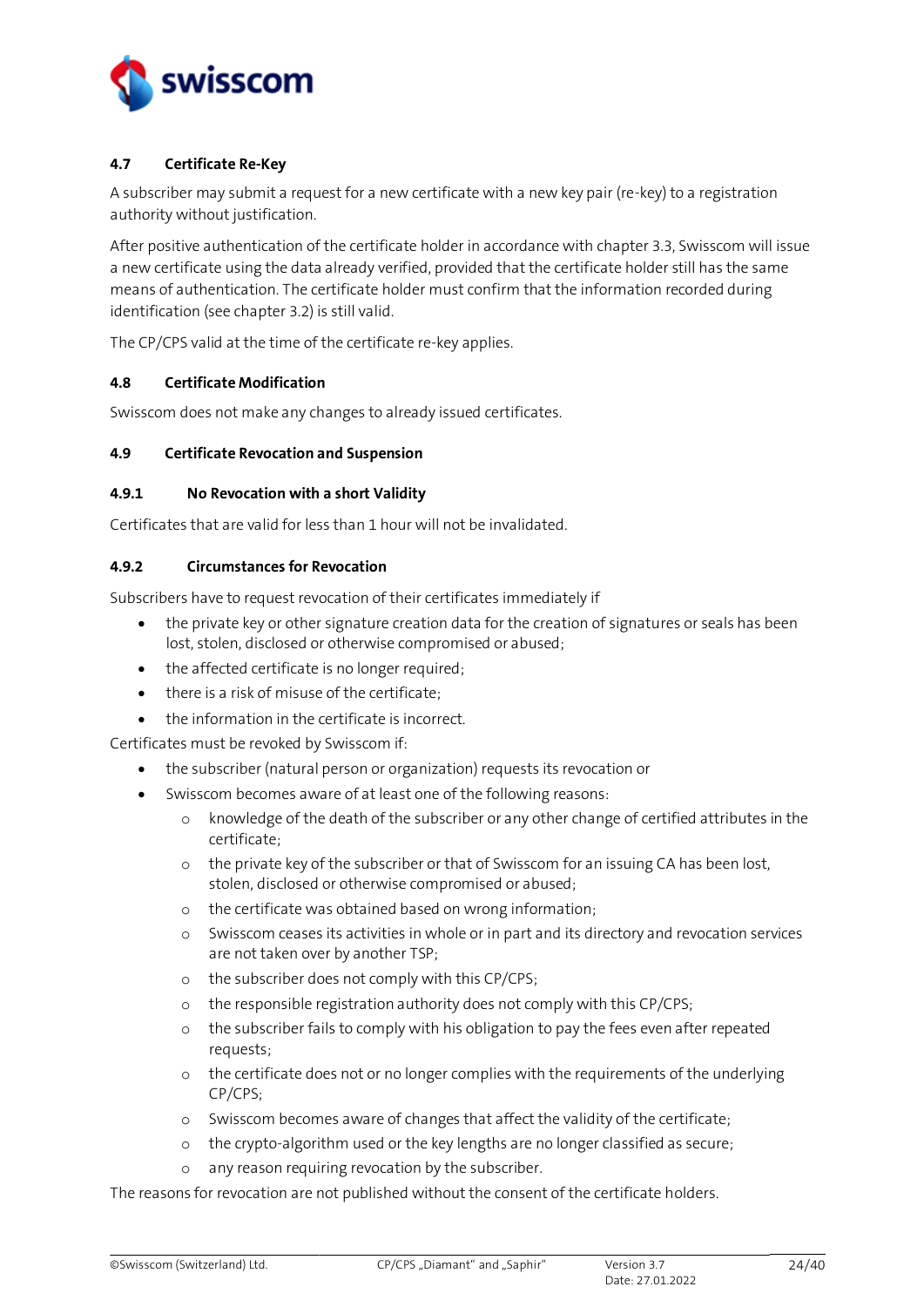

## <span id="page-24-0"></span>**4.9.3 Who can request the Revocation**

Certificates can only be declared invalid by Swisscom. Any certificate holder may request the registration authority that issued his certificate to invalidate a certificate issued for him, stating reasons.

#### <span id="page-24-1"></span>**4.9.4 Procedure of a Revocation**

The identification and authentication with a revocation shall be in accordance with section 3.4. If the prerequisites for the revocation of a certificate are met, the certificate will be revoked immediately.

The process is as follows:

- o The subscriber submits the application for the revocation to the registration authority which conducted the identification process.
- o The registration authority verifies the identity of the applicant and the reasons for the revocation.
- o The registration authority verifies the identity of the applicant in accordance with chapter 3.4 and decides on the application and the publication of the revocation within 24 hours.
- o If a valid reason for revocation exists, the certificate is revoked by Swisscom within 72 hours of receipt of the request.
- o Swisscom publishes the updated CRL with the revoked certificates.
- o Swisscom confirms the subscriber the revocation of the certificate.

The revocation of a certificate cannot be undone.

## <span id="page-24-2"></span>**4.9.5 Time Limits**

The subscriber shall promptly notify the registration authority that carried out the identification process and promptly invalidate his / her own certificate if there are reasons for invalidity according to chapter [0.](#page-23-5)

Further Time Limits are defined in chapter 4.9.4.

#### <span id="page-24-3"></span>**4.9.6 CRL**

The CRL for the root CAs are updated as needed, but at least once a year (frequency). After a change, a CRL is published within 12 hours at the latest (latency).

The URL under which the associated revocation list or OCSP is published is listed in the certificate.

The status information is available in the directory service for at least 11 years beyond the duration of the certificate.

Diamond class certificates that were once included in the CRL will not be removed from the CRL.

#### <span id="page-24-4"></span>**4.9.7 Suspension**

Swisscom does not suspend (interrupt) certificates.

## <span id="page-24-5"></span>**4.10 Certificate Status Service**

Swisscom provides a CRL for the Root Cas and an OCSP service for the Issung CAs, which can be used to check the status (especially the validity) of all issued certificates. Details on availability are given in chapte[r 2.2.](#page-15-2) Details of the services provided are described in the [Addendum].[\[Addendum\]](#page-2-7)

The data in OCSP being updated immediately after a change.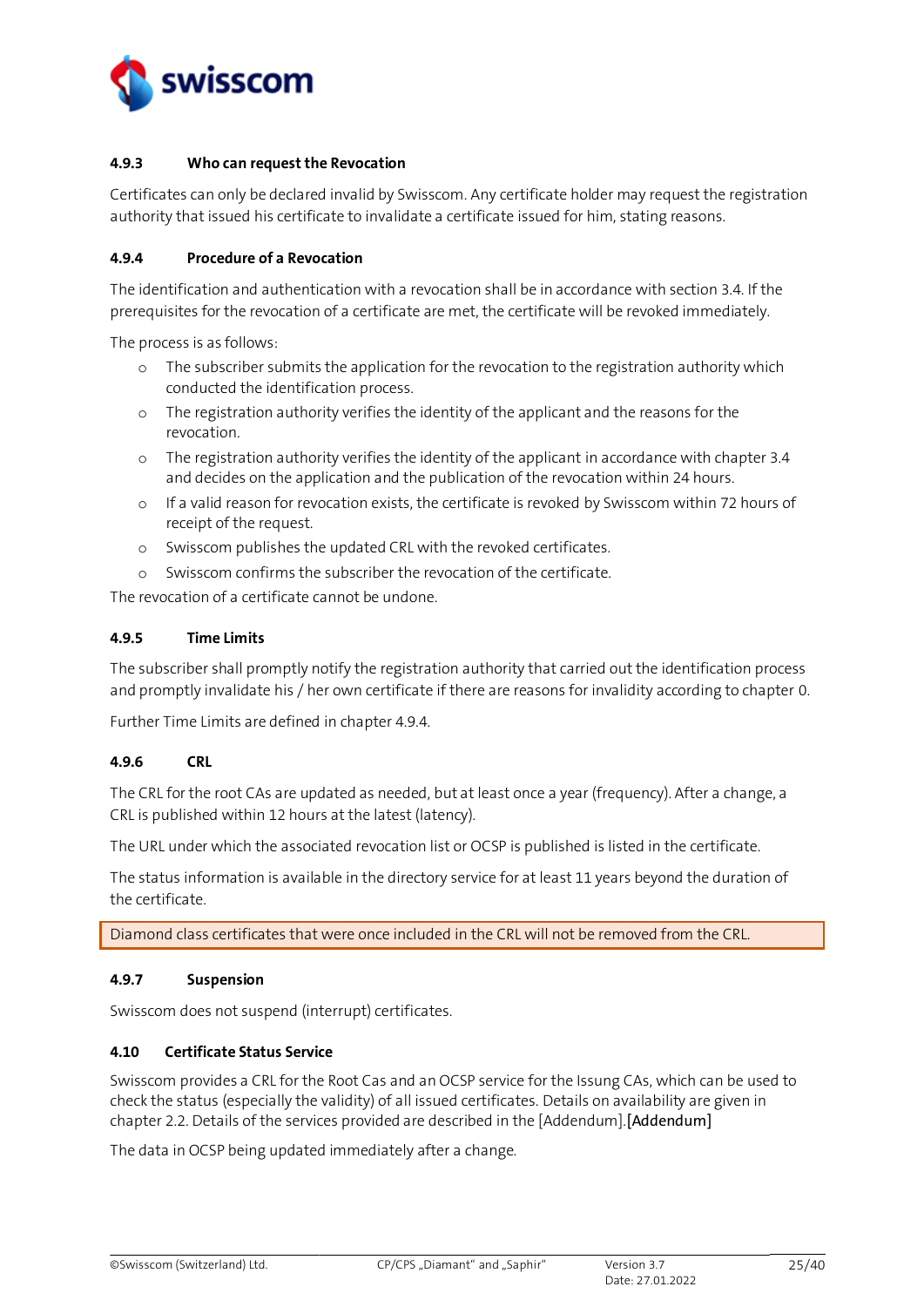

## <span id="page-25-0"></span>**4.11 Termination of the Contract by the Subscriber**

The duration of the contractual relationship and the termination possibilities of the certificate holder result from the respective applicable contractual provisions (such as, for example, the terms of use of the respective certificate class).

#### <span id="page-25-1"></span>**4.12 Key Escrow and Recovery**

Swisscom does not offer key escrow and recovery.

Swisscom ensures that no copies of signature keys are created and that the private signature keys cannot be exported from the HSM.

When an HSM is used, a backup can be generated using special methods from the HSM manufacturer, which can only be restored on a defined HSM.

#### <span id="page-25-2"></span>**5 Physical, Procedural and Personnel Security Controls**

Some guidelines, such as the role concept or the access policy, are available in separate documents, which are not published, but which can be requested at Swisscom for review.

#### <span id="page-25-3"></span>**5.1 Physical Security Controls**

## <span id="page-25-4"></span>**5.1.1 Site Location and Construction**

The PKI systems of Swisscom are located in Trust Centres. The important components are redundant and are located in two separate data centres of Swisscom in Switzerland.

The Trust Centres provide adequate protection and infrastructure protection measures and comply with legal requirements.

#### <span id="page-25-5"></span>**5.1.2 Physical Access**

The Trust Centres are secured by suitable technical and infrastructural measures so that only employees who have a role within the companies PKI organization are authorized. Access to the Trust Centres is protected by access systems.

#### <span id="page-25-6"></span>**5.1.3 Power and Air Conditioning**

The data centres of Swisscom have an interruption-free power supply (no-break). In the event of a power failure, electricity is produced by an emergency power unit.

In the Trust Centres redundant air conditioning systems ensure a suitable room temperature and humidity.

#### <span id="page-25-7"></span>**5.1.4 Water Exposures**

The server rooms for the technical infrastructure have adequate protection against water damage.

## <span id="page-25-8"></span>**5.1.5 Fire Prevention and Protection**

There are fire protection regulations. In particular, the Trust Centres have a sufficient number of fire alarm systems and hand-held fire extinguishers.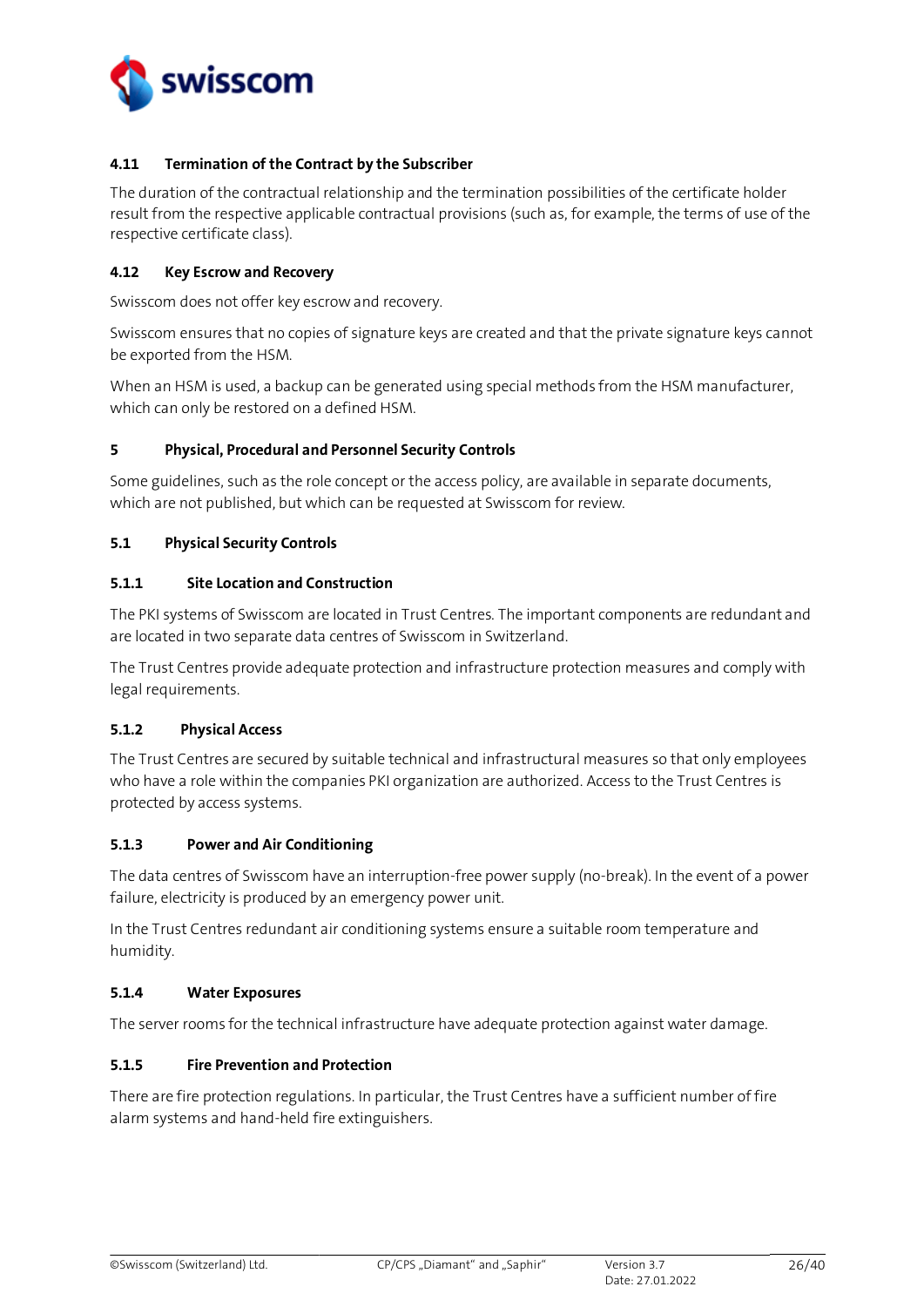

#### <span id="page-26-0"></span>**5.1.6 Media Storage**

Data storage devices are kept in locked rooms or cabinets. If data storage devices with sensitive data are not located in a Swisscom data centre, they are kept in a vault.

## <span id="page-26-1"></span>**5.1.7 Waste Disposal**

All data on electronic data storage devices or paper are destroyed in a professional manner and then disposed of.

## <span id="page-26-2"></span>**5.1.8 External Backup**

The backups of one data centre's systems are kept in the other data centre and vice versa.

## <span id="page-26-3"></span>**5.2 Procedural Controls**

#### <span id="page-26-4"></span>**5.2.1 Trusted Roles**

Trusted roles must be taken over by persons who are subject to regular review. Such persons may be Swisscom employees or contractors. They have access to the systems of the Swisscom PKI and carry out identity checks or cryptographic operations which can have a significant effect on:

- Validation of information in certificate applications
- The acceptance, rejection or other processing of certificate applications
- Revocation or enrolment information
- Issuing or revoking of certificates
- the handling of the information or inquiries of the certificate applicant

Reliable persons include, but are not limited to:

- Administrators of cryptographic systems
- System administrators
- **Engineers**
- Information security officer
- responsible managers

The roles and responsibilities of people in trusted roles are distributed in such a way that a person cannot act alone, thus circumventing security measures and undermining the trustworthiness of PKI or TSA operations.

The assignment of trusted roles to persons is reviewed annually.

#### <span id="page-26-5"></span>**5.2.2 Number of Employees required per Task**

Cryptographic devices such as HSM and CA servers are subject to special authentication procedures. For all accesses to these systems, the "dual-control principle" is enforced by technical or operational means (e.g. using different PED-keys).

## <span id="page-26-6"></span>**5.2.3 Identification and Authentication Requirements**

The identification and authentication of the roles is described in the [Role [Concept\]](#page-2-8) of the Swisscom PKI. The technical access to the individual IT systems is realized by strong authentication or user ID and password.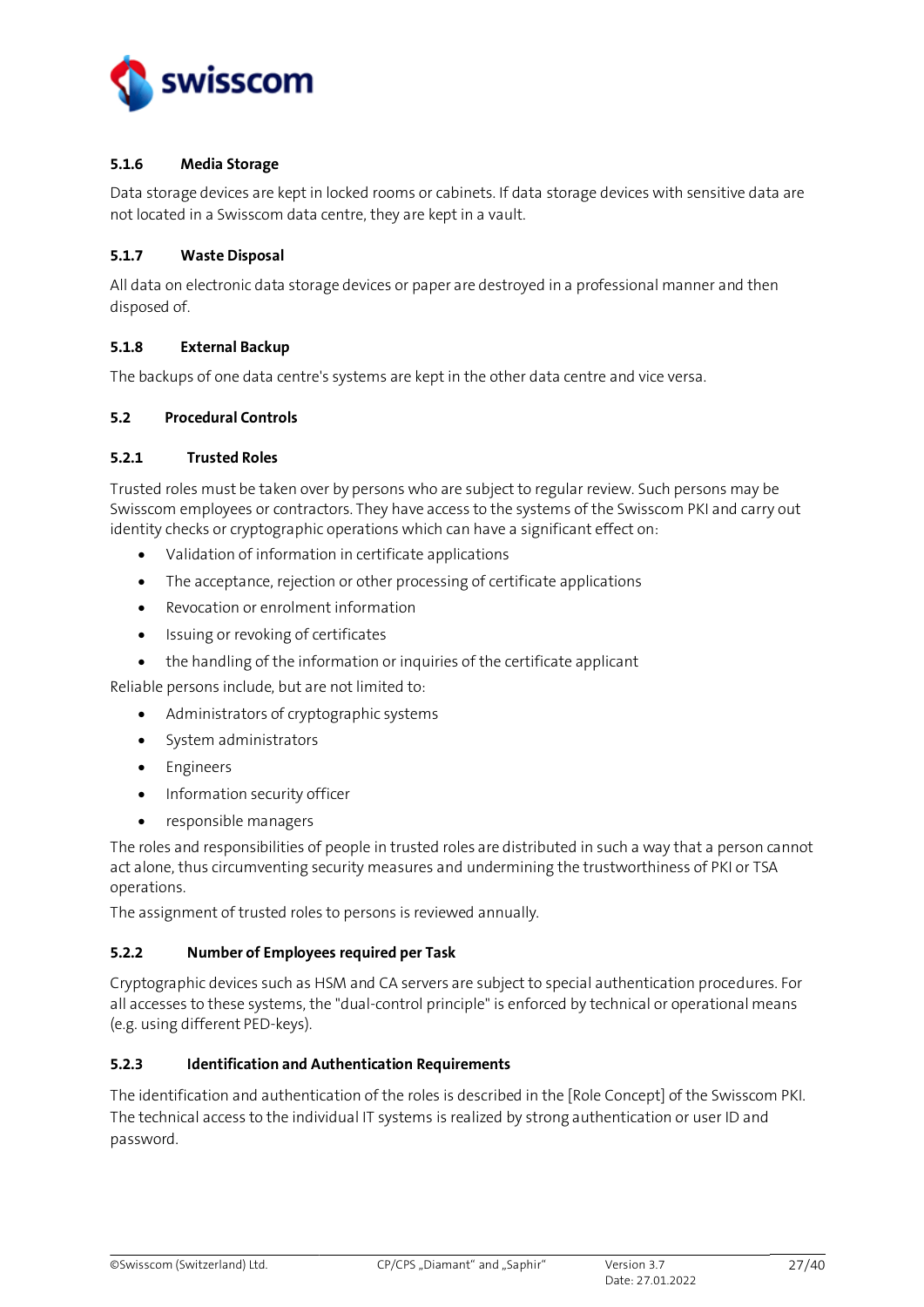

## <span id="page-27-0"></span>**5.2.4 Separation of Duties**

The [Role [Concept\]](#page-2-8) stipulates a separation of the tasks to prevent the accumulation of incompatible roles on a person and thus to prevent conflicts of interest, to enforce the dual-control principle and to prevent harming behavior.

#### <span id="page-27-1"></span>**5.3 Personnel Security Controls**

#### <span id="page-27-2"></span>**5.3.1 Requirements for Employees**

The employees of Swisscom, who are responsible for the operation of the platform or the monitoring, fulfil the legal requirements, in particular with regards to expertise, reliability, experience and qualifications.

In addition to a general education in the field of information technology, the employees have the appropriate expertise in the areas of:

- Computer general,
- Security technology, cryptography, electronic signature and PKI,
- technical standards, in particular evaluation standards,
- Hardware and software,
- rules on the safety and protection of personal data,
- Application of administrative and management procedures.

#### <span id="page-27-3"></span>**5.3.2 Background Checks**

All employees with access to the Swisscom PKI have to provide:

- extract from the criminal record
- extract from the debt collection register

#### <span id="page-27-4"></span>**5.3.3 Training Requirements**

Only qualified employees are employed in Swisscom PKI's operational organization. An employee only receives authorization to perform a specific role after proof of the necessary technical qualification.

Training is provided in particular for the introduction of new guidelines, IT systems and security technology. In addition, all Swisscom employees receive regular training (at least every 12 months) on new threats and current security practices.

#### <span id="page-27-5"></span>**5.3.4 Sanctions for Unauthorized Actions**

Unauthorized actions that endanger the security of the IT systems of the Swisscom PKI or violate data protection regulations are subject to disciplinary action.

#### <span id="page-27-6"></span>**5.3.5 Documentation to be supplied to Personnel**

<span id="page-27-7"></span>Swisscom PKI employees have access to course material, operating documents and procedural instructions on the Swisscom Intranet.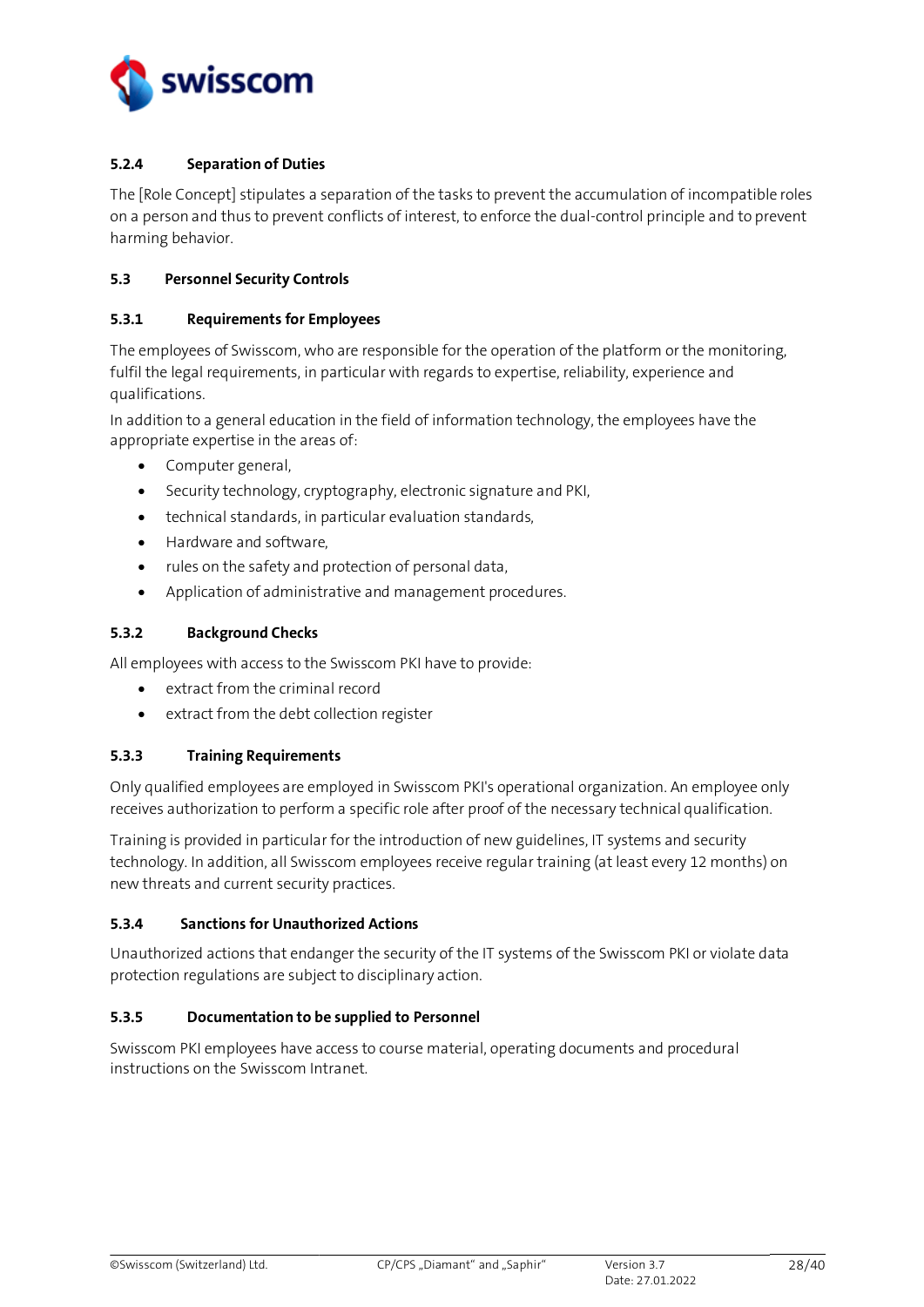

## <span id="page-28-0"></span>**5.4 Audit Logging Procedures**

#### <span id="page-28-1"></span>**5.4.1 Recorded Events**

The following events are logged:

- Server-related events such as access attempts, system start-up and shutdown, system crashes, hardware errors, and software and configuration changes
- All activities on the CAs, such as the signing and revocation of certificates, CRL generation, etc.
- Installation and deactivation of cryptographic components
- Access to the server rooms, technical alarms and intrusion alarms
- Changes to the CP/CPS

Each logged event is time stamped and the person or process executing is specified.

## <span id="page-28-2"></span>**5.4.2 Protection of Audit Logs**

The log data is transferred to a central log server and protected against access, deletion and manipulation.

## <span id="page-28-3"></span>**5.5 Archiving**

## <span id="page-28-4"></span>**5.5.1 Archived Data**

All data relevant to the certification process are archived:

- Certificate applications (including supporting documents)
- Applications for revocation
- all events related to the life cycle of the keys managed or issued by Swisscom

Further, following data are archived:

- Contracts
- Activity journal of the Swisscom PKI

## <span id="page-28-5"></span>**5.5.2 Retention period for Archived Data**

The retention period for archived data in connection with certificates of the "Diamant" class is at least 11 years after the expiry of the validity of the certificate, in connection with certificates of the "Saphir" class at least 7 years after the expiry of the validity of the certificate.

#### <span id="page-28-6"></span>**5.5.3 Protection of an Archive**

It is ensured by suitable measures that the data can neither be read or copied unauthorized, nor altered or deleted.

The ISO can authorize the retrieval and verification of the archived data.

## <span id="page-28-7"></span>**5.6 Key Change-Over**

When the keys of a CA or a TSU need to be replaced, a new certificate is created and published as per chapte[r 2.2.](#page-15-2) If the key change over affects a root CA, additionally a new certificate is signed with the old key and published.

If a key of a CA has been compromised, the rules in chapte[r 5.7.3](#page-29-3) apply.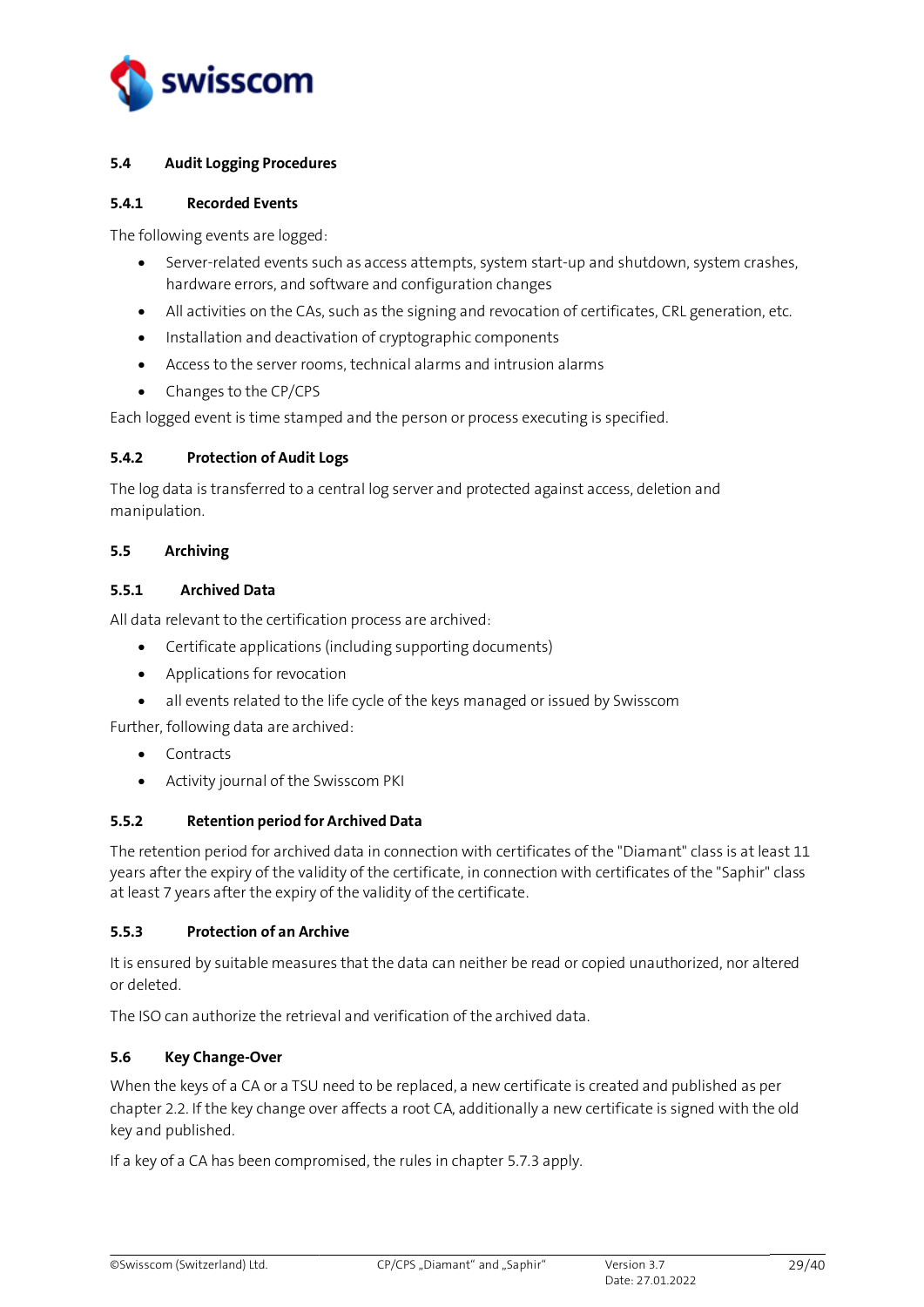

#### <span id="page-29-0"></span>**5.7 Compromise and Disaster Recovery**

#### <span id="page-29-1"></span>**5.7.1 Recovery Procedures in the Event of Compromise or Disaster**

The procedures for handling security incidents and compromise of the private keys of a CA are documented. These procedures are known to the roles involved and are executed as required.

## <span id="page-29-2"></span>**5.7.2 Recovery of IT-Systems**

Swisscom applies comprehensive and effective procedures for the detection and treatment of incidents and weaknesses.

## <span id="page-29-3"></span>**5.7.3 Compromise of the Private Key of a CA**

If the private key of a CA has been compromised or if there is a reasonable suspicion of compromising, the following measures are taken:

- 1. Revocation of the affected CA certificate as well as of all remaining valid certificates issued by this CA
- 2. Immediate information to all certificate holders affected
- 3. Revocation of further CA certificates for which the same reasons for compromise exist
- 4. Information to the appropriate supervisory body
- 5. The incident, its impact and the revocation information are published on the website (see section 2.1)
- 6. Revocation of other CA certificates for which the same conditions of use and vulnerabilities exist (e.g. keys located in the same cryptographic device or generated under the same general conditions).

Subsequent to an investigation of the incident, new CA keys are generated and a new CA certificate is issued, considering the reasons for the compromise.

## <span id="page-29-4"></span>**5.7.4 Business Continuity following a Disaster**

A resumption of the certification service after a disaster or after a compromise is part of the emergency planning and can take place if the security of the certification service is ensured.

#### <span id="page-29-5"></span>**5.8 Business Termination**

When the certification services are terminated, the following measures are taken:

- 1. notification to the supervisory body and the conformity assessment body, at least 30 days before business termination;
- 2. revocation of all certificates still valid
- 3. transfer of the certificate database to another certified TSP or OFCOM;
- 4. The subscribers and the organizations issuing seals are immediately informed about the cessation of the business as well as of the revocation, transfer or continuation;
- 5. transfer of the final Certificate Revocation List (CRL), the transaction journal and related documents to the TSP designated by the supervisory body;
- 6. Secure destruction of the private keys of the affected CA of the Swisscom PKI.

If one of the revocation reasons for the private key of the root CA according to chapter 4.9.2 applies, information is published according to chapter 2.2. Points 2 and 5 are omitted.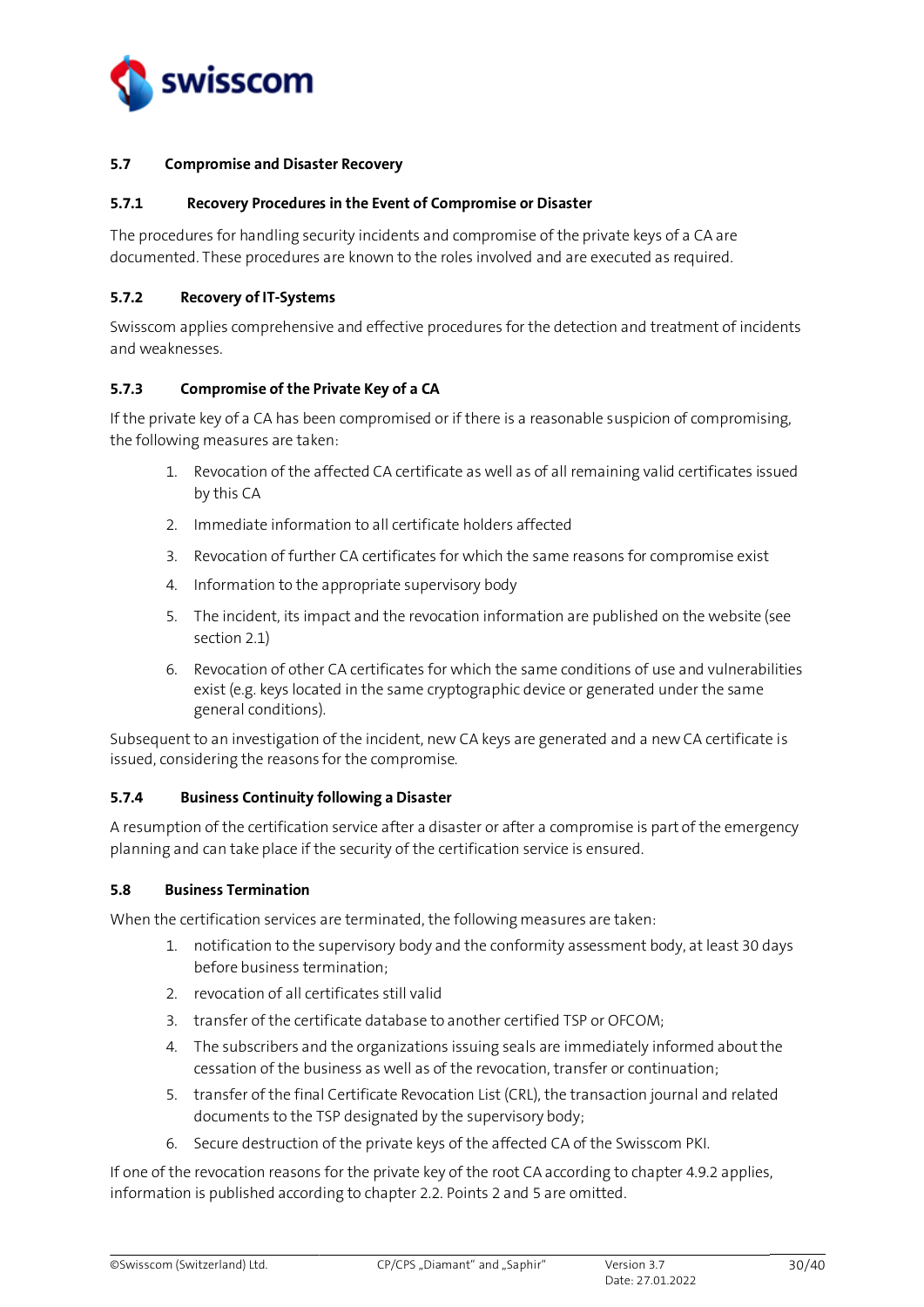

## <span id="page-30-0"></span>**6 Technical Security Controls**

## <span id="page-30-1"></span>**6.1 Key Pair Generation and Installation**

## <span id="page-30-2"></span>**6.1.1 Key Pair Generation**

The key pairs of the root CA are generated and stored on a dedicated HSM. The IT system that contains the root CA is not connected to a network. The root CA and the associated HSM are located in the highsecurity area of the Trust Centre. The procedure for generating root CA keys is monitored by an independent auditor.

The key pairs of the issuing CAs are generated and stored in a separate HSM.

The HSM are stored in such a way that the dual-control principle with key generation is enforced by organizational measures. The creation of CA keys is documented.

The key pairs of "Diamant" and "Saphir" certificates are also created and stored in HSM, which are located in the Trust Centres, and meet the requirements o[f \[ETSI EN 319 411-2\].](#page-2-4) The HSM used are at least "FIPS 140-2 Level 3" compliant.

## <span id="page-30-3"></span>**6.1.2 Provision of the Private Key to the Subscriber**

Key pairs for certificates of the classes "Diamant" and "Saphir" are generated exclusively within an HSM and are administered according to the requirements of the HSM in conformity with the trust level EAL4+. If the subscriber holds the key pair on a separate SCD, the SCD is handed over to him in an appropriate manner.

## <span id="page-30-4"></span>**6.1.3 Provision of the Public CA Keys**

All Swisscom PKI participants can access the public signature key (public key) of the Swisscom Root-CA and the issuing CAs via the directory service (see chapte[r 2.2\)](#page-15-2).

## <span id="page-30-5"></span>**6.1.4 Algorithms and Key Lengths**

The cryptographic algorithms used and their key lengths are based on the publications of the ETSI and are at least:

Root CA 2 (OID 2.16.756.1.83.2.1)

- RSA 4096 SHA-256 for the CA 2 root key
- RSA 2048 SHA-256 for the subordinate CAs (Level 1) and the TSS CA
- RSA 2048 SHA-256 for end user certificates and the certificates of the TSU

Root CA 4 (OID 2.16.756.1.83.30.4.0)

- RSA 8192 SHA256WithRSAandMGF1for the CA 4 Root-Key
- RSA 4096 SHA256WithRSAandMGF1for the CAs of the following level (Level 1) and the TSS CA
- RSA 3072 SHA-256 for end-user certificates and the certificates of the TSUs

Further details (such as padding algorithms and duration of use) are defined in the [Addendum] Profiles of Certificates, Revocation Lists and Online Status Queries.

#### <span id="page-30-6"></span>**6.1.5 Public Key Parameters and Quality Assurance**

The CA certificates and the certificates of the classes "Diamant" and "Saphir" are issued based on keys conforming to the latest version of [\[ETSI TS 119 312\].](#page-2-9)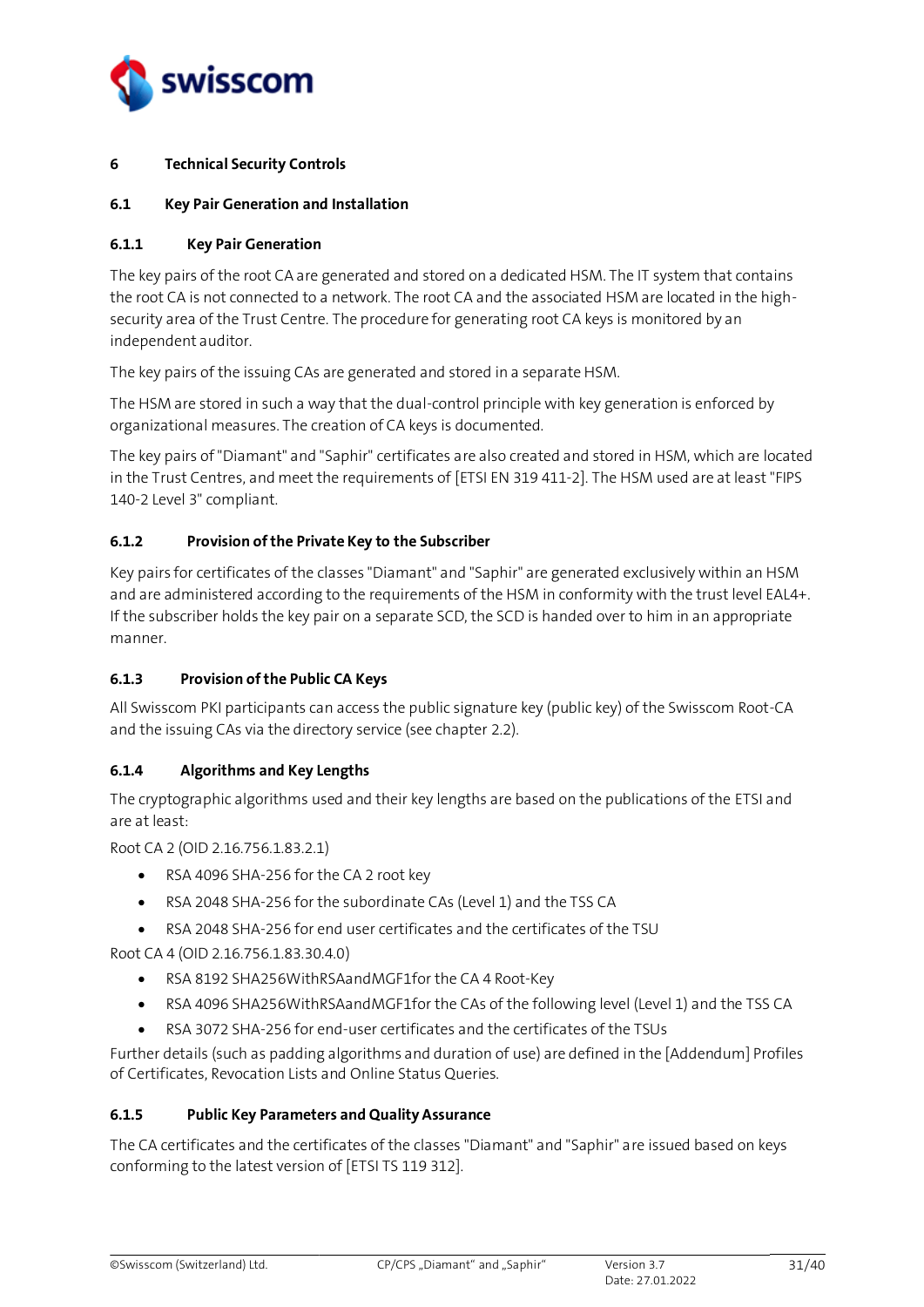

In addition, the parameters of the "Diamant" certificates meet the requirements of the [\[TAV\],](#page-2-10) chapter 2.3.3 as well as the requirements o[f \[ETSI EN 319 411-2\].](#page-2-4)

## <span id="page-31-0"></span>**6.1.6 Key Usage and Restrictions**

The purpose of the key usage and any restrictions are set in the corresponding X.509 v3 field (keyUsage) (se[e \[Addendum\]](#page-2-7) to this CP/CPS, chapter 2).

#### <span id="page-31-1"></span>**6.2 Private Key Protection and Cryptographic Module Engineering Controls**

Throughout the entire life cycle (including delivery and storage), the HSM modules are protected from unauthorized access by technical and organizational measures.

## <span id="page-31-2"></span>**6.2.1 Standard of the Cryptographic Modules**

The HSM modules used meet the requirements of Art. [6 \[ZertES\]](#page-2-0) and are at least FIPS 140-2 Level 3 compliant.

The certification status of the HSM modules used is monitored throughout their life cycle. In the event of a change in the certification status, Swisscom will conduct an impact analysis and subsequently determine the necessary measures.

## <span id="page-31-3"></span>**6.2.2 Splitting of Private Keys**

Splitting of the private keys of the Swisscom Root-CA and the issuing CAs is not done.

## <span id="page-31-4"></span>**6.2.3 Escrow of Private Keys**

Private keys from subscribers are not stored.

## <span id="page-31-5"></span>**6.2.4 Backup of Private Keys**

Copies of the key pairs of the Root CA and Issuing CAs are made and kept on an HSM, which is stored in a safe. The same prerequisites and security measures apply to the backup system as for the productive system.

## <span id="page-31-6"></span>**6.2.5 Archiving of Private Keys**

Private keys of Root CA, issuing CAs or subscribers are not archived by Swisscom.

## <span id="page-31-7"></span>**6.2.6 Creation and storage of private keys**

The private keys of Root CA, Issuing CAs, and subscribers are created in HSMs solely and are administered according to the requirements of the HSM in conformity with the trust level EAL4+.

## <span id="page-31-8"></span>**6.2.7 Activation of Private Keys**

The private keys of the CAs can only be activated in the dual-control principle by persons in the corresponding trusted roles.

For advanced and qualified signatures and seals, the private key is activated by means of the signature creation data registered by Swisscom during the identification (chapter [3.2\)](#page-17-2).

## <span id="page-31-9"></span>**6.2.8 De-activation of Private Keys**

The private keys of the CAs are deactivated by terminating the connection between HSM and the management software.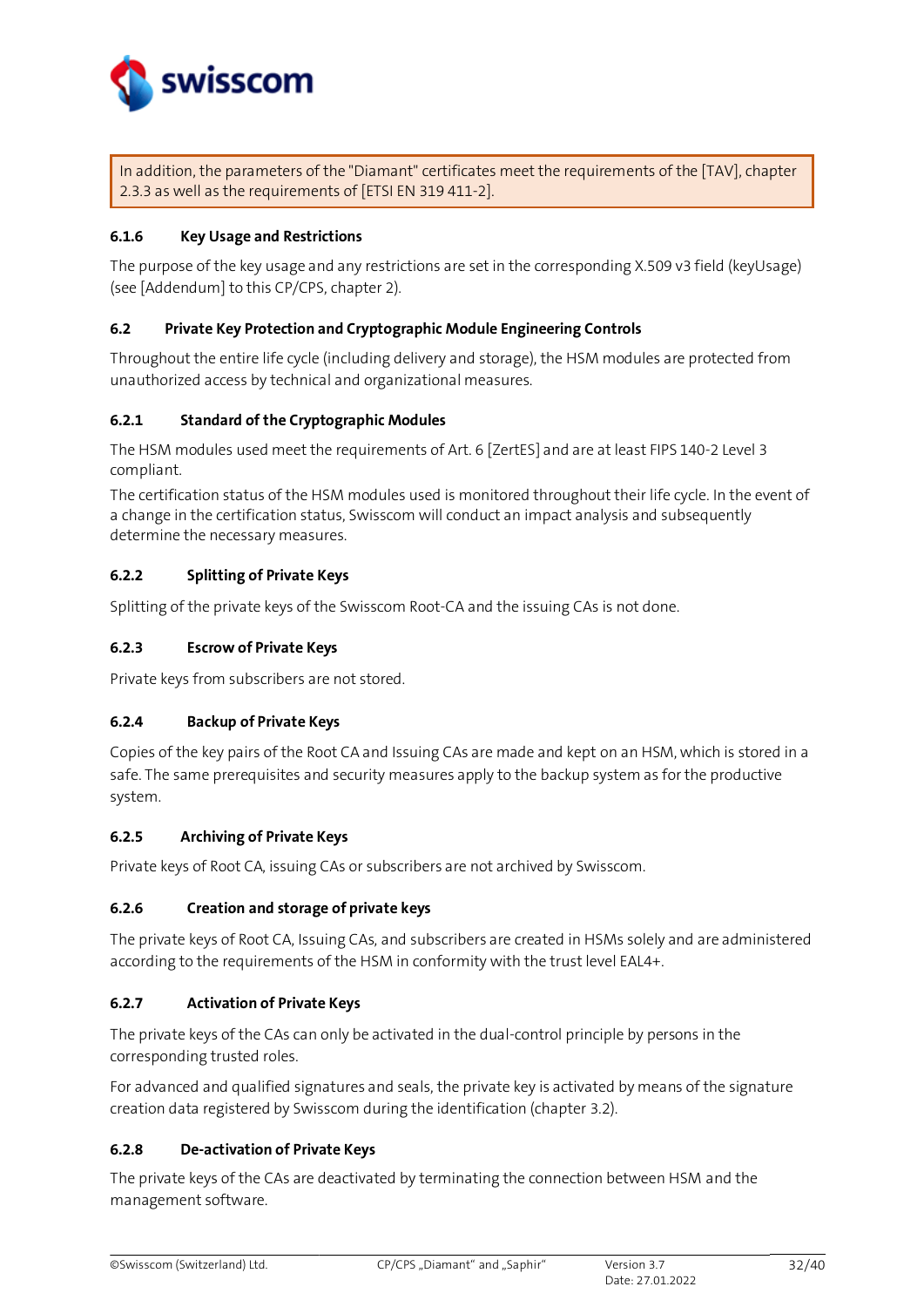

With advanced and qualified signatures the private keys are deactivated by terminating the connection between the HSM and the signature software.

The private keys for use for advanced and qualified seals are deactivated by terminating the connection between HSM and the signature software.

## <span id="page-32-0"></span>**6.2.9 Destruction of private keys**

When the private keys of the root CA or the subordinate issuing CAs are destroyed, the dual-control principle is used. The procedure is logged.

The private keys for use for advanced and qualified signatures are automatically deleted automatically deleted after expiry of the certificate validity or upon revocation.

The private keys for use for advanced and qualified seals are destroyed when the certificate is deleted (for example, after termination or expiration).

## <span id="page-32-1"></span>**6.2.10 Quality of the Cryptographic Modules**

Swisscom uses suitable hard- and software-based key generators to ensure the quality of the key material.

## <span id="page-32-2"></span>**6.3 Other Aspects of Key Pair Management**

## <span id="page-32-3"></span>**6.3.1 Archiving of Public Keys**

Public keys are archived in both directory service and storage media.

## <span id="page-32-4"></span>**6.3.2 Validity of certificates and Key Pairs**

The certificates issued by the Root CA and Issuing CAs have the following validity periods:

- Certificate of the Root CA for a maximum of 20 years
- Certificates of issuing CAs incl. TSS CA for a maximum of 10 years
- Certificates of the classes "Diamant" and "Saphir" and the certificates of the TSUs for a maximum of 3 years

The validity of the keys and certificates is variable and can be taken from the certificate.

## <span id="page-32-5"></span>**6.4 Activation Data**

For server signatures, the private keys of the subscribers remain in the HSM in the Trust Centre. The subscriber authorizes the use of his private key via the activation data registered with Swisscom (e.g., mobile telephone number).

#### <span id="page-32-6"></span>**6.4.1 Activation Data for Private Keys of Natural Persons**

Use of private keys must meet the requirements of [CEN/TS 419 241] at least level 1 (Sole Control Assurance Level 1).

For private key certificates of the "Diamant" class, activation data must meet the requirements of level 2 (Sole Control Assurance Level 2).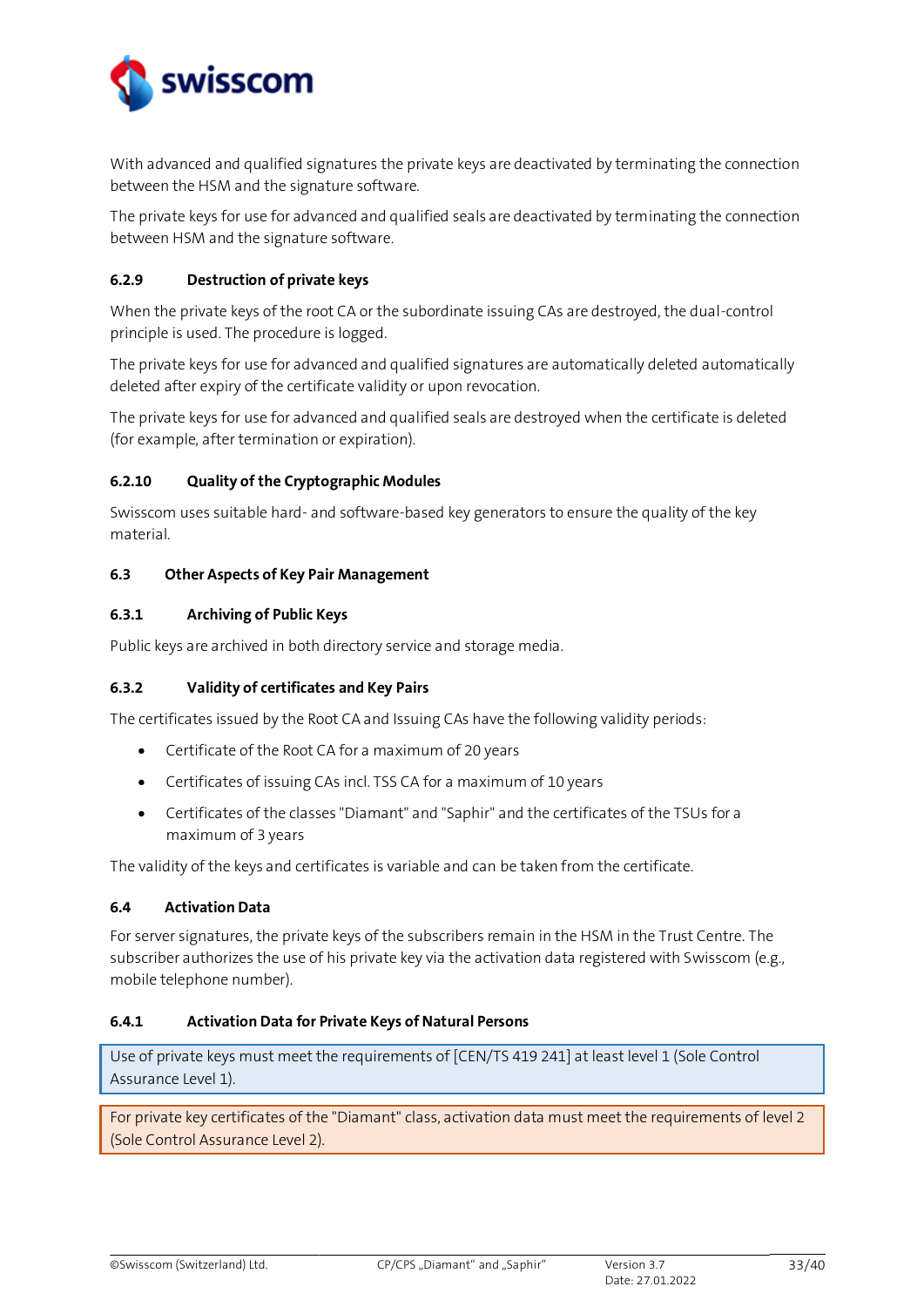

## <span id="page-33-0"></span>**6.4.2 Activation Data for Private Keys of Organizations**

The private key activation passwords for advanced and regulated electronic seals according to chapter [6.2.7](#page-31-8) must be at least 6 characters long.

## <span id="page-33-1"></span>**6.4.3 Activation Data for Keys of CAs**

The activation of the CA's keys in the HSM requires the participation of at least two authorized holders of a trustworthy role (according to chapte[r 5.2.1\)](#page-26-4).

## <span id="page-33-2"></span>**6.5 Computer Security Controls**

## <span id="page-33-3"></span>**6.5.1 Specific computer security technical requirements**

All computers, proxies and other components used at Swisscom PKI are subject to a risk analysis and their risk potential is protected accordingly. For the CA and the directory service, a change auditing software is used, which places a hash value over the configuration files and thus can detect changes. In addition, the following security measures are implemented:

- Restrictive access control
- User authentication and authorization is based on the "need-to-know" and "need-to-do" principles
- Perimeter protection: virus protection, use of firewall cascades and Web Application Firewall (WAF).
- Use of current software releases and timely installation of security-relevant software updates

## <span id="page-33-4"></span>**6.5.2 Quality of the Security Measures**

The security measures are periodically verified by an accredited conformity assessment body.

#### <span id="page-33-5"></span>**6.6 Life Cycle Security Controls**

#### <span id="page-33-6"></span>**6.6.1 Software Development**

Software (proprietary or third-party) can only be used once it has been accepted and released.

#### <span id="page-33-7"></span>**6.6.2 Security Management Controls**

Security management covers the following aspects:

- Annual audits (compliance audit by an accredited conformity assessment body)
- Regular evaluation and development of the security concept (annually)
- Checking the security during operation (see also chapte[r 0\)](#page-27-7)
- Logging of all security related operations
- Collaboration with the Swisscom Computer Security Incident Response Team (CSIRT)
- Implementation of upgrades and patches
- Implementation of upgrades or patches on a productive system only after release on a test system.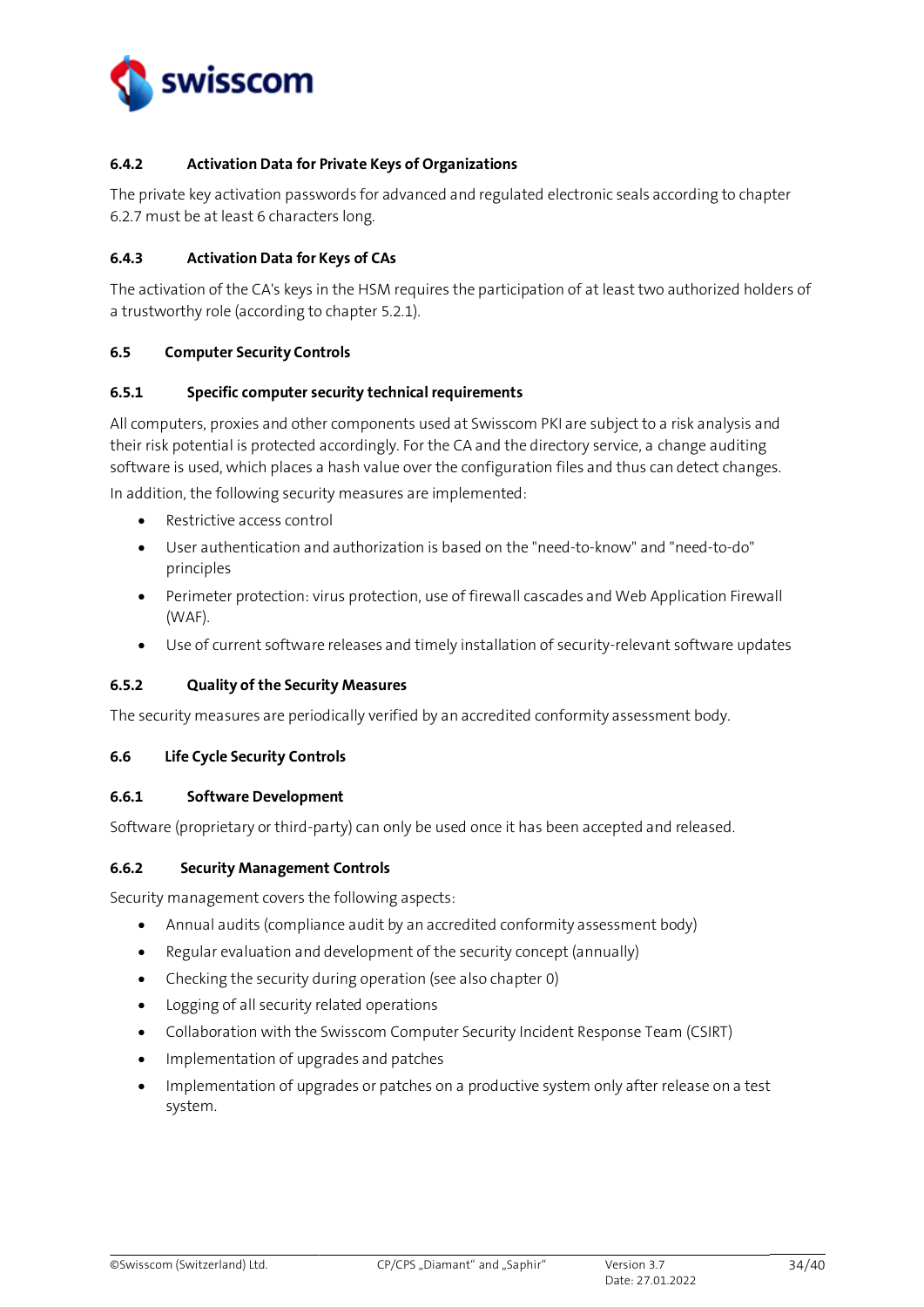

## <span id="page-34-0"></span>**6.7 Network Security Controls**

The network of the PKI is divided into various security zones, each of which is protected by a firewall. All assets (devices, key material and information) are classified and placed in the security zone that corresponds to their classification.

The management network is separated from the data network.

Critical security incidents are immediately pursued and processed in cooperation with the Swisscom CSIRT.

## <span id="page-34-1"></span>**6.8 Time Stamping**

Swisscom runs an internal time service. For the time base, two different external time signals are correlated to ensure that the internal time is synchronized with the coordinated world time (UTC). The time base is also distributed to all Swisscom PKI servers via the Network Time Protocol (NTP).

Based on this internal time service, Swisscom provides a qualified time service according to the requirements set out in Art. 2(j[\) \[ZertES\].](#page-2-0)

## <span id="page-34-2"></span>**7 Profiles for certificates, Certificate Revocations Lists (CRL), and Online Status Queries**

The profiles of certificate, revocation lists (CRL) and online status queries (OCSP) correspond to the standard X.509 v3. Additionally, the certificate profiles and CRLs meet the specifications of [\[RFC 5280\]](#page-2-11) and the OCSP queries meet the specifications o[f \[RFC 6960\].](#page-2-12) They are described in detail in [\[Addendum\]](#page-2-7) to this CP/CPS.

#### <span id="page-34-3"></span>**8 Compliance Audit and other Assessment**

#### <span id="page-34-4"></span>**8.1 Compliance**

The services, processes and security controls are based on the following laws and regulations:

- These CP/CPS and associated documents such as the security concept, the roll concept, etc.
- Federal Act on Certification Services in the Field of Electronic Signatures and Other Applications of Digital Certificates (Federal Act on the Electronic Signature[, \[ZertES\]\)](#page-2-0), as of 1 January 2017
- Regulation on certification services in the field of electronic signatures and other applications of digital certificates (Regulation on electronic signature[s,\[VZertES\]\)](#page-2-1), as of 1 January 2017
- Technical and administrative regulations on certification services in the field of electronic signatures and other digital certificate applications [\(\[TAV\]\)](#page-2-10), as of 1 January 2017
- ETSI EN 319 401: Electronic Signatures and Infrastructures (ESI); General Policy Requirements for Trust Service Provider[s \[ETSI EN 319 401\]](#page-2-13) (2018-04)
- ETSI EN 319 411-1: Electronic Signatures and Infrastructures (ESI); Policy and security requirements for Trust Service Providers issuing certificates; Part 1: General requirement[s \[ETSI](#page-2-3)  [EN 319 411-1\]](#page-2-3) (2018-04)
- ETSI EN 319 411-2: Electronic Signatures and Infrastructures (ESI); Policy and security requirements for Trust Service Providers issuing certificates; Part 2: Requirements for trust service providers issuing EU qualified certificate[s \[ETSI EN 319 411-2\]](#page-2-4) (2018-04)
- ETSI EN 319 412-1: Electronic Signatures and Infrastructures (ESI); Certificate Profiles; Part 1: Overview and common data structures (2020-04)
- ETSI EN 319 412-2: Electronic Signatures and Infrastructures (ESI); Certificate Profiles; Part 2: Certificate profile for certificates issued to natural persons (2020-04)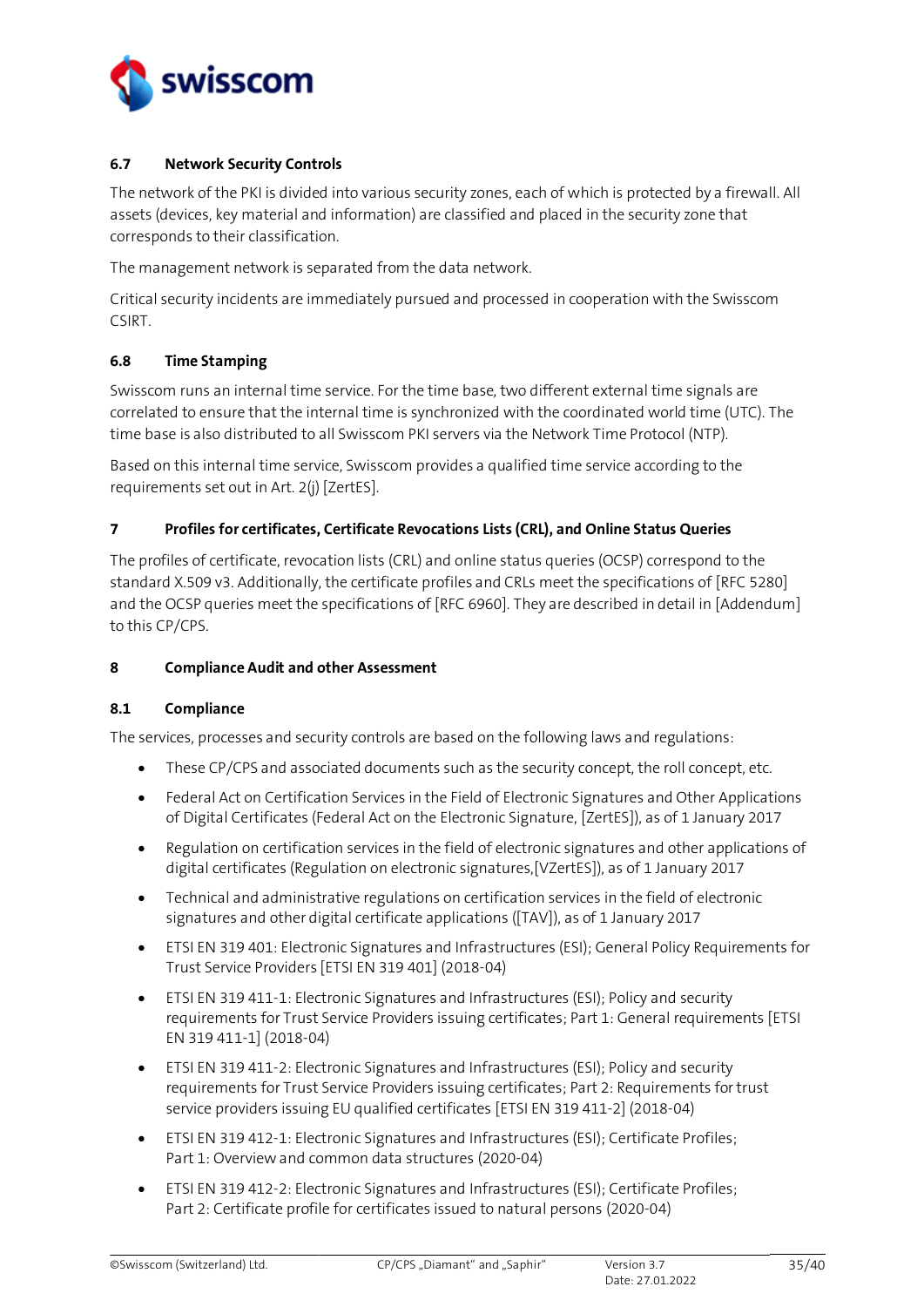

- ETSI EN 319 412-3: Electronic Signatures and Infrastructures (ESI); Certificate Profiles; Part 3: Certificate profile for certificates issued to legal persons (2020-04)
- ETSI EN 319 412-5: Electronic Signatures and Infrastructures (ESI); Certificate Profiles; Part 5: QCStatements (2020-04)
- ETSI EN 319 421: Policy and Security Requirements for Trust Service Providers issuing Time-Stamps[; \[ETSI EN 319 421\]](#page-2-5) (2016-03)
- ETSI EN 319 422: Time-stamping protocol and time-stamp token profiles (2016-03)
- DIN EN 419 241:2018: Trustworthy Systems Supporting Server Signing Part 1: General System Security Requirements (SCAL1 und SCAL2)

## <span id="page-35-0"></span>**8.2 Certification**

Compliance with the requirements set out in chap. [8.1](#page-34-4) has been audited and certified by KPMG as a conformity assessment body within the framework of the conformity assessment of Swisscom as a certified Trust Service Provider.

Certification services based on advanced certificates (certificate class Saphir) are not regulated by law in Switzerland. Nevertheless, Swisscom has the compliance with the regulations listed in section [8.1](#page-34-4) examined by a suitable external conformity evaluation body.

## <span id="page-35-1"></span>**8.3 Frequency of Compliance Audit**

The conformity assessment body reviews Swisscom and the registries regularly as well as after any security-relevant changes to the CP/CPS.

#### <span id="page-35-2"></span>**8.4 Assessed Areas**

The areas affected by an audit shall be defined by the responsible conformity assessment body. For risks that necessarily require a review, certain areas can be identified in advance.

#### <span id="page-35-3"></span>**8.5 Remediation**

Any deficiencies identified are rectified in consultation with the conformity assessment body and Swisscom or the audited registration authority.

#### <span id="page-35-4"></span>**9 Framework Provisions**

#### <span id="page-35-5"></span>**9.1 Remuneration**

The remuneration is agreed upon in the respective contracts with Swisscom (e.g. in the contract concluded between Swisscom and RA partner).

#### <span id="page-35-6"></span>**9.2 Liability insurance of Swisscom**

Swisscom holds liability insurance with coverage that is sufficient for the purposes of [\[VZertES\].](#page-2-1)

## <span id="page-35-7"></span>**9.3 Confidentiality of business information**

#### <span id="page-35-8"></span>**9.3.1 Data that are to be treated as confidential**

Information concerning participants referred to in chapter 1.3 that does not fall under chapter 9.3.2 is regarded as confidential information. This information includes inter alia business plans, information concerning business partners and any other information collected during the registration process.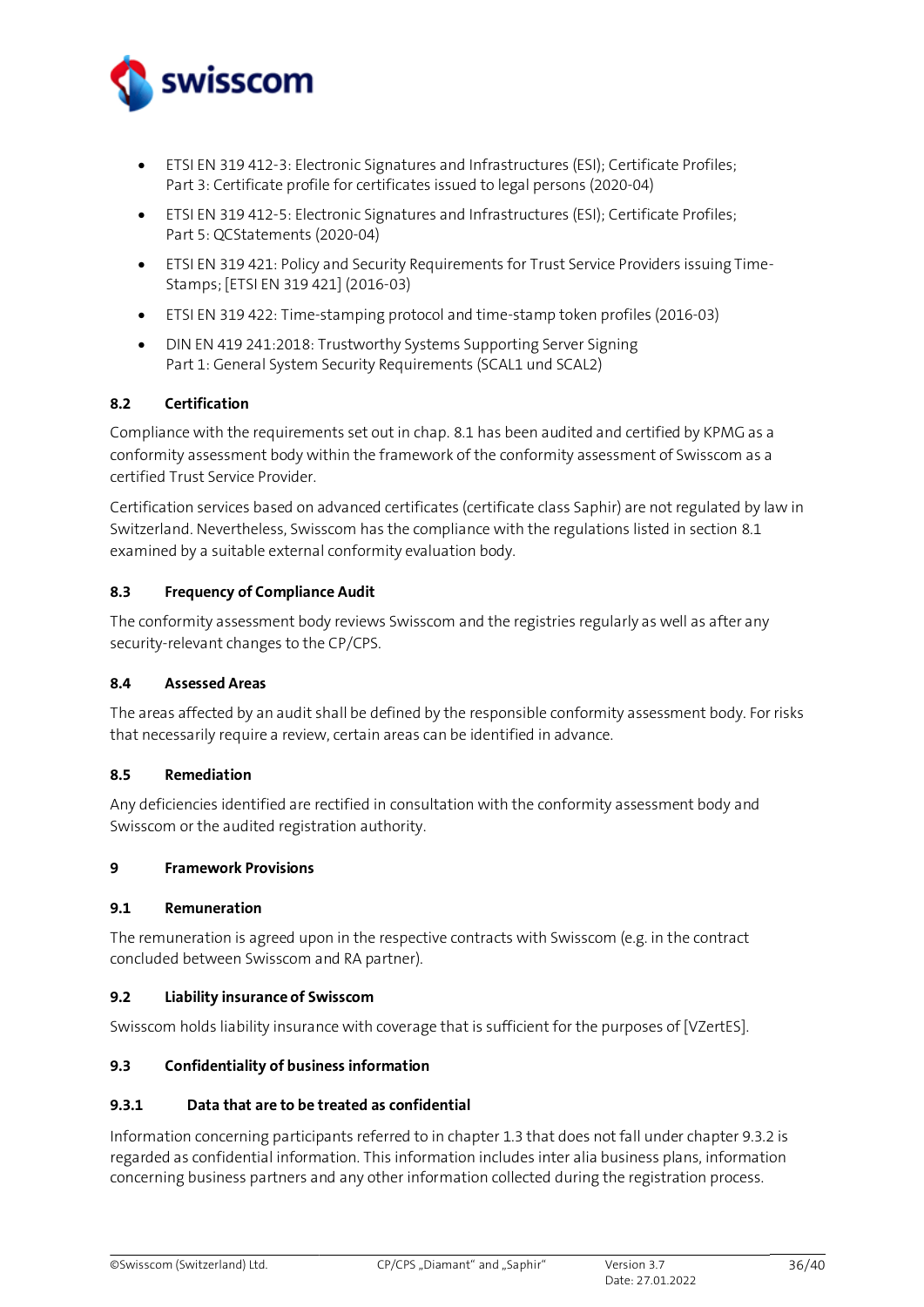

## <span id="page-36-0"></span>**9.3.2 Data that need not be treated as confidential**

Information that is contained in certificates and the list of certificates that have been declared invalid is not regarded as confidential (e.g. elements of the DN).

#### <span id="page-36-1"></span>**9.3.3 Responsibility for upholding the confidential status of information**

Swisscom is responsible for taking measures to uphold the confidential status of information. Data may only be processed in relation to the provision of the service and may only be disclosed to a third party that has been subjected to a contractual duty of confidentiality. RA partners that are able to disclose data to Swisscom during the course of the processing of the application for a certificate and to which Swisscom may in turn disclose the processed data will not be regarded as third parties. Documents may be viewed for auditing and control purposes in the presence of the Information Security Officer Swisscom Digital Certificate Services.

## <span id="page-36-2"></span>**9.4 Data protection**

#### <span id="page-36-3"></span>**9.4.1 General**

Swisscom only collects, stores, and processes data that are required in order to provide the services and to administer and manage the customer relationship, and specifically in order to ensure a high quality of service along with operational and infrastructure security and for billing purposes.

Swisscom (Schweiz) AG operates the IT systems for the provision of certification services and these systems are located in Switzerland. The digital certificates are thus issued in Switzerland.

## <span id="page-36-4"></span>**9.4.2 Responsible handling of personal data**

Swisscom and its RA partners abide in particular by the following principles:

- Personal data may only be procured lawfully.
- Data may only be processed in good faith and processing must be proportionate.
- Personal data may only be processed for the purpose indicated when the data were acquired, that is apparent from the circumstances or that is specified by law.

#### <span id="page-36-5"></span>**9.4.3 Disclosure to courts and other authorities**

The duties of disclosure and cooperation of Swisscom towards courts and other authorities are not affected by the terms of this CP/CPS and by specific contractual arrangements. Swisscom is in particular required to hand over data concerning signatories to the courts and other authorities in accordance with applicable legislation.

In particular, upon request by a court or another authority, Swisscom will carry out an analysis of the electronic signatures based on its certificates.

## <span id="page-36-6"></span>**9.4.4 Other circumstances in which data may be disclosed to third parties**

If the signatory uses a pseudonym in the certificate, Swisscom must transmit the data on the identity of the certificate holder, provided that a predominant legitimate interest in determination of the identity is substantiated.

#### <span id="page-36-7"></span>**9.5 Copyright**

Swisscom holds copyright over the following documents:

the present CP/CPS;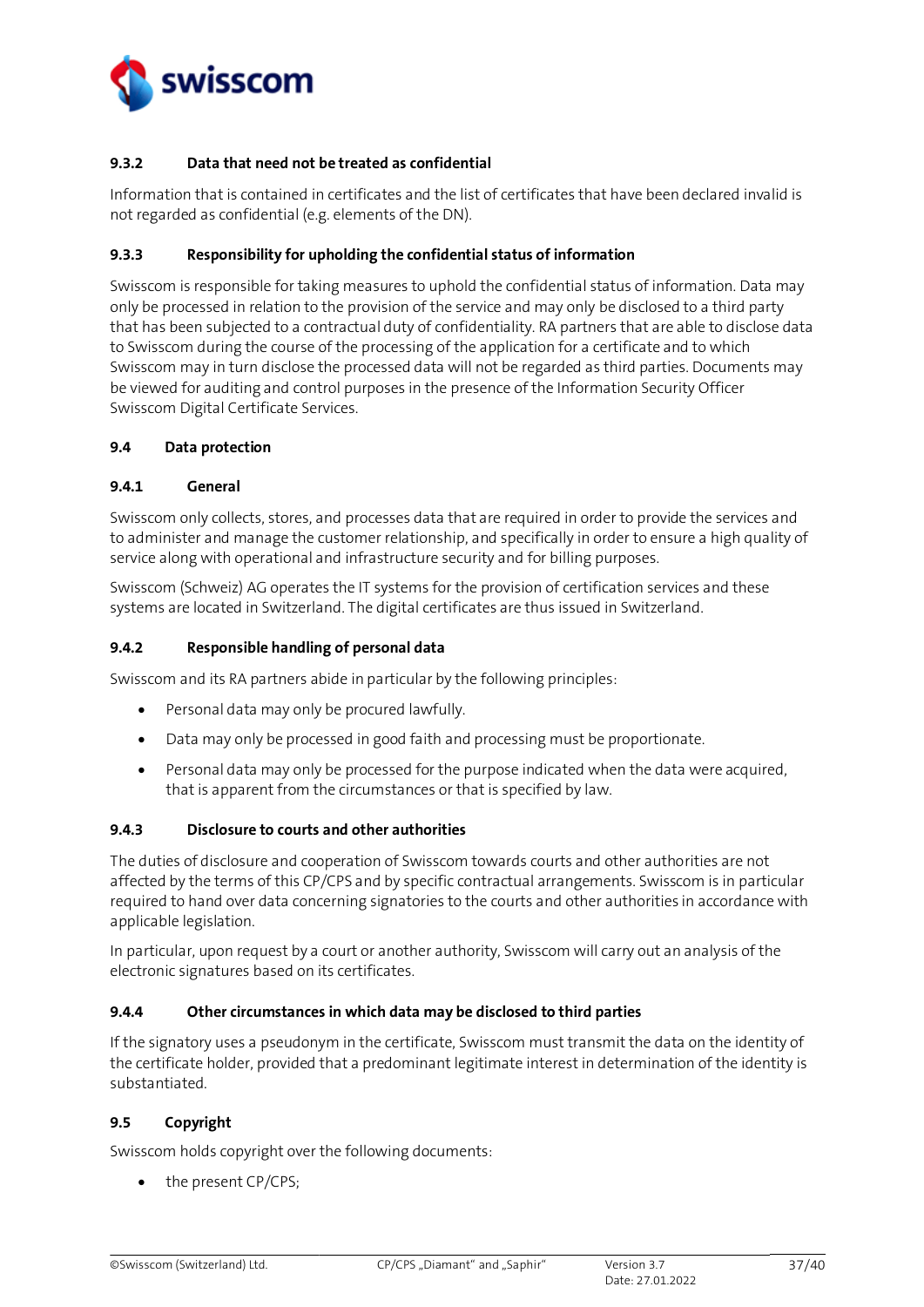

• the associated Terms and Conditions of Usage.

Swisscom grants the RA partners and the signatories the right to pass on the documents indicated without amendment to third parties. No further rights will be granted. In particular, the disclosure of amended versions and the transposition into other documents or publications is not permitted without the prior written approval of Swisscom.

Swisscom grants the Mozilla Foundation a right to use these CP/CPS in accordance with Creative Commons Licence "CC BY-ND 4.0" (Attribution-NoDerivatives 4.0 International) insofar as necessary in accordance with the "Mozilla Root Store Policy" of the Mozilla Foundation.

#### <span id="page-37-0"></span>**9.6 Warranty**

#### <span id="page-37-1"></span>**9.6.1 Warranty of Swisscom**

Swisscom warrants that the information contained in the certificate is consistent with the information obtained during the authentication process in accordance with this document.

#### <span id="page-37-2"></span>**9.6.2 Warranty by other participants**

Further warranties are regulated in the relevant contracts concluded with Swisscom.

RA partners must warrant in particular that they comply with the requirements imposed upon them in accordance with this document and the legislation applicable to signatures.

#### <span id="page-37-3"></span>**9.7 Liability**

## <span id="page-37-4"></span>**9.7.1 Liability of Swisscom**

If certification services are provided on the basis of advanced certificates (certificate class "Saphir") or areas other than the provision of certification services are affected (e.g. in the relationship between Swisscom and RA partners), Swisscom's liability is determined in accordance with contractual agreements.

Unless the contractual agreements specify otherwise regarding the issue of liability, Swisscom will bear liability as follows: In the event of a breach of contract, Swisscom will bear liability for demonstrable losses unless it can prove that it was not at fault. The liability of Swisscom for losses caused wilfully or through gross negligence is unlimited. Insofar as permitted by law, Swisscom will bear no liability for losses resulting from minor negligence

Swisscom's liability for certification services on the basis of regulated and qualified certificates (certificate class "Diamant") is governed by Art. 1[7 \[ZertES\].](#page-2-0) The present document provides information to signatories concerning the limitations associated with usage of the services, which limitations apply to third parties by virtue of the certificate. Swisscom thus bears no liability for losses arising out of any usage of the services beyond the extent of these limitations.

Swisscom certificates may contain a monetary upper limit of transactions for the certificate in accordance with Art. 7 para. 3 (d) [\[ZertES\].](#page-2-0) If the signature was created on the basis of a certificate with a monetary upper limit, Swisscom shall not be liable for any damage resulting from nonobservance or exceeding of these usage limits.

The upper limit is listed in the corresponding certificates in accordance with the specifications from [\[ETSI EN 319 412-1-5\]](#page-2-14) in a specific certificate field QcEuLimitValue [\[Addendum\].](#page-2-7)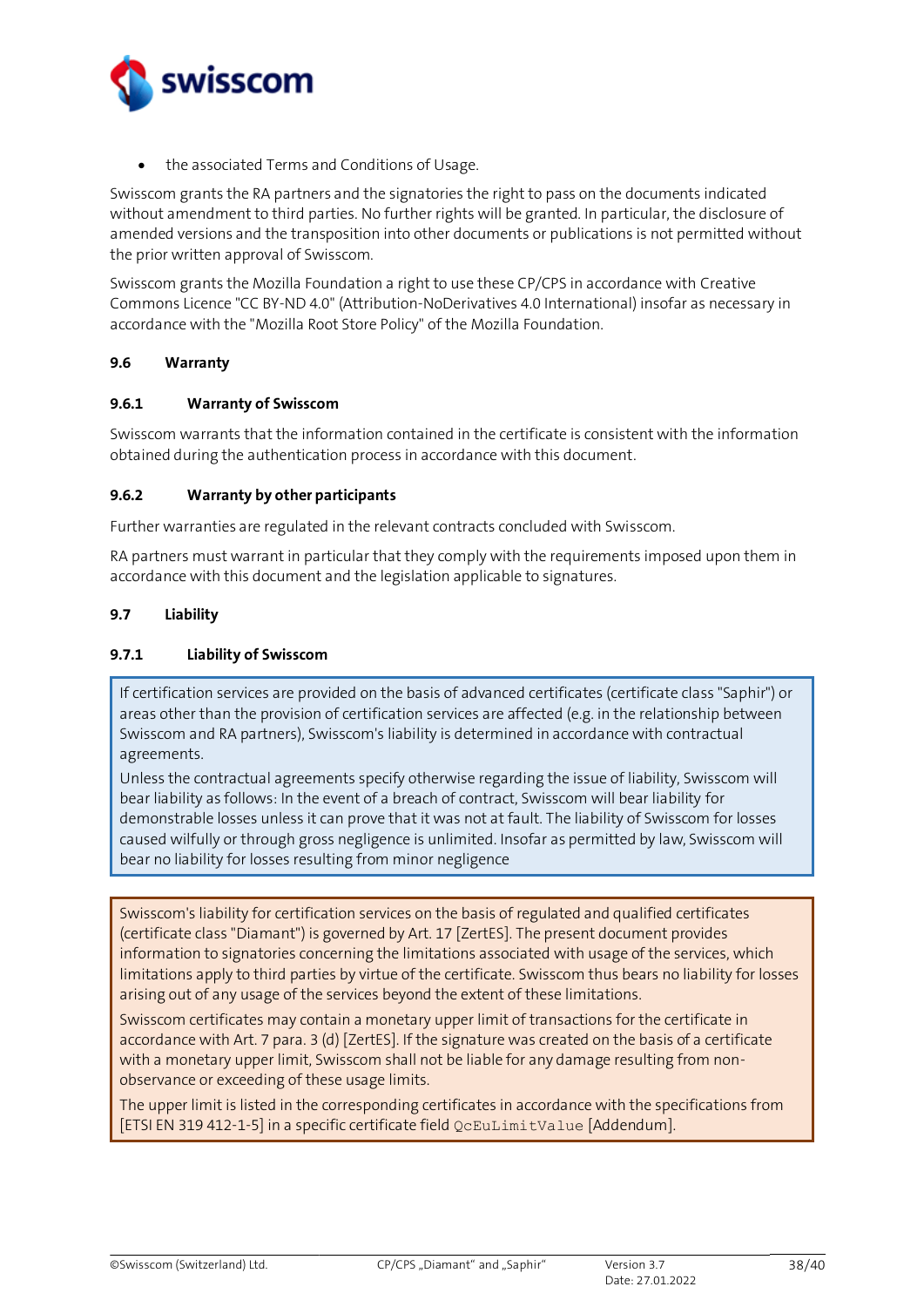

## <span id="page-38-0"></span>**9.7.2 Liability of other participants**

The liability of the signatory is regulated in the Terms and Conditions of Usage and is determined in accordance with the relevant applicable law.

The liability of the RA partner will be regulated in the contract concluded between Swisscom and the RA partner.

#### <span id="page-38-1"></span>**9.8 Effective date and revocation**

#### <span id="page-38-2"></span>**9.8.1 Effective date**

These CP/CPS will take effect upon publication by the Information Service (see chapter 2.2) of Swisscom.

#### <span id="page-38-3"></span>**9.8.2 Revocation**

This document will remain valid until:

- it is replaced by a new version; or
- the operation of the trust service of Swisscom is discontinued.

#### <span id="page-38-4"></span>**9.8.3 Consequences of Revocation**

If the validity period of a certificate has not yet expired upon revocation of these CP/CPS or at the time the new CP/CPS take effect, the new CP/CPS will apply from the time of notification (see chapter 9.8.4) for the remaining validity period.

If the holder does not accept the new CP/CPS, he/she must refrain from any further usage of the certificate. By virtue of any further usage of the certificate, the certificate holder will be deemed to have accepted the new CP/CPS.

#### <span id="page-38-5"></span>**9.8.4 Individual notifications and communication with certificate holders**

Swisscom will use the mobile telephone number provided upon registration to inform the certificate holder (e.g. by SMS) of the entry into force of a new version of the CP/CPS, in the event that the validity period of the certificate has not yet expired.

## **9.8.5 Amendments to this document**

Any amendments to these CP/CPS will be announced in consultation with the conformity assessment body.

#### <span id="page-38-6"></span>**9.9 Resolution of disputes**

In the event of any dispute the participants will endeavour to resolve the dispute amicably.

#### <span id="page-38-7"></span>**9.10 Applicable law and jurisdiction**

All legal relations pertaining to the services of Swisscom falling under this document will be governed by the relevant provision set forth in the contracts (including in particular the contract concluded between Swisscom and the RA partner, and the contract concluded between Swisscom and the certificate holder).

If these contracts do not contain any provision to regulate the matter, the following will apply:

• Unless specified otherwise under mandatorily applicable law (e.g. the provisions of consumer protection law), all legal relations pertaining to the services of Swisscom falling under this document will be governed by Swiss law, to the exclusion of the rules on the conflict of laws under private international law and the United Convention on Contracts for the International Sale of Goods of 11 April 1980.